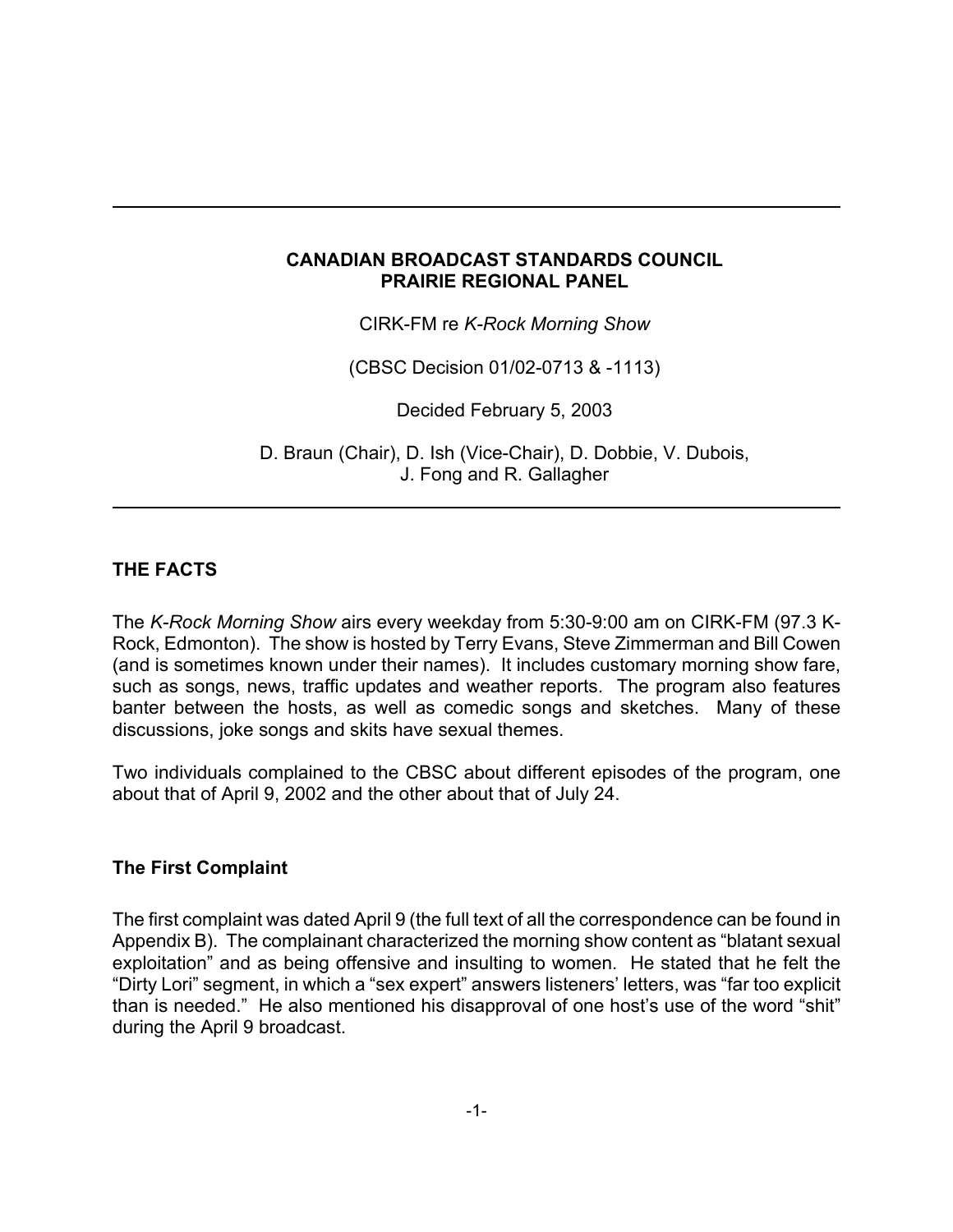CIRK-FM's Director of Programming responded to the complainant on April 25 by explaining that

[t]he use of the word 'shit' was accidental and was immediately addressed internally. It is our policy that this word, and many unmentioned others, are NOT to be used on the air. […] Following that day's broadcast, management addressed this with the on-air talent who agreed that it should not be used again in the future.

With respect to the complainant's other concerns, the Director of Programming stated, first, that the Dirty Lori segments, rather than providing sexually explicit explanations, use "innuendo and conjecture, leaving it up to the listener to 'fill in the blanks'" and, second, that the sexual discussions on the program "are not specific to any gender, and do not demean or denigrate any individual on the basis of gender."

That complainant sent an e-mail response to the Director of Programming's letter on April 26. He was satisfied with CIRK-FM's approach to the issue of foul language, but disagreed with the station's position on the Dirty Lori segments and the representation of women on the program.

### **The Second Complaint**

The second complainant sent his e-mailed correspondence to the CBSC on July 24 and copied CIRK-FM. He also complained in general about the "objectional [*sic*] material" found on the station and specifically mentioned a joke song entitled "Tits" that was played on July 24. The Director of Programming responded to that complainant on the very same day. He explained that, according to ratings data, the *K-Rock Morning Show* is the number one morning program in Edmonton with listeners in the 25-54 age demographic. He acknowledged that their content was "on the edge", but stressed that they take broadcast standards very seriously. With respect to the "Tits" song, he stated that "[t]he word, in our opinion, is simply not a profane or indecent word, and its use on the air does not denigrate, demean, or disparage anyone on any basis."

Once the CBSC had processed the complaint, it gave CIRK-FM a second chance to respond if it wished. CIRK-FM took the opportunity and replied on August 20. The Director of Programming generally reiterated the station's views on the issues raised by the complainant.

Both of the complainants requested that the CBSC Prairie Regional Panel review the challenged broadcasts and rule on the relevant matters.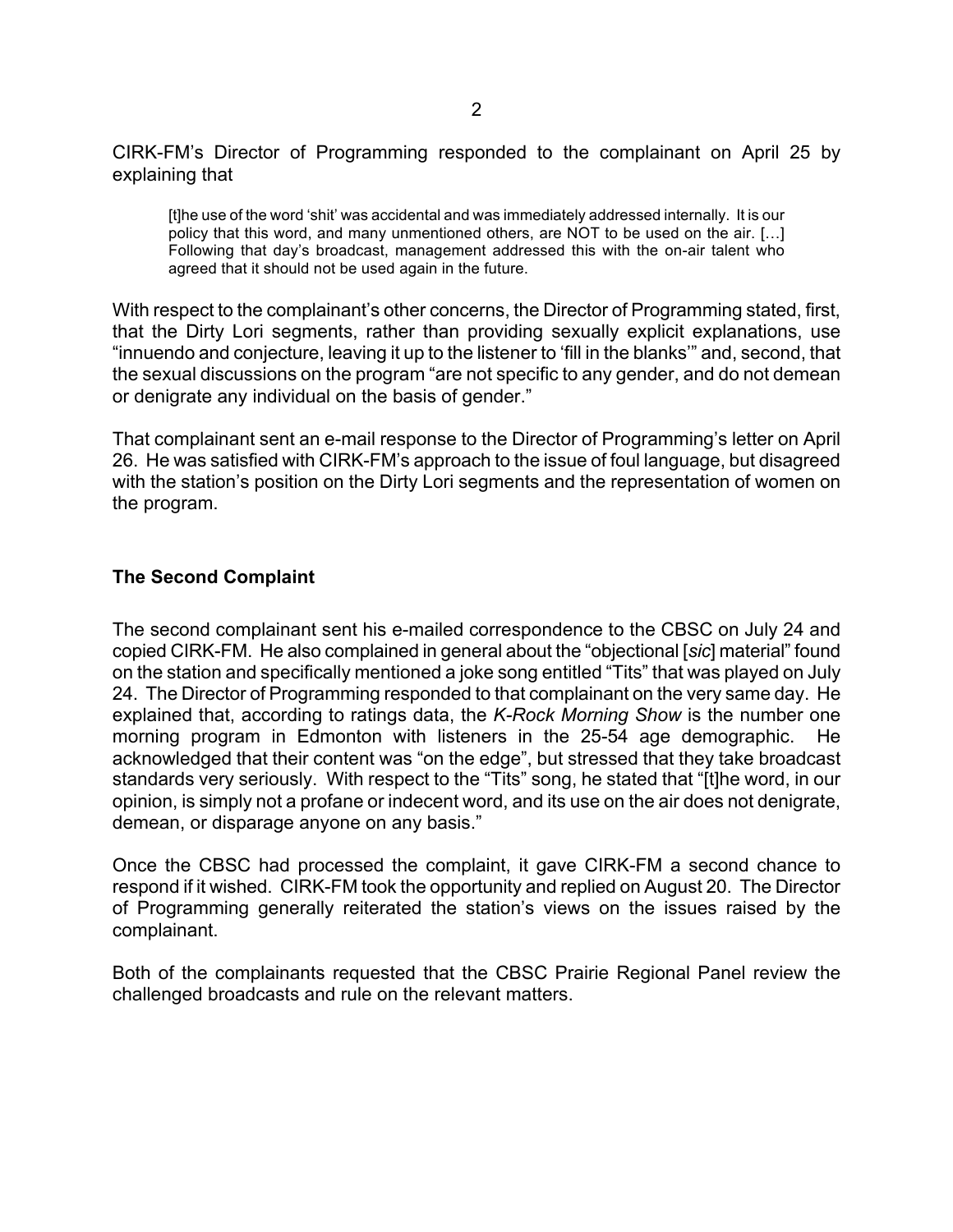### **THE DECISION**

The Prairie Regional Panel examined the broadcasts under the relevant portions of the following provisions of the Canadian Association of Broadcasters' (CAB) *Code of Ethics* and *Sex-Role Portrayal Code*:

*CAB Code of Ethics*, Clause 6, paragraph 3:

It is recognized that the full, fair and proper presentation of news, opinion, comment and editorial is the prime and fundamental responsibility of the broadcast publisher.

*CAB Code of Ethics*, Clause 15 (Sex-Role Stereotyping):

Recognizing that stereotyping images can and do cause negative influences, it shall be the responsibility of broadcasters to exhibit, to the best of their ability, a conscious sensitivity to the problems related to sex-role stereotyping, by refraining from exploitation and by the reflection of the intellectual and emotional equality of both sexes in programming.

*CAB Sex-Role Portrayal Code*, Article 4 (Exploitation):

Television and radio programming shall refrain from the exploitation of women, men and children. Negative or degrading comments on the role and nature of women, men or children in society shall be avoided. Modes of dress, camera focus on areas of the body and similar modes of portrayal should not be degrading to either sex. […]

The Prairie Regional Panel listened to a recording of each of the *K-Rock Morning Show* broadcasts in question and reviewed all of the correspondence. It concludes that certain segments on both dates are in breach of Clause 6, paragraph 3 of the *CAB Code of Ethics* because they are too sexually explicit for times of the day when children are likely to be listening to the radio.

### **Coarse Language on Radio**

As indicated above, one of the complainants strongly objected to the use of the word "shit" on air on April 9. That word was used in the following statement during a conversation about local politics (transcripts of the pertinent portions of all relevant dialogue and segments can be found in Appendix A):

Well, and that's the thing. Everybody goes around, they need a politician that kisses ass. Where I can go up and say "You know what, I think you're a piece of shit," you know and that's the difference between, you know. So I just don't. As soon as they get elected and they're in the seat of power it's like this to the voter.

Many of the CBSC Adjudicating Panels have been called upon to address the use of various coarse words on both radio and television. In the very first CBSC decision dealing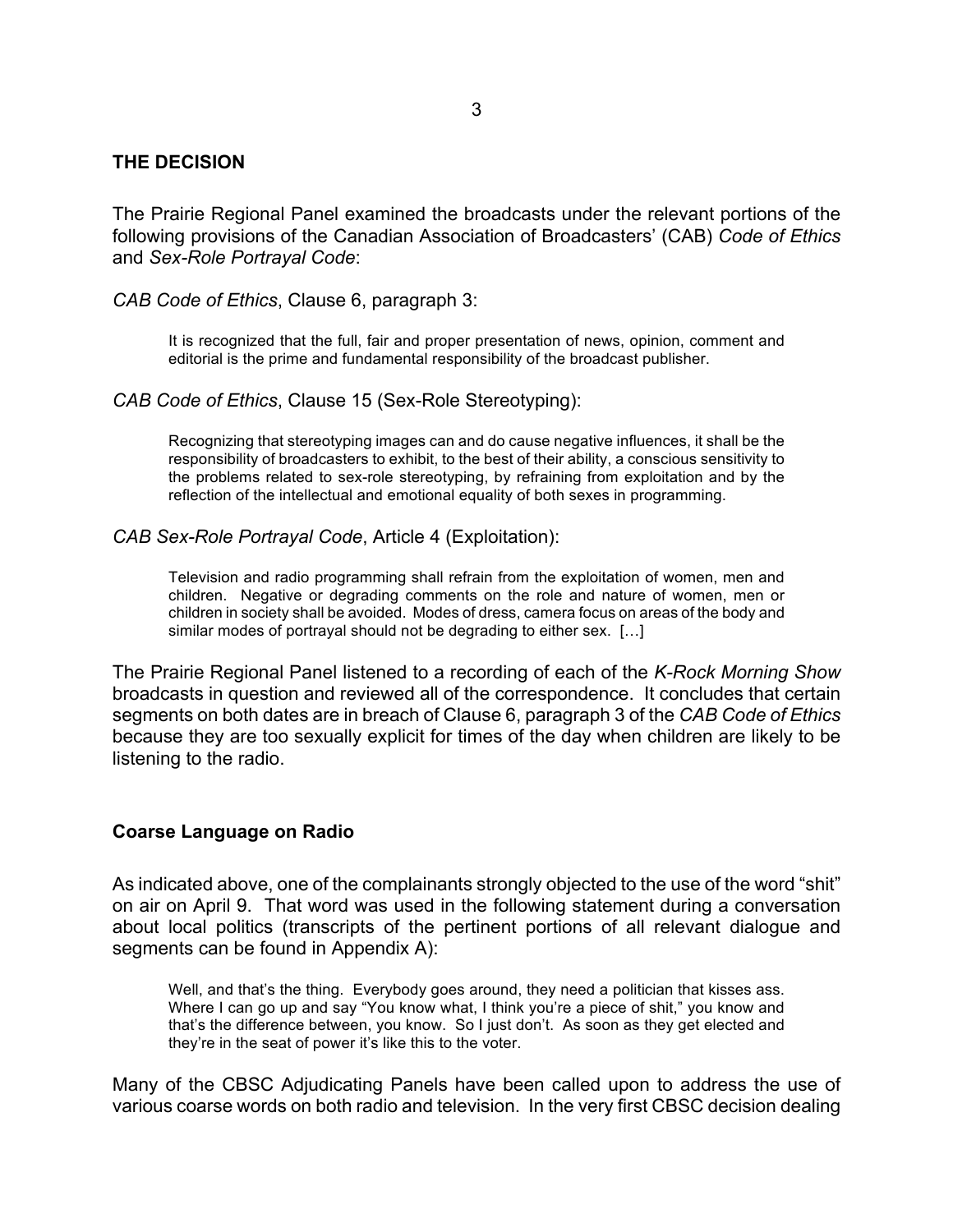with such an issue, namely, *CFRA-AM re Steve Madely* (CBSC Decision 93/94-0295, November 15, 1994), the Ontario Regional Panel established the "current broad social norms test". In general, that test provides that current broad social norms must be taken into consideration when assessing the acceptability of certain words on the airwaves. At the same time, the test includes the notion that there may be words which *ought* not to be used in the medium but whose use cannot be raised to the level of a Code violation.

Since the *Madely* decision, CBSC Panels have applied the broad social norms test to different words. They have not found Code breaches for the use of words such as "damn", "crap", "ass" and "son-of-a-bitch" even when employed at times of the day when children could be in the audience [see, for example, *CHAN-TV re Sportscast* (CBSC Decision 95/96-0108, December 18, 1996) and *CIQC-AM re Galganov in the Morning* (CBSC Decision 97/98-0473, August 14, 1998)]. On the other hand, Panels have determined that broadcast of the f-word and its derivatives will be found in violation of the *CAB Code of Ethics* when played at times of the day when children could be expected to be listening to the radio. In the first decision in which that determination was made, namely, *CIOX-FM re the songs "Livin' It Up" by Limp Bizkit and "Outside" by Aaron Lewis and Fred Durst* (CBSC Decision 00/01-0670, June 28, 2001), the Ontario Regional Panel dealt with variations of the words "fuck" and "motherfucker" in song lyrics. In that decision, the Panel noted that research conducted in other English-speaking countries, such as Great Britain and New Zealand, had found that the f-word and its derivatives were ranked among the most offensive to survey respondents.

No CBSC Panel has yet made a decision regarding the use of the word "shit". Although the word itself was used in the song broadcast in *CIOX-FM re a song entitled "Boyz in the Hood"* (CBSC Decision 99/00-0619, October 12, 2000), the Panel had no information as to the time at which the song was played. In the matter at hand, the word was used at approximately 6:15 am, during a morning radio program time slot, which has generally been considered a time at which children are likely to be listening.

In the studies conducted in other English-speaking countries mentioned above.<sup>1</sup> the word "shit" stood roughly in the middle of lists ranking coarse words by level of severity, according to survey participants. Respondents to those studies replied that they found words more or less severe depending, among other things, on the context in which they are used; such words are, for example, deemed less offensive when used as interjections (grammatically speaking), in other words, as expressions of surprise or frustration than when they are used to insult other individuals.

 <sup>1</sup> Dickinson, Garry, et al. *Monitoring Community Attitudes in Changing Mediascapes*. New Zealand: Dunmore Press in association with Broadcasting Standards Authority, 2000. See also Millwood-Hargrave, Andrea. *Delete expletives?* London, England: Advertising Standards Authority, British Broadcasting Corporation, Broadcasting Standards Commission and the Independent Television Commission, 2000.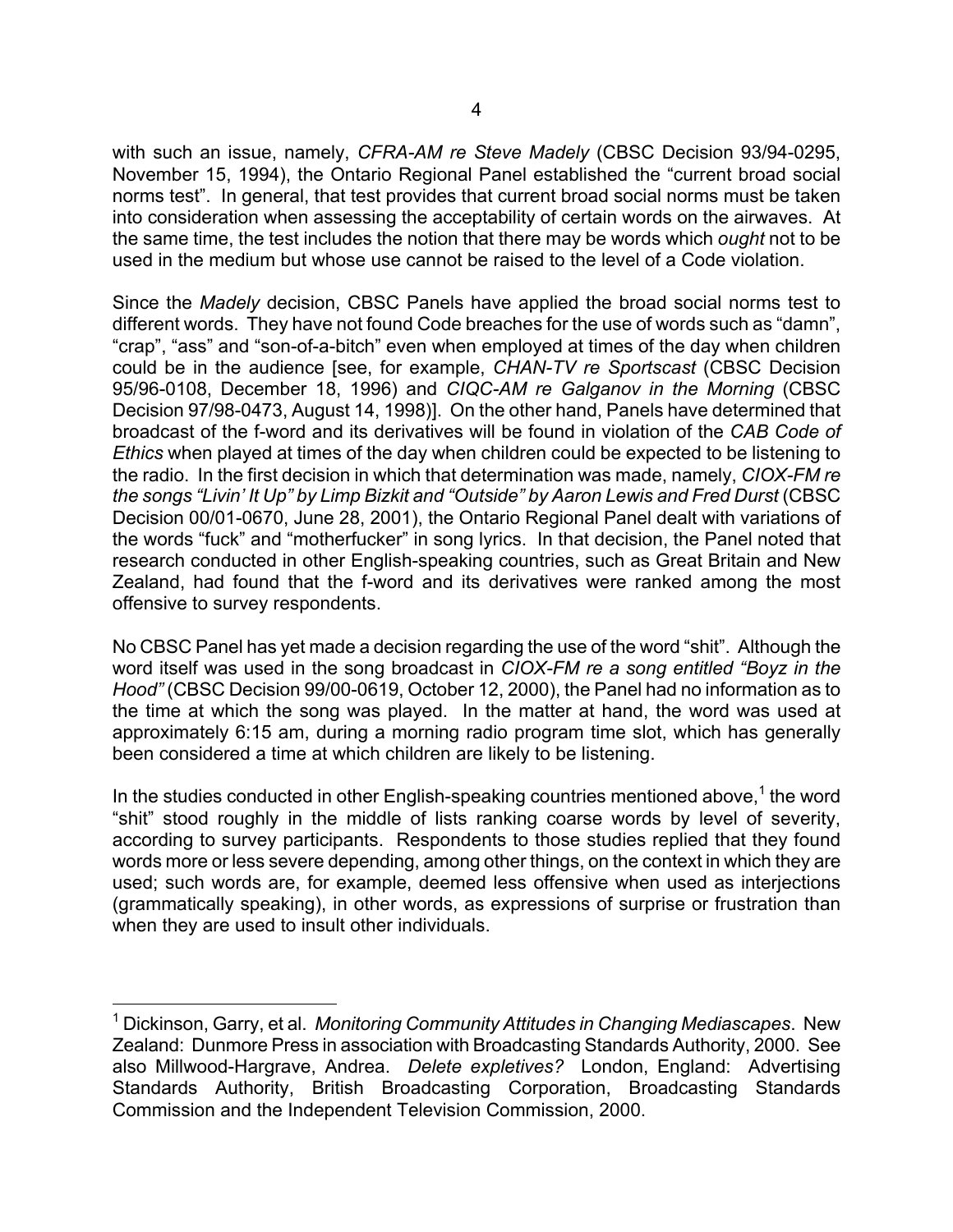In the broadcast at hand, the on-air announcer used the word as an insult, albeit an undirected insult, and this in the context of a hypothetical scenario. The phrase "piece of shit" was not focussed on any particular politician, but rather reflected the host's view of politicians in general. Nevertheless, the coarse word was applied intentionally and in a derogatory way. The Panel considers such a usage sufficiently severe as to conclude that its use at times of the day when children could be expected to be listening constitutes a breach of Clause 6, paragraph 3 of the *CAB Code of Ethics*, the provision that the CBSC currently uses to deal with complaints about coarse language.

From the broadcaster's letter, it is clear that CIRK-FM agrees that the word should not be broadcast on its station. The Director of Programming indicated that management had addressed the situation with the on-air host, who also agreed that the word would not be used in the future. The complainant then declared himself satisfied that "the response from CIRK-FM addresses the issue of foul language adequately." Since the action taken by the station in correcting this issue has met the expectations of both the complainant and the CBSC, the Panel sees no reason to oblige CIRK-FM to announce this aspect of the decision on-air.

### **Sexual Content**

In past decisions, the CBSC has distinguished between the type of sexual comment that is acceptable on radio at times of the day when children are likely to be listening and that which is not. In general, its Panels have determined that mild sexually suggestive content, often in the form of innuendo or double entendre, is not considered to be in violation of the *CAB Code of Ethics*; on the other hand, more sexually explicit or detailed commentary is considered to be in breach of the Code when broadcast during morning drive radio (and at other times of the day when children are likely to be listening).

In *CFMI-FM re Brother Jake Morning Show* (CBSC Decision 00/01-0688, January 23, 2002), the BC Regional Panel examined episodes of a morning radio show that often included discussions and comedic sketches, some of which were limited to sexual innuendo, but others of which included more sexually explicit material. The Panel concluded that the situations involving mere innuendo, such as Jake's suggestion that his female co-host "hold my import", were perhaps in poor taste, but did not amount to a breach of any Code provision. In other cases, the content was deemed to be too sexually explicit for that time of day. One of the primary examples cited by the Panel was a lengthy conversation in which a male host recounted his previous night's date where he was "givin' it to her" on a workbench and "she's goin' nuts grabbin' my nuts." Another example of sexually explicit content found in breach of the *CAB Code of Ethics* was a comedic sketch in which a woman with a Mexican accent was clearly in the throes of passion yelling out phrases such as "oh, the tongue!" and "oh, the finger!".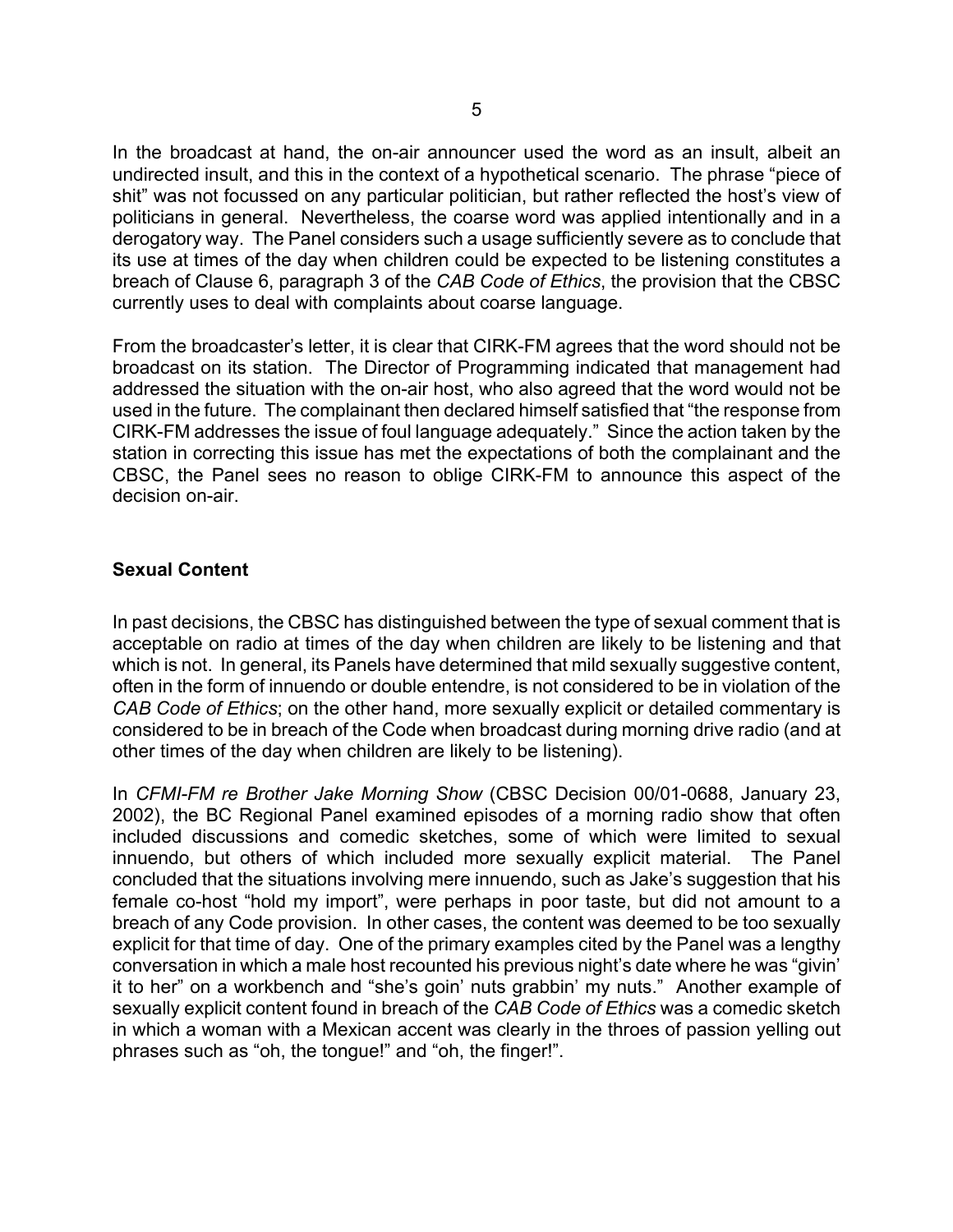Similarly, in *CFNY-FM re The Show with Dean Blundell* (CBSC Decision 01/02-0267, June 7, 2002), the Ontario Regional Panel determined that those comments that could be considered innuendo and thus merely in bad taste were to be regulated by the listener via the radio tuning dial or the on/off switch while those discussions which crossed the line into sexually explicit territory were found in breach of the Code. One such conversation about a male host's sexual encounter began with double entendres about it being "windy that day" as there was "some blowin'", but eventually led to more unequivocal comments such as "she performs pleasures on him" and "she fellated you within three hours of knowing her."

Then, in *CFMI-FM re Brother Jake Morning Show (Wake Up Contests)* (CBSC Decision 01/02-0875, January 14, 2003), the BC Panel addressed a listener's concerns about two contests that were broadcast during the program. The first was entitled "Wake Up Woody" and the second "Wake Up Wendy". Contestants were required to awaken their sleeping partners using innovative sexual techniques while the morning show crew listened over the telephone and transmitted the scenario on-air. The listener felt that both the contests' theme and the actual dialogue that took place during the stunts were too sexually explicit for a time when families were preparing to go to work and school. The Panel disagreed with the complainant's characterization of the contests, finding that the contests' nature and titles as well as the descriptions used by the hosts, such as "you go downtown, […] south of the equator" were sufficiently couched in innuendo to pass muster.

The Prairie Panel considers that much of the content of the *K-Rock Morning Show* referring to sexuality is on the edge of acceptability, while some instances fall over that edge, resulting in a Code breach. One example of a sexually explicit discussion occurred on April 9 at approximately 6:00 am when a woman, Norma, telephoned the station to ask the hosts if they knew of a good headache remedy. The following conversation ensued:

Terry: Here's what you do, Norma. Norma, what you gotta do, do you have anything battery operated? Because there's a scientific fact that orgasms can, uh, can cure headaches.

[…]

Terry: Do you have a cell phone that you can set to vibrate?

Norma: I do have a cell phone, but I don't know if it'll vibrate.

[…]

Terry: You have a washer? Okay, what you do is, you go to the washer, you take an uneven load. All right? So that means you get a couple of pairs of jeans and you put 'em all on one side of the drum, inside there, okay?

[…]

Terry: And all you do is rub up against that and in no time your headache will be gone Norma.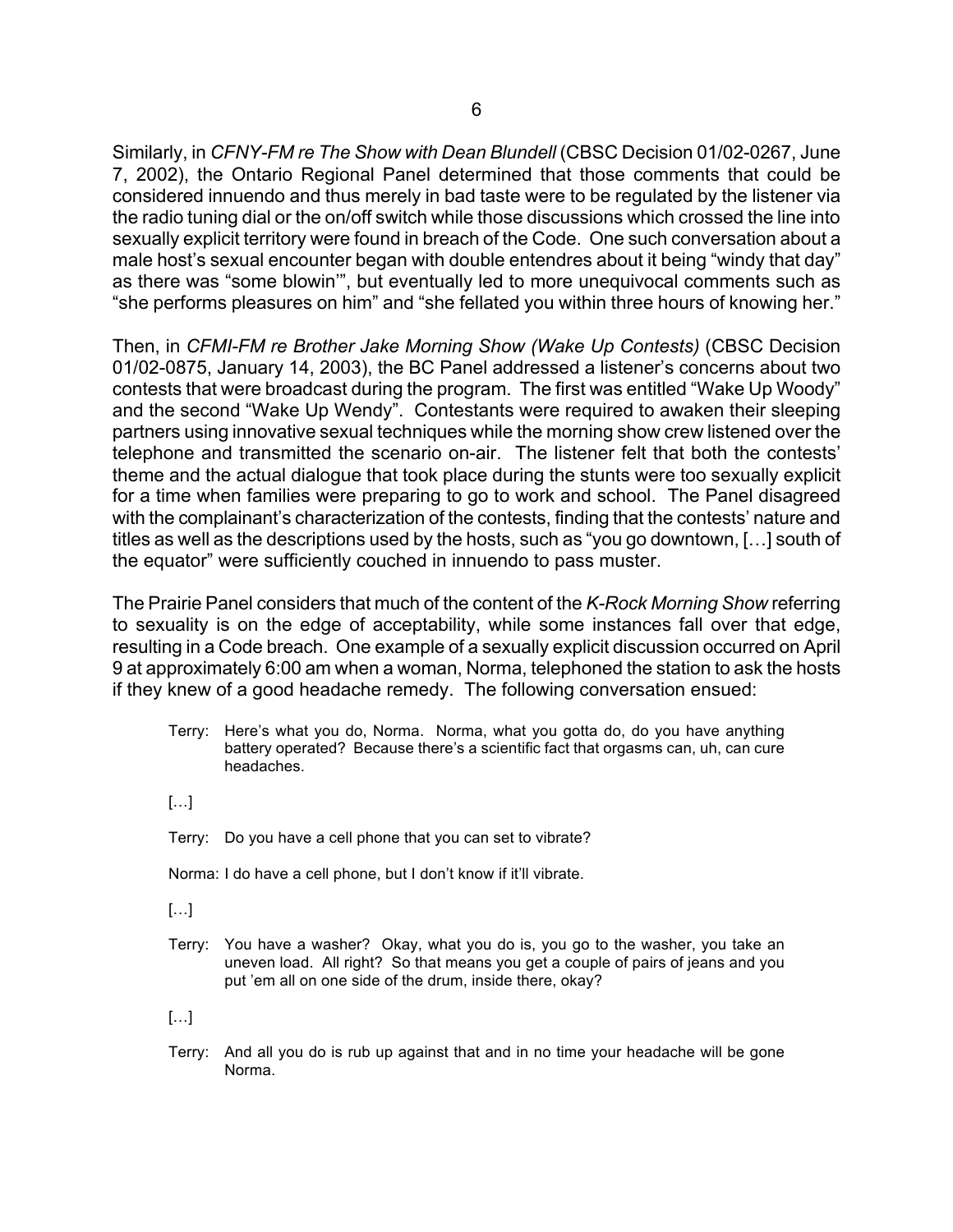The woman telephoned back later in the program to inform the hosts that her headache was going away through the use of medication. They expressed their disappointment that she had not followed their more sexually oriented advice. In the end, the Panel finds that the detailed instructions on how to masturbate with a washing machine provided during the first of Norma's two calls were too sexually explicit for times of the day when children could be listening.

In addition to such conversations, there were also other comedic sketches and songs broadcast on both April 9 and July 24 that were, in the view of the Panel, problematic. Into this category fall a mock commercial for a "Solo Sex" exercise machine, a humorous song entitled "Dear Penthouse" and another called "Prison Bitch". Although the majority of those segments consisted of very strong sexual innuendo, each did include certain words and phrases that made the subject matter entirely clear and unequivocal. In the case of "Dear Penthouse", the reference to the teacher "with the dynamite ass" undressing and inviting the student to do the same for the purpose of having sex is an example not only of explicit material but also of a theme that could be expected to be disturbing to children. The description of the sexual activities in the tent is similar. The "Prison Bitch" song is at least as explicit. At the very least, the references to "doin' you" and being a sex machine while referring to Vaseline fall into that category.

On the other hand, a number of other segments fell into the more innocuous category of mild sexual innuendo and double entendre. These include a mock commercial for "Trophy Wife Barbie" aired on July 24. "Trophy Wife Barbie" is said to come with such accessories as high heels, a push-up bra and an engagement ring twice as big as First Wife Barbie. The fictional advertisement featured a double entendre in the lines: "Sorry, Trophy Wife Barbie's husband sold separately. We'd like to say she comes with her husband, but she doesn't. She does, however, come with Pedro, the pool boy." In such instances as these, the Prairie Panel concludes that the segments are in poor taste but do not rise to the level of a breach of the *CAB Code of Ethics*. As the CBSC has stated on numerous previous occasions, when content is on the edge but not over it, the principle of freedom of expression must prevail, and listeners must make their own choices as to whether such content is acceptable in their households.

As noted above, the first complainant also made specific mention of the Dirty Lori segments in which "Dirty Lori" answers listeners' letters on sexual matters. The Dirty Lori spot that was broadcast on April 9 dealt with a question about penis shape. Although the three male hosts made some jokes about the issue, Lori did respond to the question seriously. The Panel finds that *this particular* Dirty Lori segment was not sufficiently ribald to be considered in breach of the Code. While the conversation did provide a description of male anatomy, it was not in the context of a *sexual act* which is the criterion that would have rendered it inappropriate for times of the day when children could be listening.

The Panel understands the dilemma of broadcasters desirous of providing programming featuring a content and style that they deem appealing and entertaining for their target audience while respecting codified broadcast standards. The appeal to all the perceived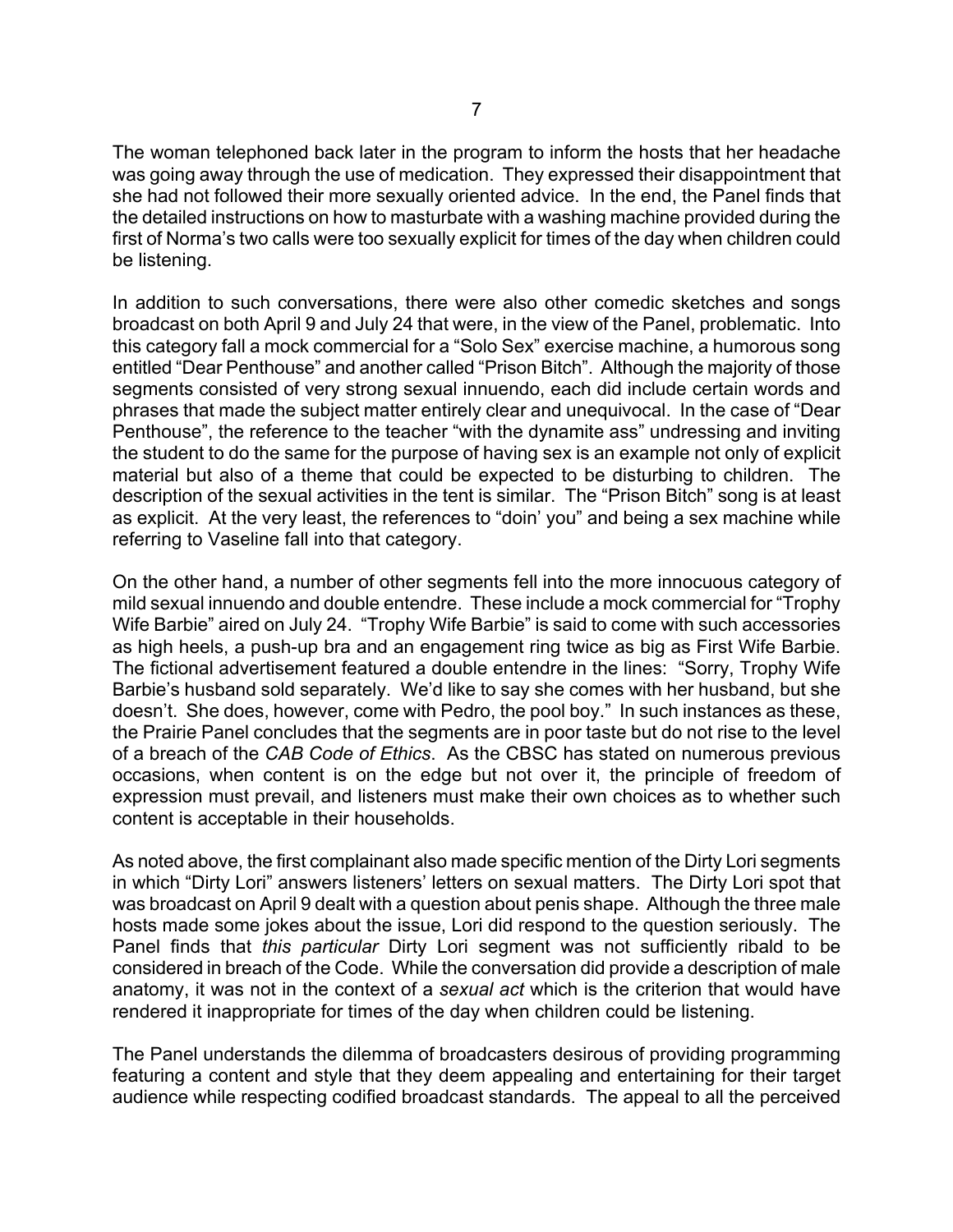instincts of the target audience cannot be the sole, or even principal, determinative characteristic of broadcasters' programming choices. Broadcasters must use their expertise to find the appropriate combination of content that is, on the one hand, amusing to their audience and yet, on the other hand, does not contravene any of the Code provisions which Canada's private broadcasters have themselves collectively established. The collective standards represent a series of limits or borders, developed with the interests of audiences, as well as competitive broadcasters, in mind. A broadcast that treats those limitations cavalierly is a broadcast too far.

Anticipatorily, the Panel notes that the revised *CAB Code of Ethics* (which came into effect August 1, 2002, subsequent to the broadcast dates in question) contains a specific provision requiring that broadcasters ensure that their programming does not contain "unduly sexually explicit material". The revised Code (applicable only to post-August 1, 2002 broadcasts) more clearly sets out the requirements in this respect than did the more general provision regarding "full, fair and proper presentation of news, opinion, comment and editorial." Since the latter was the applicable Code provision, the Panel finds CIRK-FM in breach of Clause 6, paragraph 3 of the *CAB Code of Ethics* for broadcasting sexually explicit segments at times of the day when children are likely to be listening to the radio.

### **Representation of Women**

The issue of exploitation and degradation of men, women and children differs from the matter of sexually explicit material in the sense that the former is in violation of the *CAB Code of Ethics* and the *CAB Sex-Role Portrayal Code* when broadcast at *any* time of day. Past CBSC decisions have, however, explained this requirement to mean that the presentation of one sex must be degrading or exploitative relative to the other.

The first complainant stated his opinion that the content of the *K-Rock Morning Show* was insulting and exploitative towards women, while the second complainant was specifically concerned with the joke song entitled "Tits" which he considered could be offensive to some listeners. Moreover, there can be no doubt that the three male hosts comment both on sexual situations and the appearance of women. On the other hand, it must be recognized that they also mock men, including themselves, in similar contexts. Some of the comedic sketches and songs also focus on the body parts of both men and women.

The Ontario Regional Panel dealt with a similar question in the aforementioned *Dean Blundell* decision. In the course of certain episodes of that program, the hosts made comments about women's body parts. For example, they discussed singer Bif Naked who exposed her breast for an album photo, as well as their female co-host's augmented breast size which was the result of her recent pregnancy. The Panel concluded that no comment was so focussed as to amount to a breach of the sex-role portrayal provisions in the broadcaster Codes: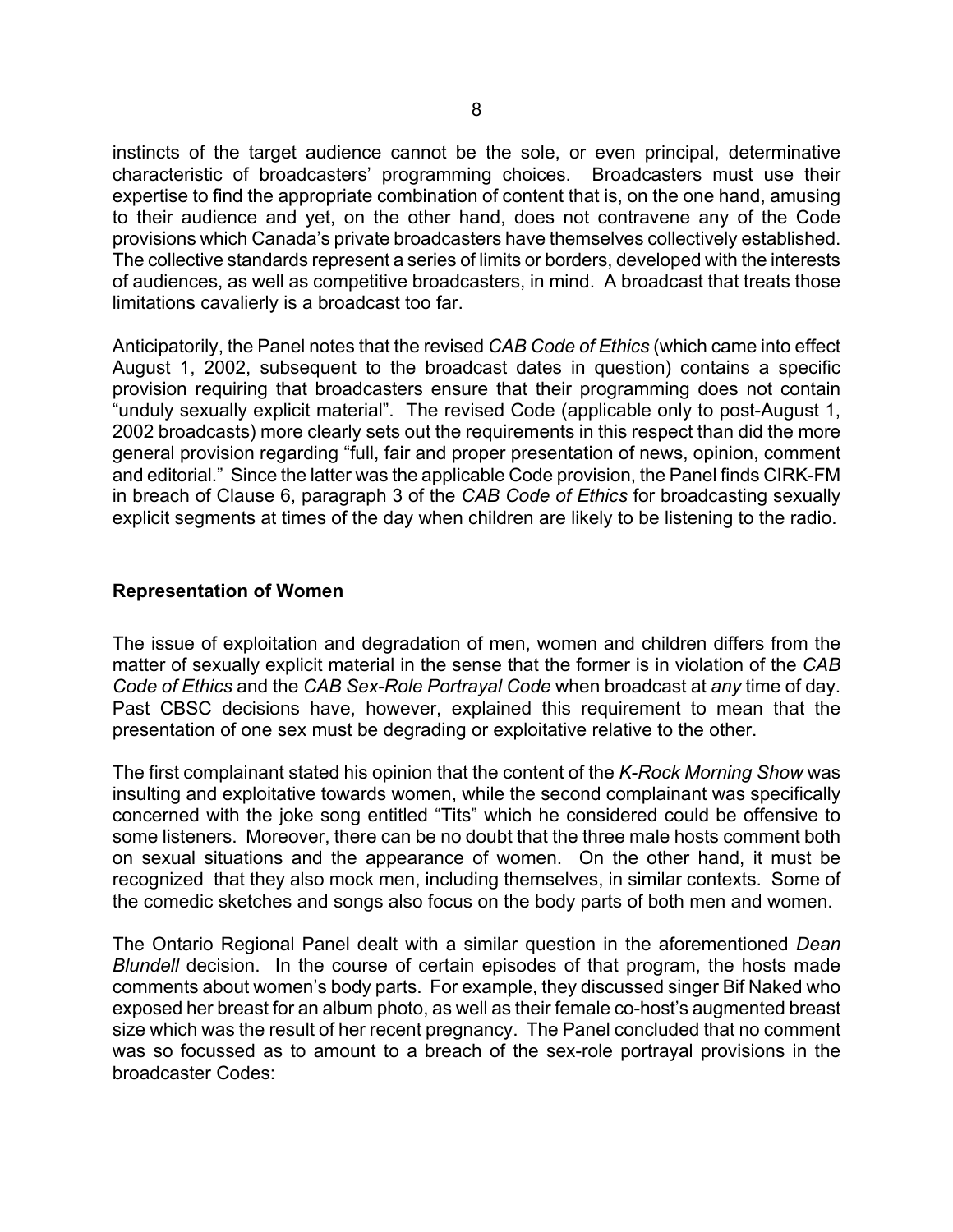In neither instance were negative or degrading comments made. It must also be acknowledged that the women who were the subject of these remarks were willing participants: Bif Naked for choosing to put a revealing photo on her CD, no doubt in an attempt to be provocative; and [the female host] for contributing to the jokes about the postpregnancy increase in her bust size.

This treatment of women stood in contrast to that found on *The Howard Stern Show*. In both *CHOM-FM and CILQ-FM re The Howard Stern Show* (CBSC Decision 97/98-0001+, October 17-18, 1997) and *CILQ-FM re The Howard Stern Show* (CBSC Decision 97/98- 0487+, February 20, 1998), the Québec and Ontario Regional Panels found Stern's unrelenting use of terms such as "pieces of ass", "dumb broads", and "sluts" in reference to women in breach of the Codes. The Panels also noted that Stern

[f]requently deals with female guests on the basis of their physical attributes and sexual practices rather than, or occasionally in addition to, the skills or talents which are the reason for their common recognition. In the case of callers, he regularly avoids the subject with respect to which they have called in order to seek details of their bust size and weight as well as their sexual practices, despite the fact that this information is *utterly* irrelevant to the subject of interest.

The *K-Rock Morning Show* does not sink to that level of degradation when dealing with women. As noted above, both women and men are targets for the program's jokes. For example, the "Tits" song, which tells the story of a man who buys his wife breast implants only to be unsettled by the fact that she shows the result to everybody, was preceded an hour earlier by a joke song called "Circumcision", which told the equally ridiculous story of a man who satisfied his fiancée's request for him to be circumcised by going to a barber "for a little off the top" and ended up with a significant diminution of a material part of his anatomy. As this Panel stated of a televised film in *CKX-TV re National Lampoon's Animal House* (CBSC Decision 96/97-0104, December 16, 1997),

While the portrayal of the women in the film is not overly flattering, it cannot either be said that the portrayal of the men is any better or advantages them in any way. All in all, the presentation of almost every one of this group of young college people is as unflattering as one might expect from a film emphasizing the frivolous, narcissistic, often gross, occasionally disgusting portrait of college fraternity life which can best be characterised as high farce. The question of portrayal inequality does not come into play.

While there may be issues of taste with respect to the representation of both men and women on the program, the Prairie Regional Panel finds no breach of either clause 15 of the *CAB Code of Ethics* or Article 4 of the *CAB Sex-Role Portrayal Code* in either of the challenged episodes of the *K-Rock Morning Show*.

### **Broadcaster Responsiveness**

Since one of the responsibilities of membership in the CBSC Manual is to "co-operate fully with complainants by responding quickly and effectively to their concerns," CBSC Panels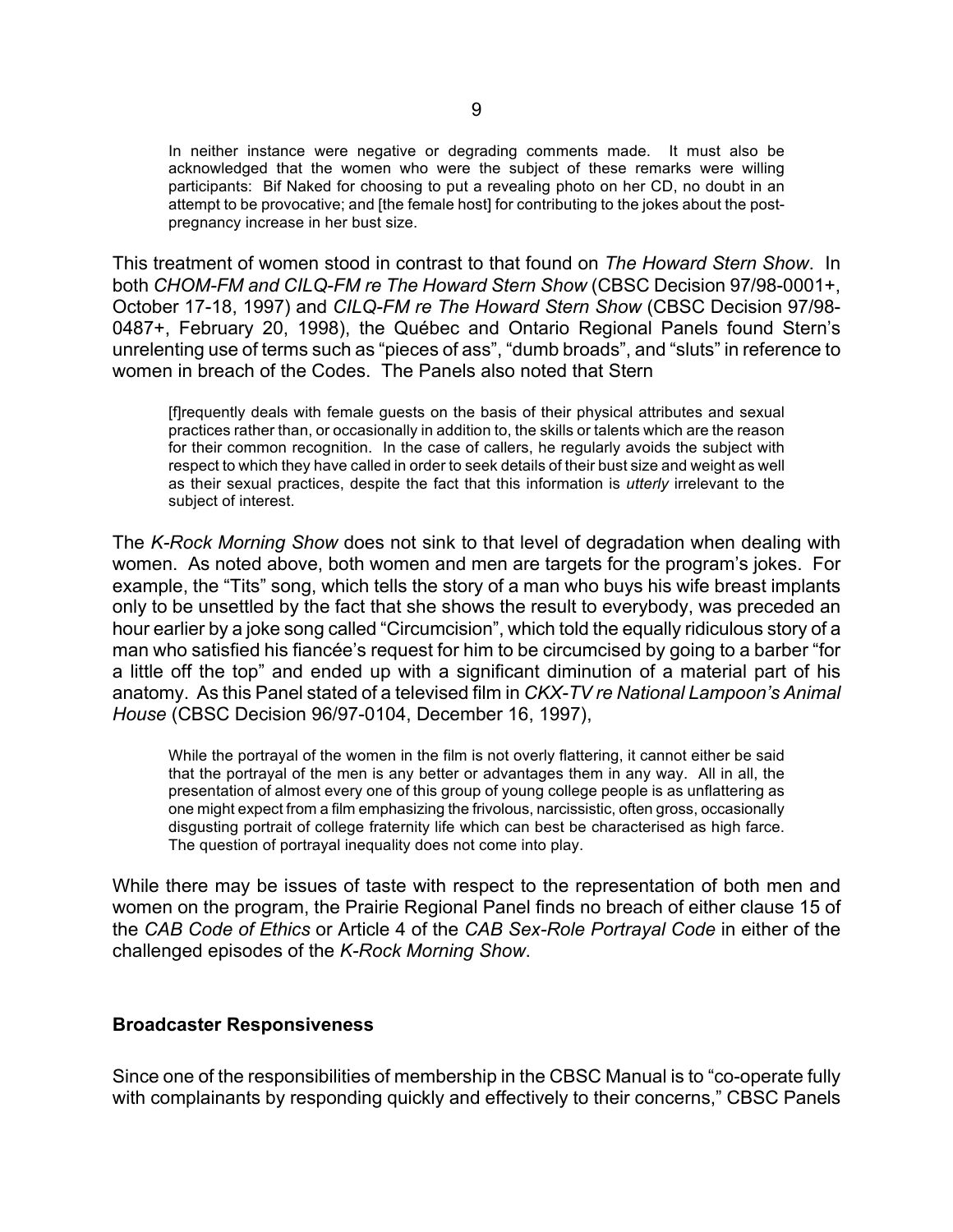always take the time, in the course of their deliberations, to review the broadcaster's responsiveness to the complainant. Compliance with this undertaking is a matter required in all files under consideration by the CBSC's Panels. In this case, the Director of Programming wrote detailed, thoughtful replies to both complainants addressing their specific concerns. In the case of the complainant who copied CIRK-FM on his initial complaint, the Director of Programming provided a lengthy response to the complainant on the same day and responded a second time a few weeks later when offered the opportunity by the CBSC. In this respect, CIRK-FM has met and even exceeded the responsiveness requirements of CBSC membership. Nothing further is required in this respect in this instance.

## **ANNOUNCEMENT OF THE DECISION**

CIRK-FM is required to: 1) announce this decision, in the following terms, once during peak listening hours within three days following the release of this decision and once more within seven days following the release of this decision in the time period in which the morning show was broadcast; 2) within fourteen days following the broadcast of the announcements, to provide written confirmation of the airing of the announcements to the complainants who filed the Ruling Requests; and 3) at that time, to provide the CBSC with that written confirmation and with air check copies of the broadcasts of the two announcements which must be made by CIRK-FM.

The Canadian Broadcast Standards Council has found that CIRK-FM has breached a provision of the Canadian Association of Broadcasters' (CAB) *Code of Ethics*. On April 9 and July 24, 2002, CIRK-FM broadcast sexually explicit segments during the morning show. Those episodes included sexually explicit material which was broadcast at times of the day when children could be expected to be listening contrary to Clause 6, paragraph 3 of the *CAB Code of Ethics*, which requires that broadcasters ensure the proper presentation of opinion and comment in their programming.

*This decision is a public document upon its release by the Canadian Broadcast Standards Council.*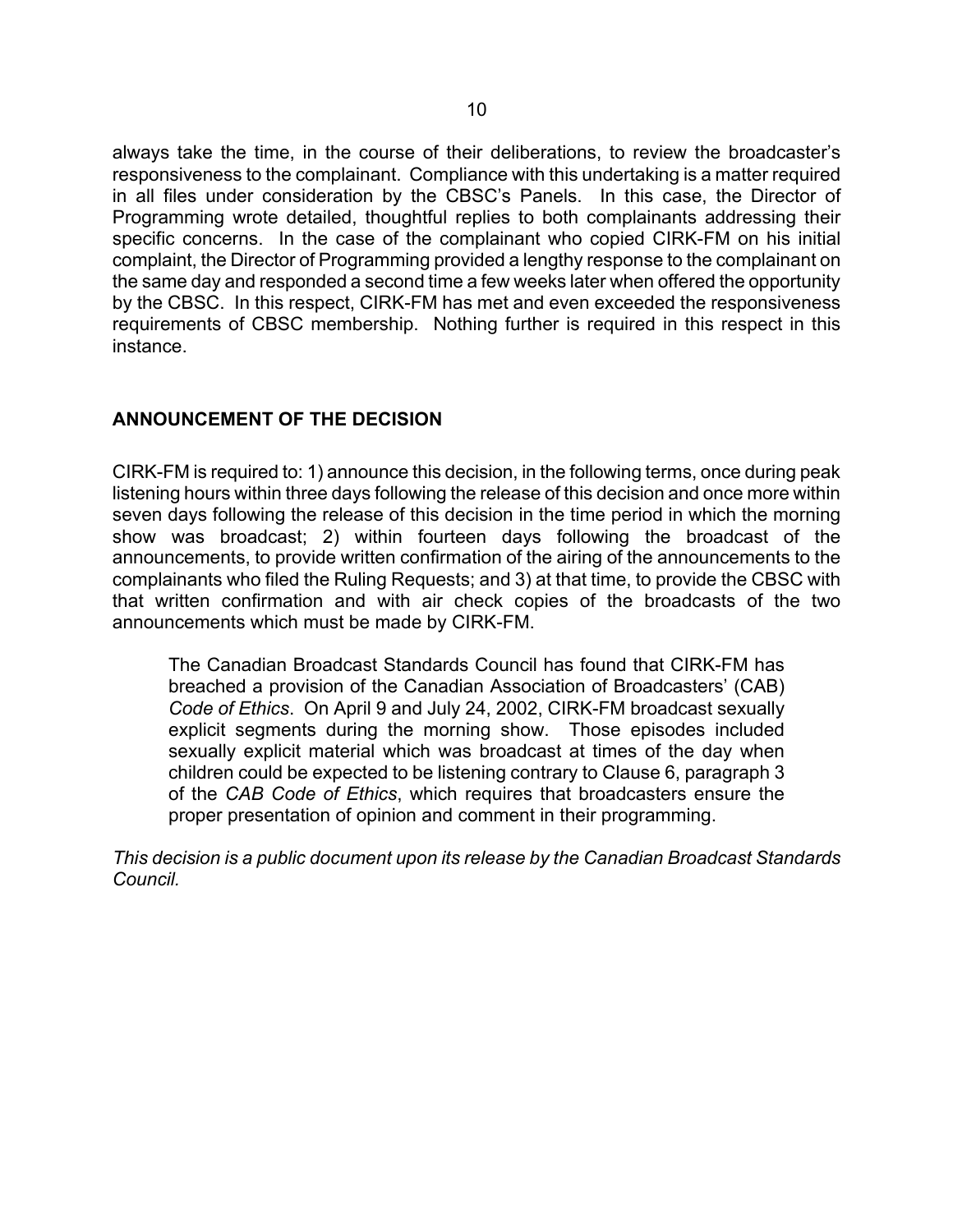## **APPENDIX A**

## **CBSC Files 01/02-0713 & -1113 CIRK-FM re** *K-Rock Morning Show*

The following are transcripts of relevant portions of the *K-Rock Morning* Show.

## April 9, 2002

| 5:42 am | Terry reveals that he received an e-mail from a "60+" woman who wanted a<br>copy of their billboard (which featured the three hosts naked, holding<br>coconuts over their private parts). |  |  |
|---------|-------------------------------------------------------------------------------------------------------------------------------------------------------------------------------------------|--|--|
| Steve:  | Older gals need lovin' too ya know. Sure                                                                                                                                                  |  |  |
| Terry:  | Why not? Care to share a story?                                                                                                                                                           |  |  |
| Steve:  | No, I                                                                                                                                                                                     |  |  |
| Bill:   | Where are these older gals? How do I get involved?                                                                                                                                        |  |  |
| 5:55 am | The hosts were teasing the show's call screener Holly about her boyfriend.                                                                                                                |  |  |
| Steve:  | Us chattin' her up is kinda like that 60 year old writin' you a letter.                                                                                                                   |  |  |
| Terry:  | Ah, yeah, there you go.                                                                                                                                                                   |  |  |
| Bill:   | Pretty much.                                                                                                                                                                              |  |  |
| Steve:  | She's as disgusted by us as we were by that woman.                                                                                                                                        |  |  |
| Terry:  | Yeah, that 60 year old woman is probably writin' me up sayin' "oh, all right,<br>that young nubile And every time I go to this I can talk to that young<br>nubile."                       |  |  |
| Steve:  | Better let the old guy watch. [All laugh] You creep us out.                                                                                                                               |  |  |
| Terry:  | That's right. To Holly we are Wes Montgomerys.                                                                                                                                            |  |  |
| Bill:   | Pretty much. That's right. Three fossils in here.                                                                                                                                         |  |  |
| Terry:  | Ah, we're sexy sons-of-bitches though. I'll tell you what. Norma wants to<br>know.                                                                                                        |  |  |
| Steve:  | Something.                                                                                                                                                                                |  |  |
| Terry:  | Norma, what would you like to know?                                                                                                                                                       |  |  |
| Norma:  | [on phone] I want to know if you have some remedies for a headache.                                                                                                                       |  |  |
| Terry:  | Asprin.                                                                                                                                                                                   |  |  |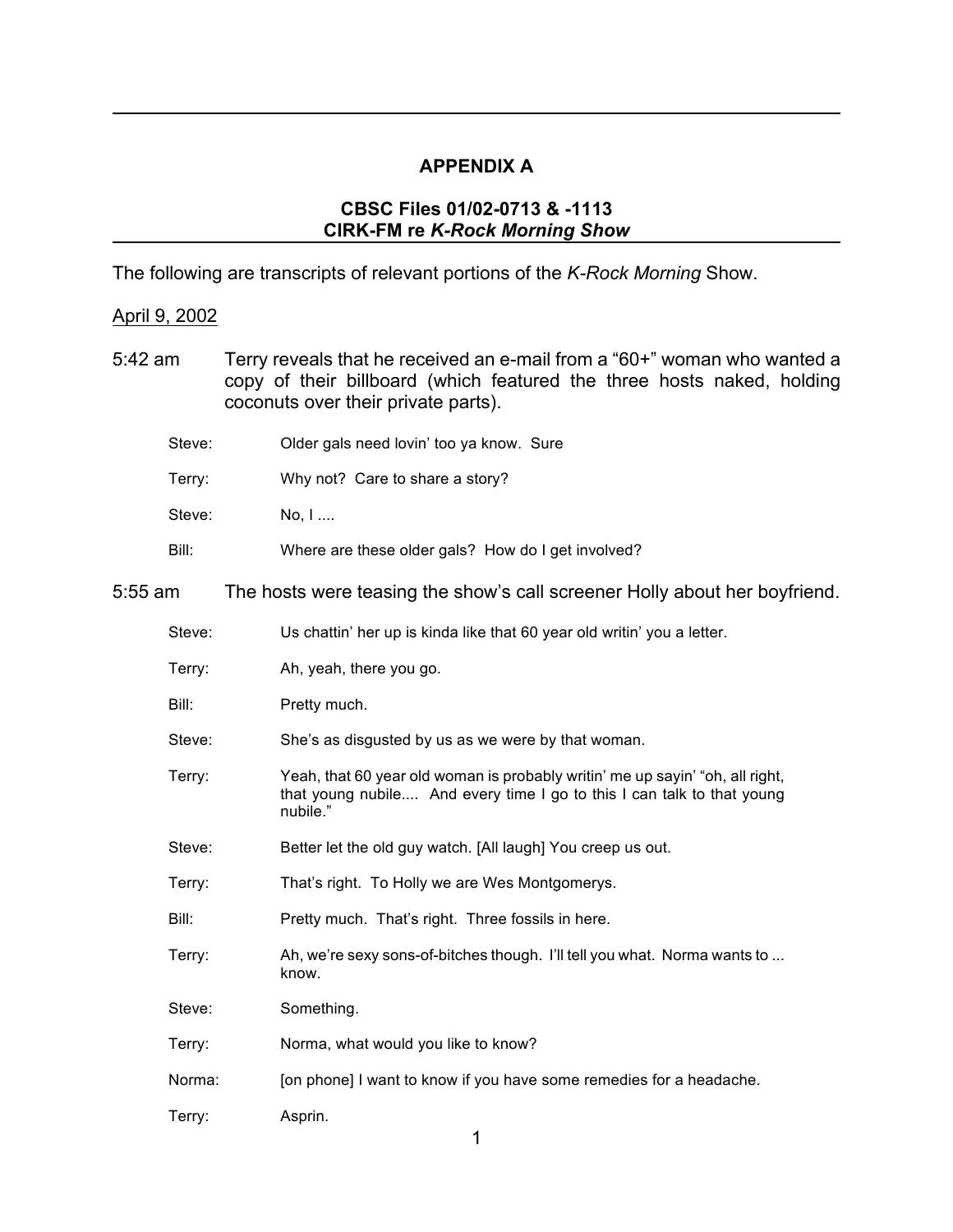| Norma: | I've tried.                                                                                                                                                                               |
|--------|-------------------------------------------------------------------------------------------------------------------------------------------------------------------------------------------|
| Bill:  | Advil.                                                                                                                                                                                    |
| Terry: | Sex.                                                                                                                                                                                      |
| Norma: | Hey, there's an idea.                                                                                                                                                                     |
| Bill:  | A cold compress.                                                                                                                                                                          |
| Steve: | Turning up the radio really loud and having your children scream.                                                                                                                         |
| Terry: | You know if you have, do you have kids at home with you there, Norma?                                                                                                                     |
| Norma: | They're sleepin'.                                                                                                                                                                         |
| Terry: | They're sleepin'. And, uh, do you have a man there with ya?                                                                                                                               |
| Norma: | Yeah.                                                                                                                                                                                     |
| Terry: | Yeah, well, and how's he, how's he equipped? How's he set up for action?                                                                                                                  |
| Norma: | Um, he's sleepin'.                                                                                                                                                                        |
| Terry: | He's sleepin'? All right.                                                                                                                                                                 |
| Steve: | You got a neighbour or somethin'?                                                                                                                                                         |
| Terry: | No, no, no. Here's what you do, Norma. Norma, what you gotta do, do you<br>have anything battery operated? Because there's a scientific fact that<br>orgasms can, uh, can cure headaches. |
| Holly: | Hello?                                                                                                                                                                                    |
| Terry: | Yes Holly, is it true that orgasms can get rid of headaches?                                                                                                                              |
| Holly: | Yes they can.                                                                                                                                                                             |
| Terry: | Thank you very much. There, see, even from our, uh, our phone screener.<br>So, do you have anything battery operated nearby?                                                              |
| Norma: | No I don't Terry.                                                                                                                                                                         |
| Terry: | Do you have a cell phone that you can set to vibrate?                                                                                                                                     |
| Norma: | I do have a cell phone, but I don't know if it'll vibrate.                                                                                                                                |
| Steve: | Braun hand mixer?                                                                                                                                                                         |
| Terry: | Do you have a [all talk at once]. Do you have a washer?                                                                                                                                   |
| Norma: | Yeah.                                                                                                                                                                                     |

2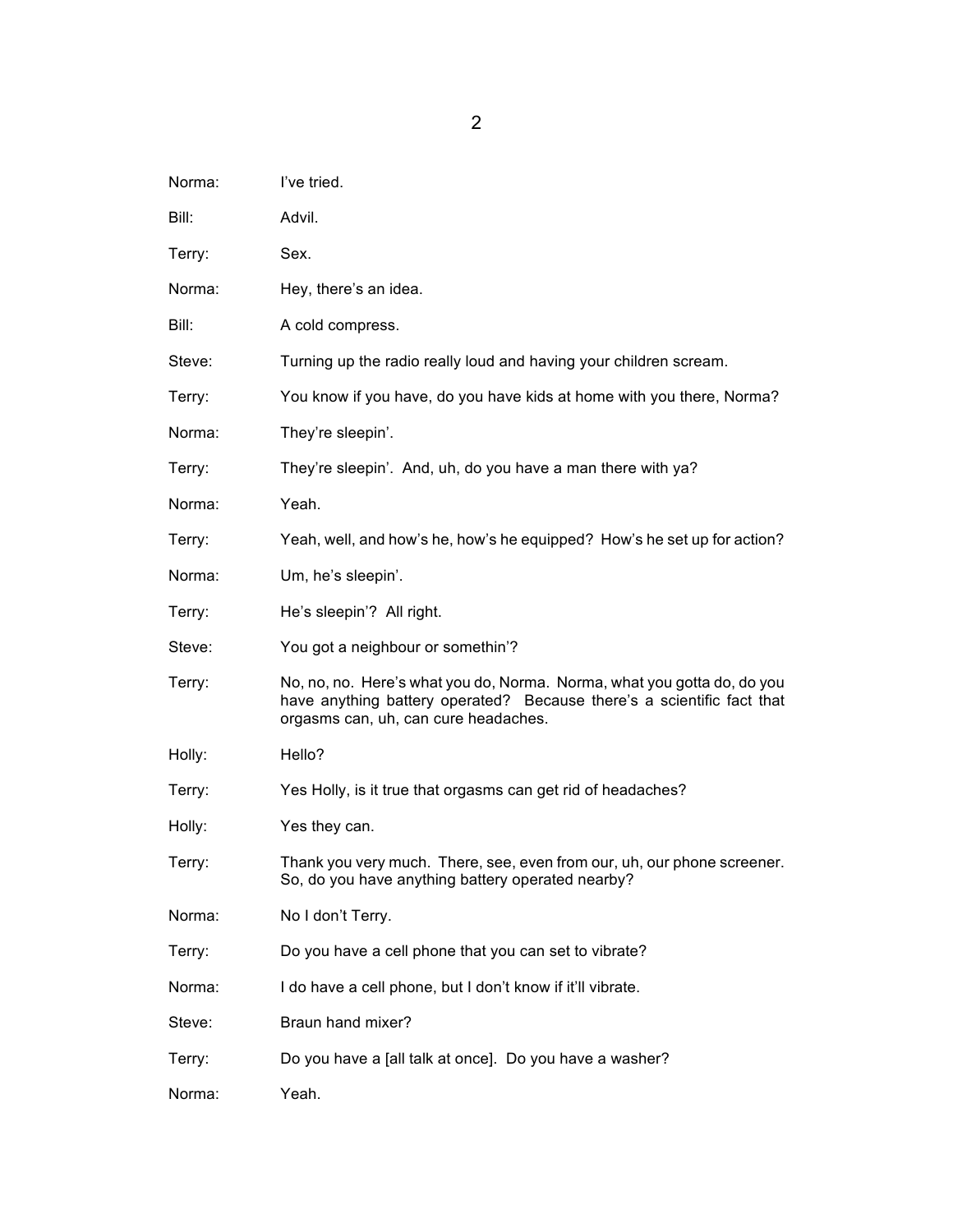- Terry: You have a washer? Okay, what you do is, you go to the washer, you take an uneven load. All right? So that means you get a couple of pairs of jeans and you put 'em all on one side of the drum, inside there, okay?
- Steve: She's writing this down like a recipe.
- Terry: And then you put it on, you get 'em, you get 'em like wet, have the water come into the washer. Get 'em wet and set it on spin. Because of the uneven load, you're gonna get an unusual vibration, an unusual warble in the washer.
- Norma: All righty.
- Terry: And all you do is rub up against that and in no time, your headache will be gone, Norma.
- Norma: I hope so Terry because I've been sittin' here for about ten or fifteen minutes now.
- Terry: Okay, well we're gonna take a break for news here in a bit and what we want you to do is, we want you to go and load up the washer and then call us back after Bill's done the weather and then we'll see how this works, okay?
- Norma: [laughs] All righty.
- Terry: All right?
- Norma: All right.
- Terry: Now get a couple of pairs of jeans, throw 'em in there, make it an uneven load, fill it up with water and call us back.
- Norma: Will do.
- Terry: All right. Bye.
- 6:05 am Bill Cowen reads a news report about Conservative Leader Joe Clark meeting with Alliance Leader Stephen Harper to discuss the possibility of forming a coalition.
	- Terry: Does Stephen Harper have a hot daughter of age?
	- Bill: I was just gonna ask that. I don't know if he does. I don't know.
	- Terry: 'Cause that would be pretty interesting.
	- Bill: Got me to vote for Joe. Got me to think about voting for Joe. I didn't vote for Joe, but I thought about it for a little while anyways. [continues with news] Well, Bob Guccione never thought this could happen to him, but his Penthouse empire, the one that brought you those real life erotic stories that you believed as a hairless little lust puppy is about to go bankrupt. It's been morally bankrupt since it started in 1965, but now he's got 52 million dollars in debt.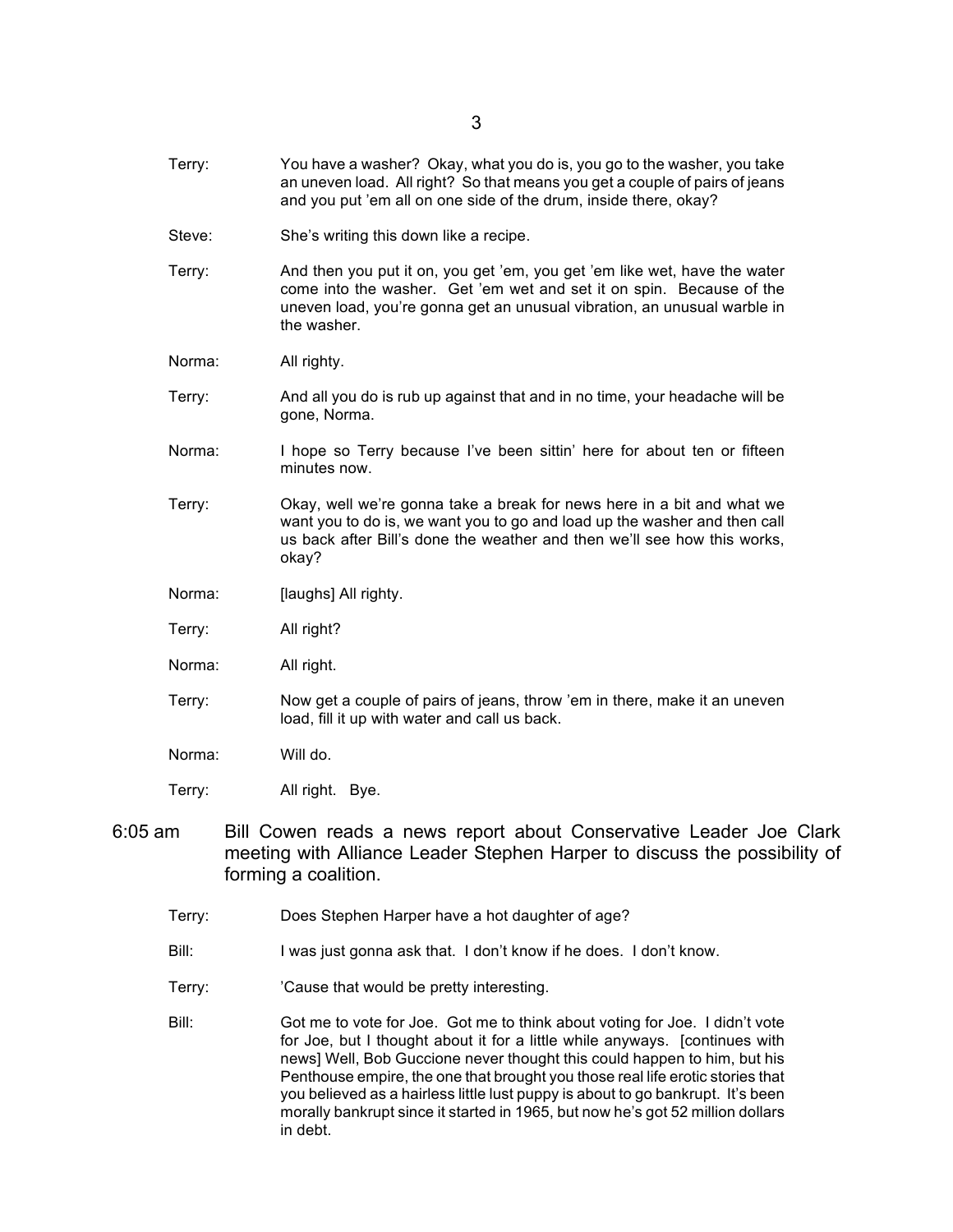#### Joke "Dear Penthouse" song

Dear Penthouse I'm a freshman at a small mid-western university And I never thought something like this could happen to me When my teacher with the dynamite ass Made me stay after class And she started to undress I can't forget the statement she made "If you drop your pants I'll raise your grade"

Dear Penthouse I never thought those letters were really true until I was on a fishing trip and I met a girl named Jill And I had a little too much to drink I couldn't believe what I was starting to think So we headed to her tent There's nothing like eating out Then the next morning my fist still smelled like [cunt?]

I've read every issue since 1974 The first two years were behind the bathroom door I pored through every Penthouse I could find Even though my mom said I'd go blind

#### Dear Penthouse

I'm a seaman first class at an overseas naval base It's been seven long months since I've seen a woman's face When I saw your recent issue I took a box of Kleenex tissue And I locked the barrack door It's nice to know I've gotten a grip Please excuse my jerky penmanship

### 6:11 am

Terry: All righty. Terry, Bill and Steve here givin' ya the business. Norma, call back. Norma was just on the phone and then she, uh, dropped .... Maybe she hung up for a reason.

#### 6:13 am

Terry: It's 6:13 and I'm just wonderin' if Norma's going to call back. Norma called just before the six o'clock news and said she had a headache and wondered how to get rid of it. We suggested Aspirin, Advil, Tylenol, whatever the case may be. She said that she had taken that. It hadn't helped, so we thought maybe sex or some sort of orgasmic something or other might help. Told her to load the washer with an uneven load, set 'er on the spin cycle and lean up against it. That might be able to do it. She phoned back. She was on hold for most of the sports there, Bill. And then she hung up.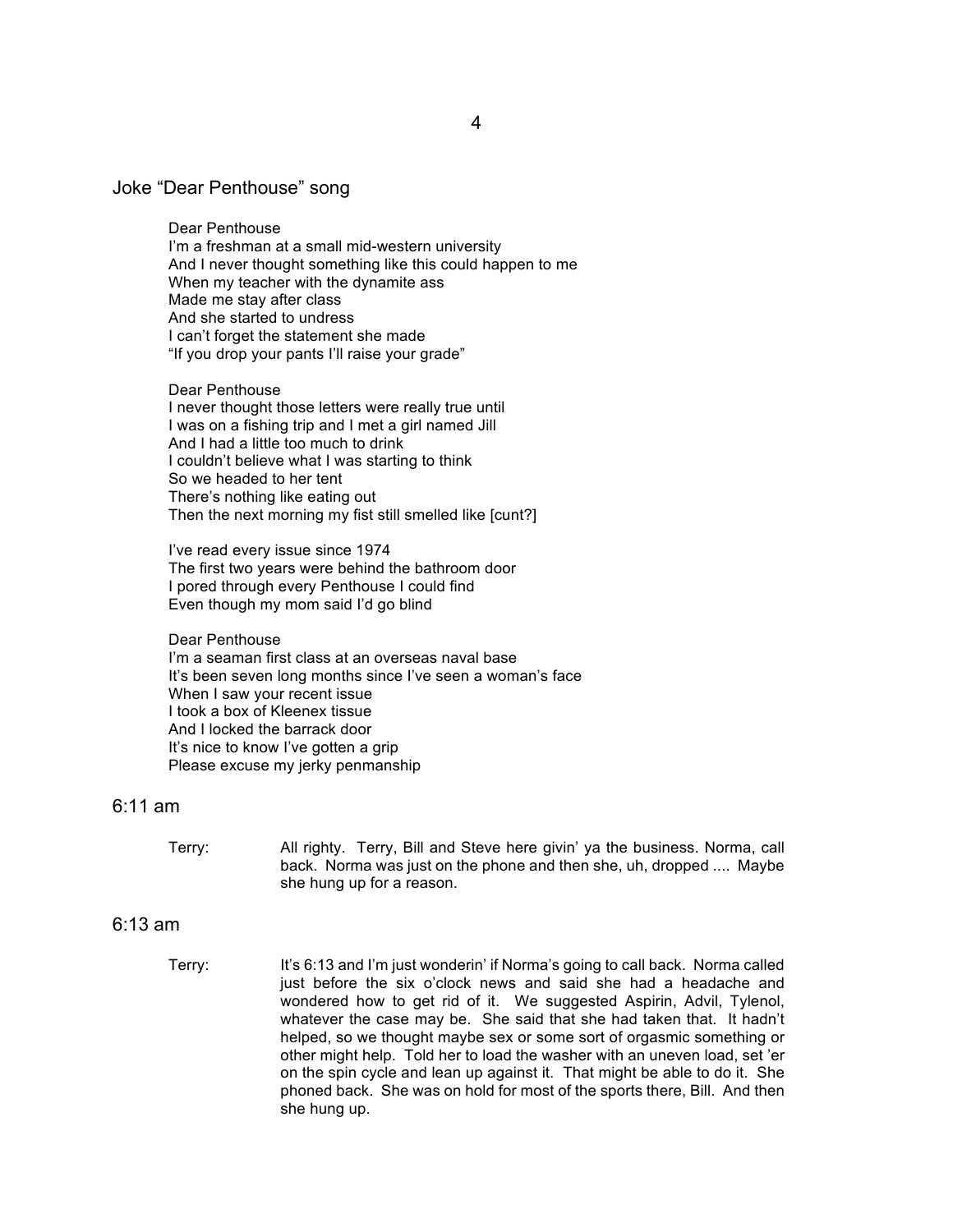| Perhaps she achieved and the headache's gone.                                                        |
|------------------------------------------------------------------------------------------------------|
| Could be.                                                                                            |
| Good chance.                                                                                         |
| Well okay. No news is good news.                                                                     |
| Before we find out if Norma's head is okay, it's 6:14. Maybe she rolled over<br>her companion there. |
|                                                                                                      |

### [Talk about local politics]

| Steve: | Well, and that's the thing. Everybody goes around, they need a politician       |
|--------|---------------------------------------------------------------------------------|
|        | that kisses ass. Where I can go up and say "You know what, I think you're       |
|        | a piece of shit", you know and that's the difference between, you know. So      |
|        | I just don't. As soon as they get elected and they're in the seat of power it's |
|        | like this to the voter.                                                         |

#### 6:27 am [Talk about taxes and sports]

| Terry: | Oh, oh, oh, oh, oh, hang on. Norma's back. Her headache must not be |
|--------|---------------------------------------------------------------------|
|        | gone. Norma, is your headache gone?                                 |

- Norma: It's slowly goin' away.
- Terry: It's slowly going away. And how did you get it to go away?
- Norma: With some good drugs.
- Terry: With some good drugs?
- Norma: Oh yeah.
- Terry: So did you try the washer bit?
- Norma: Um, to tell you the truth I don't have any jeans to put in my washer.
- Terry: What, do you scamper around naked all the time? You can't wear a skirt every day Norma.
- Norma: They're all clean.
- Terry: I don't care if they're clean or not. I was tryin' to get rid of your headache. If you're gonna call for medical attention on this show, you have to be willing to perform the deed to have the medical, uh, prescription followed and whatever!
- Norma: It's slowly going away. I took some drugs for it.
- Terry: All right, well, we're slowly going to go away too then Norma. A hundred pounds of potential, unrealized. Right there.
- Steve: All on crack or what?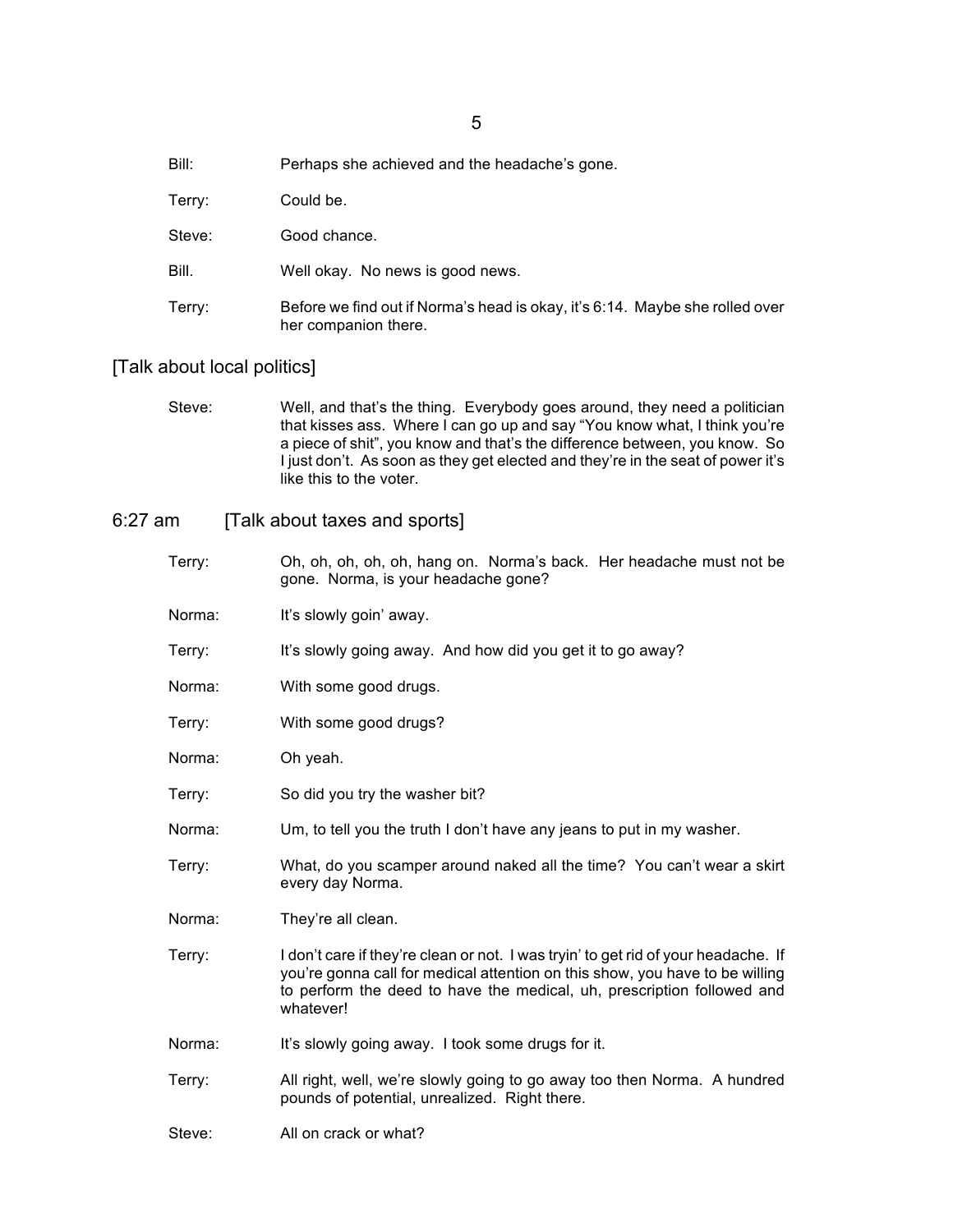| 6:40 am | List of celebrity birthdays                                                                                                                              |
|---------|----------------------------------------------------------------------------------------------------------------------------------------------------------|
| Terry:  | Also celebrating a birthday today is Jenna Jameson.                                                                                                      |
| Bill:   | Who?                                                                                                                                                     |
| Steve:  | Jenna Jameson?                                                                                                                                           |
| Terry:  | Is 28 years old.                                                                                                                                         |
| Steve:  | Peter Parker's boss.                                                                                                                                     |
| Terry:  | No.                                                                                                                                                      |
| Steve:  | [doing imitation] Parker!                                                                                                                                |
| Terry:  | Jenna Jameson is the classically trained actress who has starred in 84 fine<br>films including VaJenna, Philmore Butts: Taking Care of Business          |
| Bill:   | Right.                                                                                                                                                   |
| Terry:  | uh, Come One Come All: The Best of Up and Comers Early Volume and<br>Fire Down Below.                                                                    |
| Bill:   | All right.                                                                                                                                               |
| Terry:  | How many of those have you seen, Bill?                                                                                                                   |
| Bill:   | Uh. It was 74 she was in?                                                                                                                                |
| Terry:  | Eighty-four.                                                                                                                                             |
| Bill:   | Eighty-four, uh, 83.                                                                                                                                     |
| $[]$    |                                                                                                                                                          |
| Terry:  | Paulina Poriskova.                                                                                                                                       |
| Steve:  | Ah Paula.                                                                                                                                                |
| Terry:  | Thirty-seven today. Rik Ocasek likes to bounce on top of her like a<br>trampoline.                                                                       |
| 6:52 am | Trivia question: What did Gregory Pincus invent in 1955? After a number of<br>callers guess incorrectly, Terry says the invention is used only by women. |
| Terry:  | Hi, who's this?                                                                                                                                          |

- Caller: Chuck.
- Terry: Yes Chuck.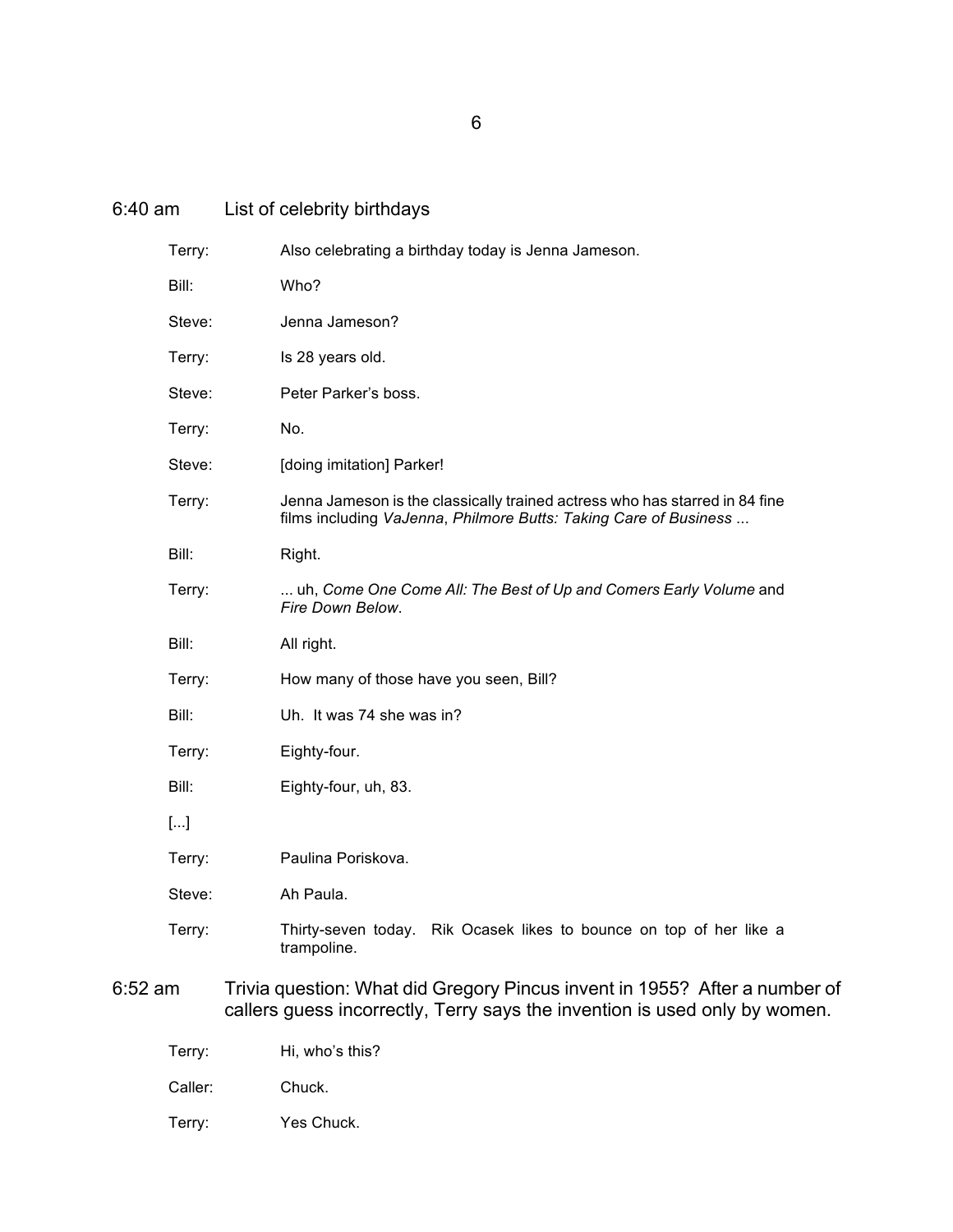|           | Caller: | Uh, feminine hygiene thing.                                                                                                            |
|-----------|---------|----------------------------------------------------------------------------------------------------------------------------------------|
|           | Terry:  | You mean tampon, Chuck.                                                                                                                |
|           | Caller: | Sure, yeah.                                                                                                                            |
|           | Terry:  | 2002, you can say "tampon".                                                                                                            |
|           | Caller: | Okay, tampion, tampon. [Hosts laugh at his mispronunciation.]                                                                          |
|           | Steve:  | [sings] We are the tampions.                                                                                                           |
|           | Terry:  | Hate to string you along Chuck, but no. [All laugh] Call in another 28 days.<br>[All laugh].                                           |
|           |         | [A caller finally guesses correctly: the birth control pill.]                                                                          |
|           | Terry:  | Holy cow, that was almost as painful as cramps.                                                                                        |
| $6:56$ am |         | [Talk about children's television programs.]                                                                                           |
|           | Terry:  | The Friendly Giant was where he nailed his cock and bag to the wall.                                                                   |
|           | Bill:   | Right.                                                                                                                                 |
|           | Steve:  | Right.                                                                                                                                 |
|           | Terry:  | What was the name of that?                                                                                                             |
|           | Bill:   | Rusty. Rusty the Rooster.                                                                                                              |
| $7:37$ am |         | Dirty Lori segment                                                                                                                     |
|           | Terry:  | 7:37 and it's Tuesday. Terry, Bill and Steve here on the K-Rock Morning<br>Show, and I'll bet I know who this is. Hello there, K-Rock. |
|           | Lori:   | Hey sexy.                                                                                                                              |
|           | Terry:  | Ah, Dirty Lori.                                                                                                                        |
|           | Lori:   | How you doin'?                                                                                                                         |
|           | Terry:  | Just oozing                                                                                                                            |
|           | Lori:   | Oooh.                                                                                                                                  |
|           | Terry:  | with enthusiasm this morning.                                                                                                          |
|           | Lori:   | Yummy. Well I'm in a good mood too. Guess what?                                                                                        |
|           | Terry:  | What?                                                                                                                                  |
|           | Lori:   | For the Cougar Crawl on April 27                                                                                                       |

7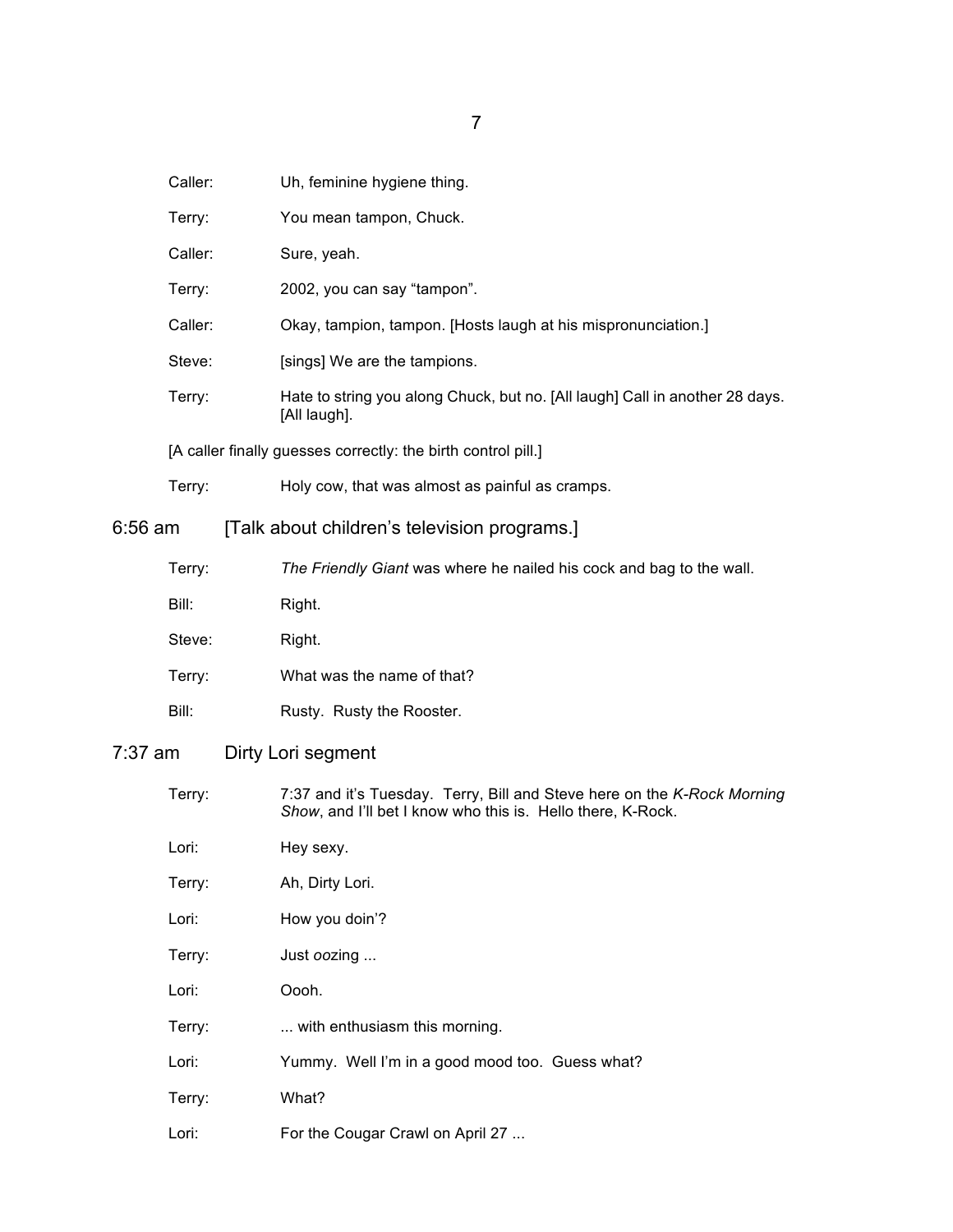| Terry: | Right.                                                                                                                                                                                                                                                                   |
|--------|--------------------------------------------------------------------------------------------------------------------------------------------------------------------------------------------------------------------------------------------------------------------------|
| Lori:  | CFRN News, Cory Atkins from news is going to be covering it.                                                                                                                                                                                                             |
| Terry: | Is that right?                                                                                                                                                                                                                                                           |
| Lori:  | Absolutely.                                                                                                                                                                                                                                                              |
| Terry: | Wait 'til Cory passes out and then paint him up with all your make-up.                                                                                                                                                                                                   |
| Lori:  | Oh, I've got all kinds of fun things in store for him but I don't want to scare<br>him away.                                                                                                                                                                             |
| Terry: | You'll have to get him, hold him down, get the girls to hold him down and<br>you can all do belly-button shooters out of his navel. That would make for<br>great footage. I can see the look on Carrie Doll and Daryl McIntyre's faces<br>after that footage comes back. |
| Lori:  | Definitely. Come on, spice things up a little bit.                                                                                                                                                                                                                       |
| Terry: | Yes, do you like your belly-button shooters hairy or non-hairy?                                                                                                                                                                                                          |
| Lori:  | Hmmm. Non-hairy, although I think after the girls have quite a few drinks<br>they probably won't even notice.                                                                                                                                                            |
| Terry: | Yes, they've got enough hair on their tongue after enough fuzzy navels that<br>they $-$                                                                                                                                                                                  |
| Lori:  | Exactly. And now, I'm working with Night Tours so the girls get to go on the<br>double decker buses.                                                                                                                                                                     |
| Terry: | Holy cow. So who's going to be on top? [All laugh]                                                                                                                                                                                                                       |
| Lori:  | I don't know. I guess they get to decide whether they want to be on the top<br>or the bottom.                                                                                                                                                                            |
| Steve: | Girls on girls. Wow.                                                                                                                                                                                                                                                     |
| Lori:  | Huh. Yeah, so you can get your tickets at Night Tours.                                                                                                                                                                                                                   |
| Terry: | Wow. And that just doubles up the capacity doesn't it?                                                                                                                                                                                                                   |
| Steve: | Now they just need a glass-bottomed top floor [all laugh] and I'll be there.                                                                                                                                                                                             |
| Terry: | And an industrial drum of Windex [all laugh].                                                                                                                                                                                                                            |
| Lori:  | There we go. And one of those squeegee squishies.                                                                                                                                                                                                                        |
| Terry: | Squeegee, yes. Squeegees and horny chicks go hand in hand, don't they?                                                                                                                                                                                                   |
| Steve: | Oh yeah.                                                                                                                                                                                                                                                                 |
| Lori:  | That's definitely news.                                                                                                                                                                                                                                                  |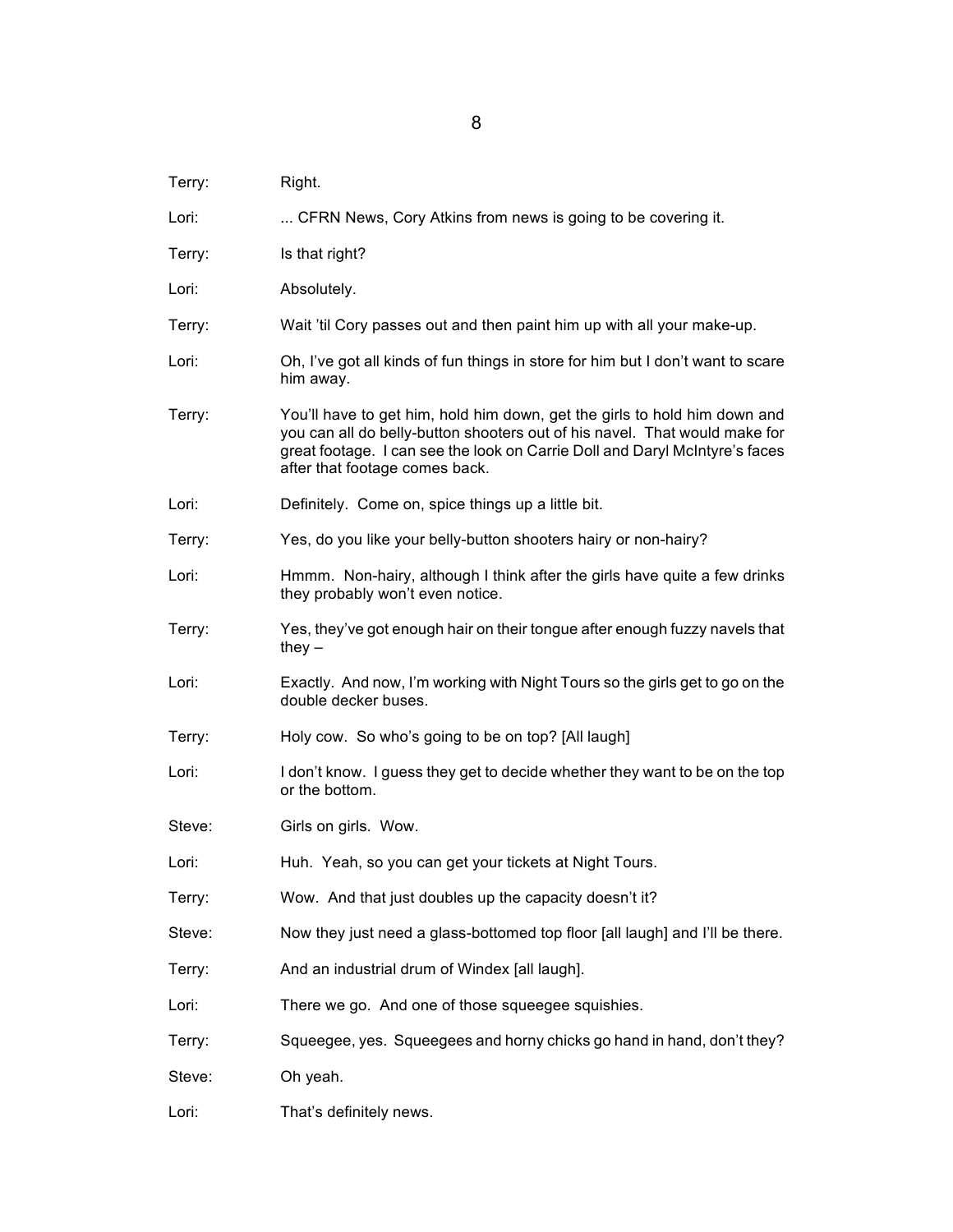| Terry: | D-I-R-T-Y-L-O-R-I, Dirty Lori dot com. Do you have a letter from a good K-<br>Rock listener?                                                                                                                                                                                                                                                                                                                                             |
|--------|------------------------------------------------------------------------------------------------------------------------------------------------------------------------------------------------------------------------------------------------------------------------------------------------------------------------------------------------------------------------------------------------------------------------------------------|
| Lori:  | Sure. "Dear Dirty Lori. I've been dating this man for a couple of months.<br>Last weekend we decided to have sex. Everything was going great until he<br>pulled off his boxers. Seems his member has a wicked curve to the right.<br>It's close to a ninety degree angle and this is not the first time I've come<br>across what the boys would call this 'body oddity'. How common is it and<br>why? Signed, Bewildered About Bendies." |
| Steve: | Did you call Kerry Fraser for a measurement? [all laugh] You have an illegal<br>stick.                                                                                                                                                                                                                                                                                                                                                   |
| Terry: | Yes, you'll have to spend two minutes in the box [all laugh].                                                                                                                                                                                                                                                                                                                                                                            |
| Lori:  | Sweet. Just two?                                                                                                                                                                                                                                                                                                                                                                                                                         |
| Terry: | Ah well, some people are blessed.                                                                                                                                                                                                                                                                                                                                                                                                        |
| Lori:  | You think so. Bewildered.                                                                                                                                                                                                                                                                                                                                                                                                                |
| Terry: | Isn't that somethin'?                                                                                                                                                                                                                                                                                                                                                                                                                    |
| Bill:  | Wow.                                                                                                                                                                                                                                                                                                                                                                                                                                     |
| Lori:  | Mm hm.                                                                                                                                                                                                                                                                                                                                                                                                                                   |
| Terry: | Aren't you gonna ask us? Come on ask us, I know you're dyin' to know.                                                                                                                                                                                                                                                                                                                                                                    |
| Lori:  | Actually okay, come on. Are you guys, uh, lefties, righties or just pointing<br>straight out?                                                                                                                                                                                                                                                                                                                                            |
| Terry: | Straight as a plum-bob.                                                                                                                                                                                                                                                                                                                                                                                                                  |
| Lori:  | Really?                                                                                                                                                                                                                                                                                                                                                                                                                                  |
| Terry: | Yep.                                                                                                                                                                                                                                                                                                                                                                                                                                     |
| Lori:  | Okay, come on Steve, you guys are too quiet.                                                                                                                                                                                                                                                                                                                                                                                             |
| Steve: | Uh, well, you can't turn your head when you've got a toque on. So, uh,<br>yeah, mine's straight [all laugh].                                                                                                                                                                                                                                                                                                                             |
| Terry: | You can't turn your head with a toque on?                                                                                                                                                                                                                                                                                                                                                                                                |
| Steve: | Well you can, but you won't see anything, so  [all laugh].                                                                                                                                                                                                                                                                                                                                                                               |
| Lori:  | Bill?                                                                                                                                                                                                                                                                                                                                                                                                                                    |
| Bill:  | Uh, I think a little to the left.                                                                                                                                                                                                                                                                                                                                                                                                        |
| Terry: | A little to the left                                                                                                                                                                                                                                                                                                                                                                                                                     |
| Lori:  | Hmm, okay.                                                                                                                                                                                                                                                                                                                                                                                                                               |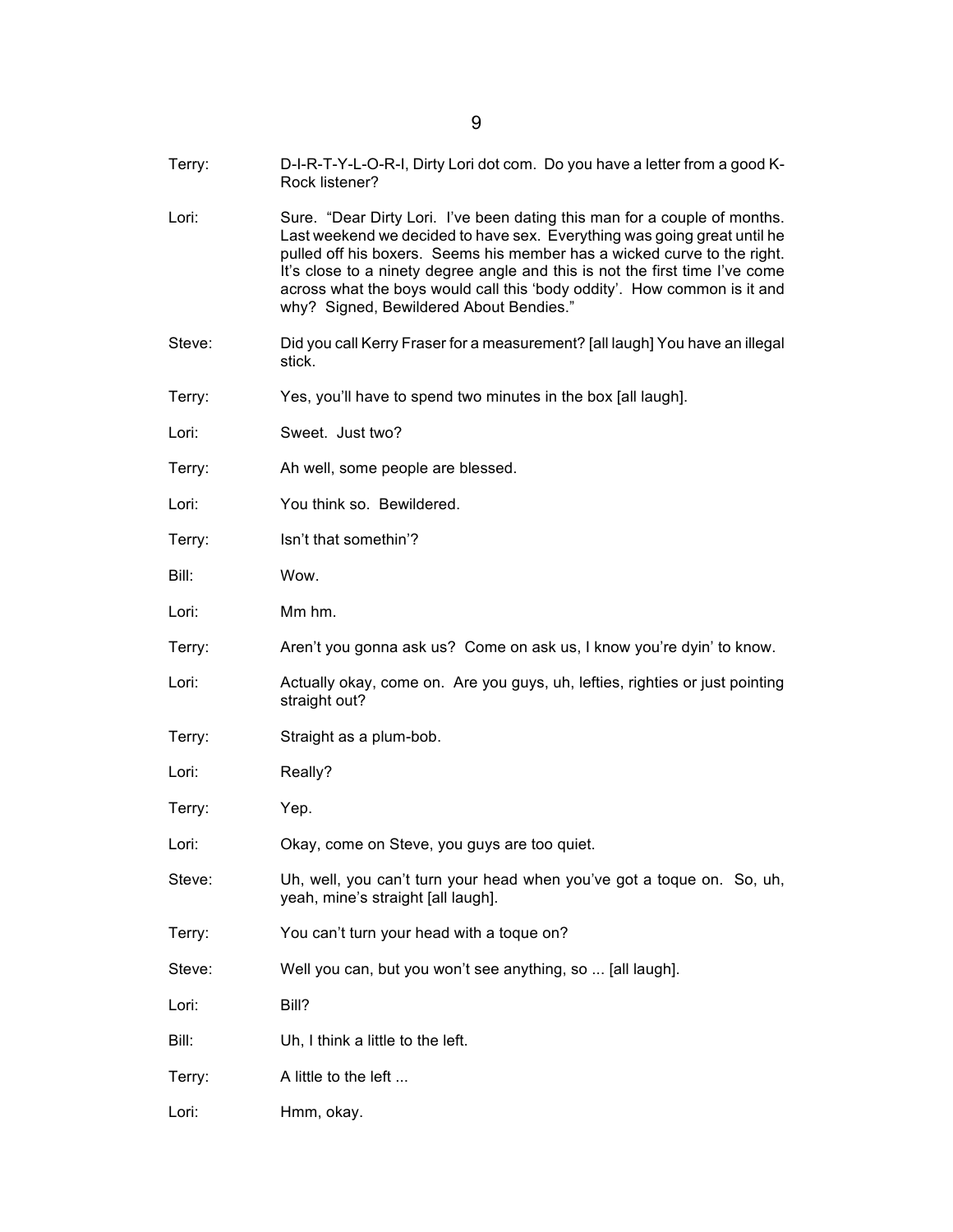| Terry: | like his political views.                                                                                                                                                                                                                                                                                                           |
|--------|-------------------------------------------------------------------------------------------------------------------------------------------------------------------------------------------------------------------------------------------------------------------------------------------------------------------------------------|
| Lori:  | Dear Bewildered. I've seen a bendie as well. It might be more common<br>than we think. And I've heard that one of the common, common causes of<br>it is a circumcision that wasn't quite done right. So, and I've also been told<br>that you can have it surgically fixed by a little snip of the skin to loosen the<br>pull. Ouch. |
| Terry: | Or you can just duct tape a popsicle stick to it.                                                                                                                                                                                                                                                                                   |
| Steve: | Yeah. The old splint trick.                                                                                                                                                                                                                                                                                                         |
| Lori:  | Splint it?                                                                                                                                                                                                                                                                                                                          |
| Terry: | Splint it, yes. D-I-R-T-Y-L-O-R-I, Dirty Lori dot com. Thank you very much<br>Lori.                                                                                                                                                                                                                                                 |

#### Joke Penis song

Good evening ladies and gentlemen. Here's a little number I tossed off recently [??].

Isn't it awfully nice to have a penis?

Isn't it frightfully good to have a dong? It's swell to have a stiffy It's divine to have a dicky From the tiniest little tadger To the world's biggest prick So three cheers for your Willy or John Thomas Hooray for your one-eyed trouser snake Your piece of pork, your wife's best friend, Your percy or your cock You can wrap it up in ribbons You can slip it in your sock Don't stick it out in public or they will stick you in the dock And you won't come back

Thank you very much.

### 8:02 am "Prison Bitch" joke song

You're my prison bitch My prison bitch You're not like other men I'm glad we share a prison cell When lights go out at ten I can't express the way I feel Now that would be a crime As long as I am doin' you I don't mind doin' time

'Cause you're my prison bitch My prison bitch And I have no regrets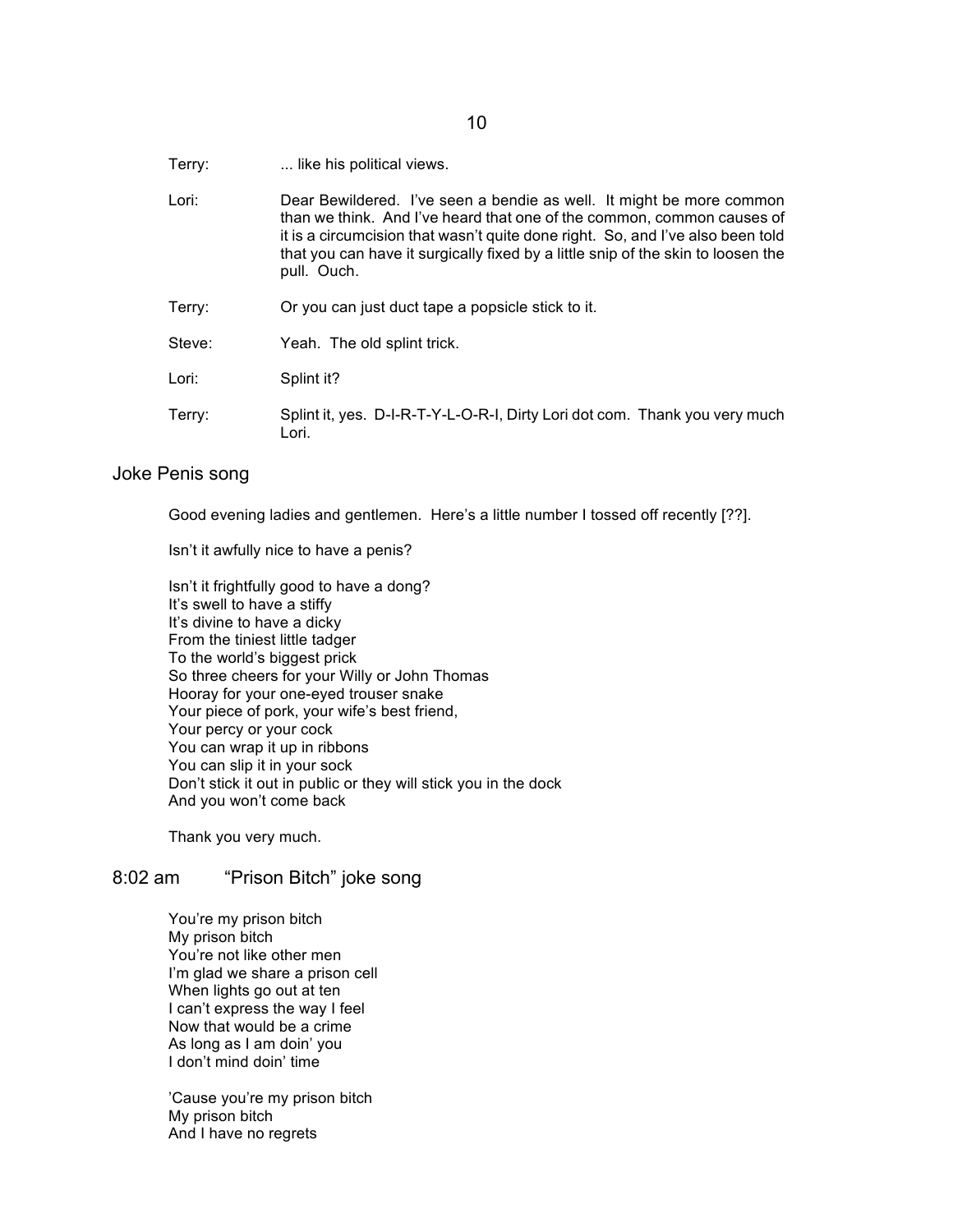I got you for a candy bar and a pack of cigarettes At first you were resistant But now you are my friend I knew that I would get you In the end

Prison bitch Prison bitch I guess that you were sent from up above Prison bitch Prison bitch And now you are my prisoner of love

[male with high-pitched voice] I'm your prison bitch Your prison bitch And you're a sex machine I only have one request How 'bout some Vaseline I'm tired of this prison cell I need to get away They sentenced me to seven years Now it's seven times a day

I'm your prison bitch Your prison bitch You nymphomaniac I really hate these [knockers?] That pat you on my back I thought that I could break away But now I'm losing hope And God I'm tired of pickin' up the soap

Prison bitch Prison bitch [male with low voice] Turn off the lights 'Cause I can hardly wait Prison bitch Prison bitch [male with high voice] When I get out I'm ready to go straight

[male with low voice] You're my prison bitch My prison bitch I'll never say good-bye You're not like all the others Too bad they had to die [male with high voice] On second thought I think I'll stay If you want me to Your prison bitch is never leaving you

[dialogue]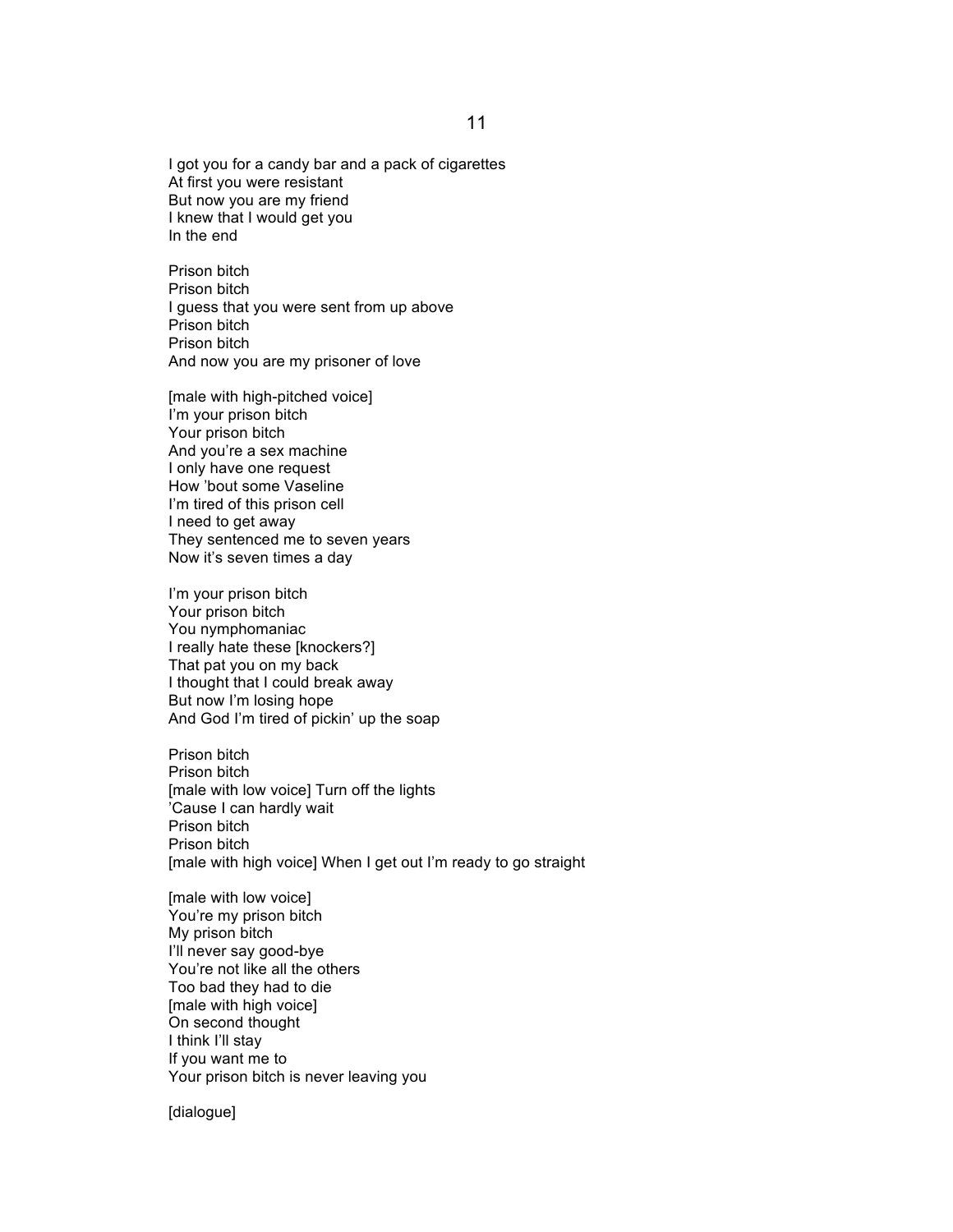|         | low voice:    | At first you were my cell mate, but now you're my soul mate. So come here<br>baby, come here.                           |
|---------|---------------|-------------------------------------------------------------------------------------------------------------------------|
|         | high voice:   | Oh no, not again. Now I know why they call you a hardened criminal.                                                     |
|         | low voice:    | Come on, you're gonna find out why they call this the [??].                                                             |
|         | [End of song] |                                                                                                                         |
|         | Terry:        | Oh golly. The kids at home.                                                                                             |
|         | Bill:         | Yeah, the prison bitch song.                                                                                            |
| 8:42 am |               | The hosts were taking calls about the issue of hunting parks. Then the wife<br>of the Wet Dreams contest winner phones. |
|         | Terry:        | Suzanne.                                                                                                                |
|         | Suzanne:      | Hi.                                                                                                                     |
|         | Terry:        | Hi. Are you a hunter?                                                                                                   |
|         | Suzanne:      | No. No, unless they have hunting in Jamaica.                                                                            |
|         | Terry:        | Oh, this, you know who this is?                                                                                         |
|         | Steve:        | No.                                                                                                                     |
|         | Terry:        | This is Suzanne and Tony Buckingham. Are you guys married or just, uh -?                                                |
|         | Suzanne:      | Yes.                                                                                                                    |
|         | Steve:        | I thought his date was, his date was Cheryl?                                                                            |
|         | Terry:        | No, Suzanne.                                                                                                            |
|         | Suzanne:      | We have a girlfriend named Cheryl.                                                                                      |
|         | Terry:        | Oh do you?                                                                                                              |
|         | Bill:         | Oh yeah, really? [Suzanne laughs].                                                                                      |
|         | Terry:        | Bring her along, somebody's gotta work the video camera.                                                                |
|         | Suzanne:      | I'm so excited, I packed yesterday. [all laugh] But I had to unpack because<br>it's all wrinkled now.                   |
|         | Terry:        | Oh oh.                                                                                                                  |
|         | Suzanne:      | Now I have to iron.                                                                                                     |
|         | Terry:        | You're not going to end up wearing any of it anway.                                                                     |
|         | Suzanne:      | Oh I know!                                                                                                              |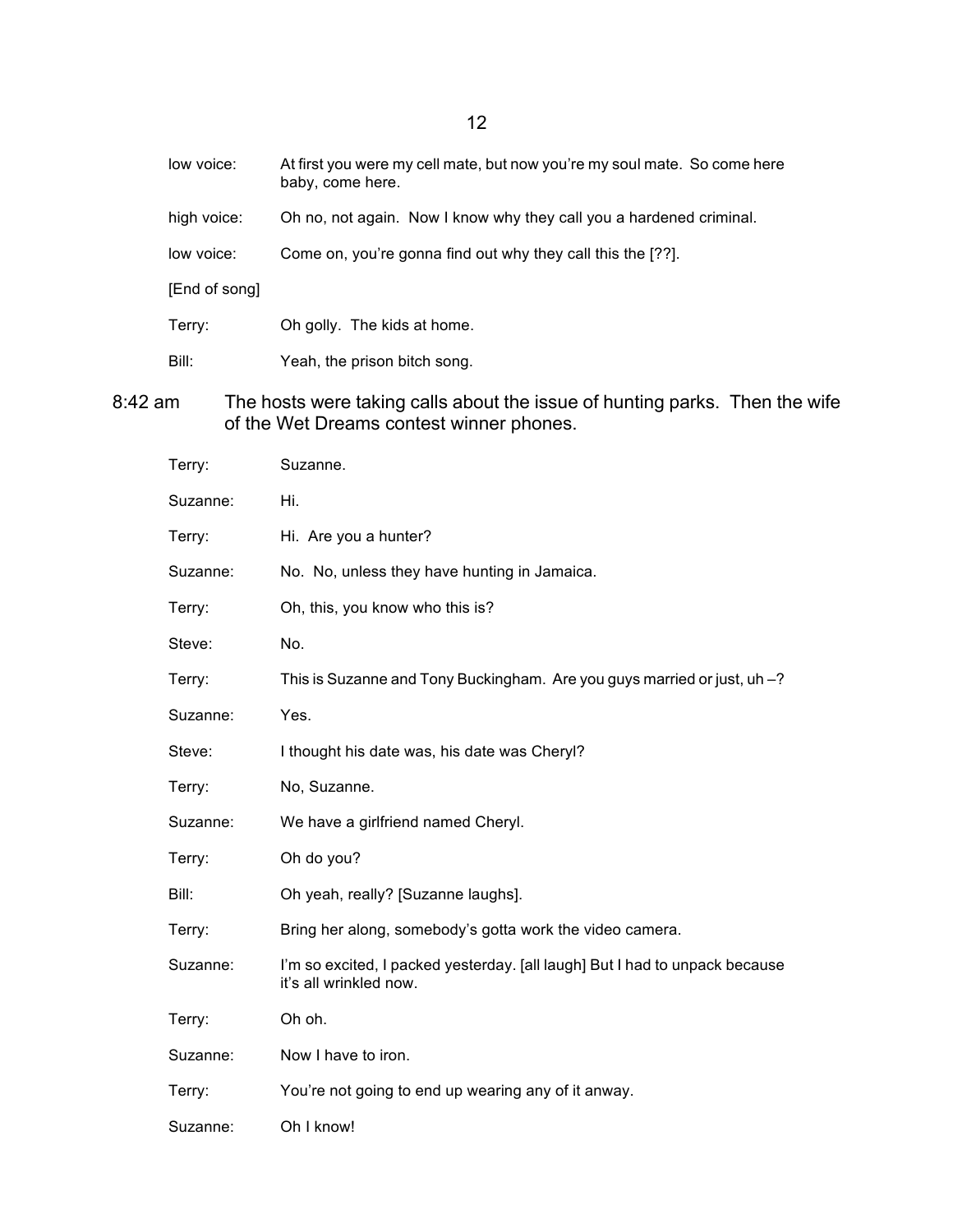| Steve:   | It'll be all wrinkled at the foot of your bed.                                                                                            |
|----------|-------------------------------------------------------------------------------------------------------------------------------------------|
| Suzanne: | Exactly!                                                                                                                                  |
| Terry:   | Suzanne is the wife of Tony Buckingham who won K-Rock's Wet Dream.                                                                        |
| Suzanne: | Yeah.                                                                                                                                     |
| Terry:   | And, uh, I got an e-mail from Tony the other day saying that you guys were<br>down there checkin' out your SeaDoo and your Kawasaki quad. |
| Suzanne: | It's still in the box. The SeaDoo.                                                                                                        |
| Terry:   | Is that right?                                                                                                                            |
| Suzanne: | Oh yeah. It hasn't been touched.                                                                                                          |
| Steve:   | Cardboard floats, I'm tellin' ya [Suzanne laughs]. That's an unusual way to<br>ride it, but                                               |
| Suzanne: | I thought you crashed it at the bottom of the water park there?                                                                           |
| Terry:   | Oh, yeah, Steve was fibbing.                                                                                                              |
| Steve:   | Oh that, yeah, yeah, I didn't really have it in the water park.                                                                           |
| Terry:   | Well, we're lookin' forward to seein' ya. Have you figured out what your<br>celebrity name is going to be?                                |
| Suzanne: | Oh yeah.                                                                                                                                  |
| Terry:   | What's it going to be?                                                                                                                    |
| Suzanne: | "Fizz".                                                                                                                                   |
| Terry:   | "Fizz"?                                                                                                                                   |
| Suzanne: | Yeah.                                                                                                                                     |
| Terry:   | Who's the celebrity named "Fizz"?                                                                                                         |
| Suzanne: | On Coronation Street, don't ask me to go there.                                                                                           |
| Terry:   | Oh oh, okay, this is going to be a fun trip. [All talk over each other]. One<br>time on Coronation Street                                 |
| Steve:   | God, bring a Walkman.                                                                                                                     |
| Terry:   | All right Suzanne, so "Fizz". And what's Tony's going to be?                                                                              |
| Suzanne: | "Tyrone".                                                                                                                                 |
| Terry:   | "Fizz and Tyrone". Well see, we weren't supposed to identify the actual                                                                   |

people behind the celebrity names and that way we could talk about them.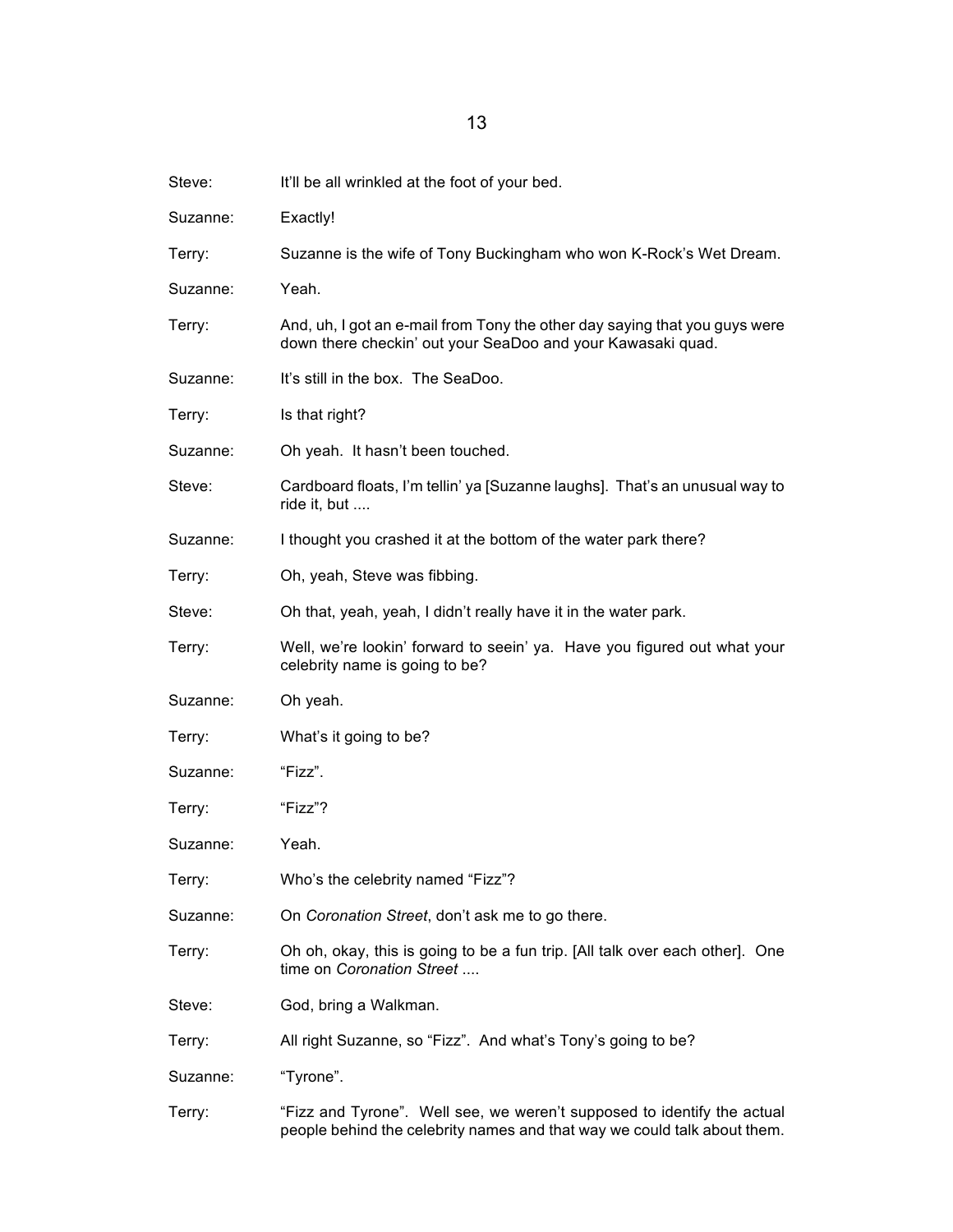But now all your friends will know anytime we're talking about "Fizz and Tyrone", it's about you guys.

- Suzanne: Exactly.
- Terry: Well there you go. Lookin' forward to seein' you Friday night, we'll meet at the bar, at the airport.
- Suzanne: Well I was going to go pre-tanned, but then they had all that kafuffle happening with the tanning beds and I thought "oh, I better not"!
- Terry: Well that, that reminds me, I'm going to tan today too. At Arizona Tan out in Sherwood Park, after that stuff happened they put extra little chain blocks on the door which is ....
- Bill: Oh is that right?
- Terry: Oh yeah.
- Steve: Well the one I go to is Castle Downs Tanning Salon. Put the story up on the wall and said "We call 911. We don't screw around."
- Terry: Yeah. So oh well, respectable places do something.
- Steve: Don't worry about it, you'll be fine.
- Terry: Go ahead and tan, Suzanne.
- Steve: Where are you going, by the way? [All laugh].
- Terry: Thanks Suzanne.
- Steve: Ah, I'll see her naked in a week anyway.

#### July 24, 2002

#### 6:00 am

| Terry: | Yes, good morning Holly. I was just wondering if you were aware that today<br>marks the beginning of National Masturbation Month? |
|--------|-----------------------------------------------------------------------------------------------------------------------------------|
| Holly: | I wasn't aware of that. I am now.                                                                                                 |
| Terry: | Let's see both hands. [All laugh]                                                                                                 |
| Steve: | All hands down.                                                                                                                   |
| Terry: | Well, you just gotta check.                                                                                                       |
| Steve: | I've been holding off since last May.                                                                                             |
| Terry: | You've been holding off since last May?!                                                                                          |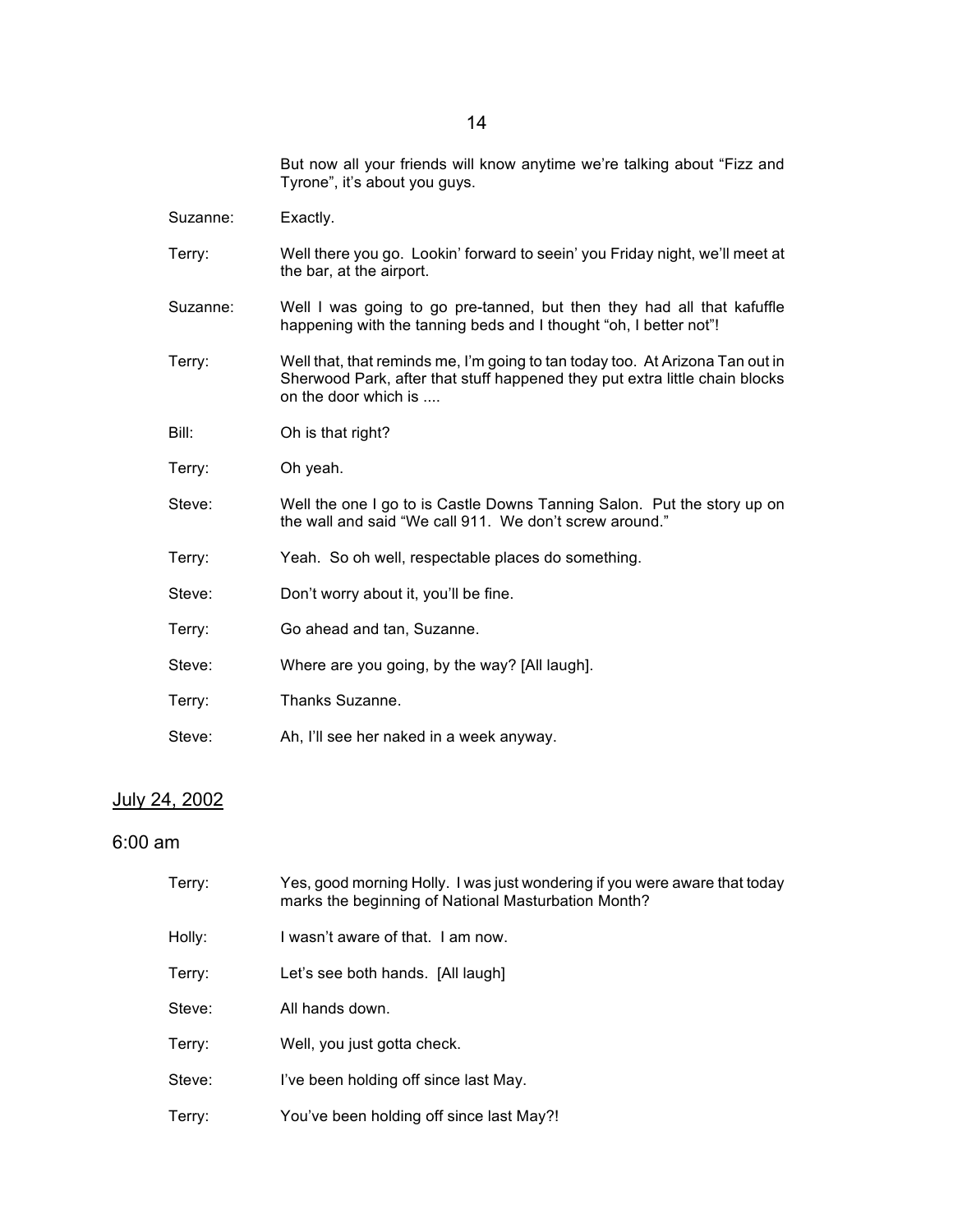| Steve: | Mm hm. I could stipple ceiling. [All laugh] But now I have carte blanche for<br>31 days. |
|--------|------------------------------------------------------------------------------------------|
| Terry: | You certainly do.                                                                        |
| Bill:  | I'm glad they picked a 31-day month.                                                     |
| Terry: | Yeah.                                                                                    |
| Bill:  | If it had been February, I woulda [all talk at once].                                    |
| Terry: | We'll use a different month.                                                             |
| Bill:  | Yeah. We'll wait until August.                                                           |
| Steve: | Well actually I'll leave it to Black History Month.                                      |
| Terry: | Holly, when do you plan on getting started?                                              |
| Holly: | I guess I'll have to start after work.                                                   |
| Steve: | After work.                                                                              |
| Terry: | All right.                                                                               |
| Bill:  | Hey, would you like to get off early today [all laugh]. So to speak [all laugh].         |
|        |                                                                                          |

## Joke Commercial

| Salesman: | What's the biggest problem with most exercise equipment?                                                                     |
|-----------|------------------------------------------------------------------------------------------------------------------------------|
| Customer: | You don't like doing the exercises.                                                                                          |
| Saleman:  | Exactly. But now there's a new work-out machine that you're really gonna<br>like.                                            |
| Customer: | Oh really? What is it?                                                                                                       |
| Salesman: | It's the all new Solo Sex.                                                                                                   |
| Customer: | Sounds interesting.                                                                                                          |
| Salesman: | Of course it is. Solo Sex was designed by guys who really knew what they<br>were doing.                                      |
| Customer: | Yeah, but will I get a good work-out?                                                                                        |
| Salesman: | Oh absolutely. Solo Sex guarantees you'll get your heart rate up, increase<br>your breathing and pump up parts of your body. |
| Customer: | Honey, I'm going to be in the basement for a while and I'm gonna need<br>some towels, uh, big ones.                          |
| Salesman: | Let your body's potential explode. Wow! All over the room.                                                                   |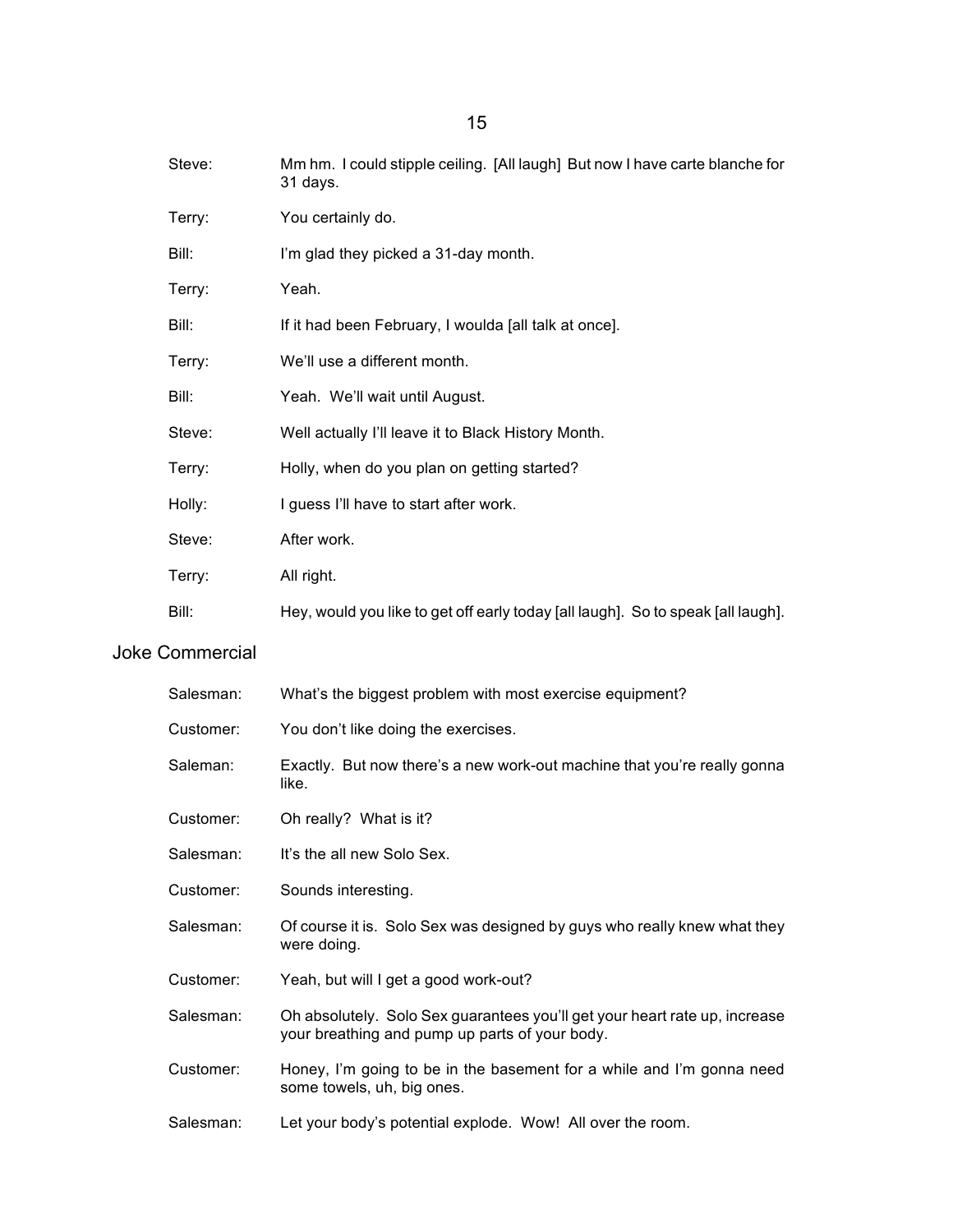| Customer: | What a work-out!                                                                   |
|-----------|------------------------------------------------------------------------------------|
| Salesman: | Solo Sex.                                                                          |
| Customer: | I love my Solo Sex. 'Cause I feel like I'm doing something good to, for<br>myself. |

# 6:20 am Caller phones to win a prize

| Chris:<br>This is Spinal Tap Chris.<br>Steve:<br>Hey Chris, how are you buddy?<br>Terry:<br>Well it's good that you called in being the rock 'n' roller that you are, Chris.<br>Chris:<br>And I've never gotten through.<br>Terry:<br>Yes, you have. We've talked to you before. You've gotten through.<br>Steve:<br>Yeah, what're you talking about?<br>Bill:<br>Not on a contest.<br>Chris:<br>Holy cow, that Henriette. She's got the secret finger or touch of some kind.<br>Terry:<br>Well, only her husband knows for sure.<br>Steve:<br>I'm looking for a woman with a secret finger [all laugh].<br>[Discussion about the prize, a CD entitled Exile on Mainstreet.]<br>Terry:<br>Today marks the thirtieth anniversary of the release of Exile on Mainstreet.<br>What were you doing 30 years ago today?<br>Chris:<br>Swimmin' around the fallopian tube.<br>Bill:<br>Somethin' about a magic finger there? Oh no, you weren't born yet.<br>Steve:<br>Penile cancer is one of the reasons you would want to take off foreskin. Do<br>you guys have any idea how rare penile cancer is? One in one hundred<br>thousand men could get penile cancer. That means to stop one case of<br>penile cancer you have to remove a hundred thousand foreskin. Now wait,<br>replace "foreskin" with "breasts". |           | Terry: | Hello, there, who's is this is? |
|-------------------------------------------------------------------------------------------------------------------------------------------------------------------------------------------------------------------------------------------------------------------------------------------------------------------------------------------------------------------------------------------------------------------------------------------------------------------------------------------------------------------------------------------------------------------------------------------------------------------------------------------------------------------------------------------------------------------------------------------------------------------------------------------------------------------------------------------------------------------------------------------------------------------------------------------------------------------------------------------------------------------------------------------------------------------------------------------------------------------------------------------------------------------------------------------------------------------------------------------------------------------------------------------------------------|-----------|--------|---------------------------------|
|                                                                                                                                                                                                                                                                                                                                                                                                                                                                                                                                                                                                                                                                                                                                                                                                                                                                                                                                                                                                                                                                                                                                                                                                                                                                                                             |           |        |                                 |
|                                                                                                                                                                                                                                                                                                                                                                                                                                                                                                                                                                                                                                                                                                                                                                                                                                                                                                                                                                                                                                                                                                                                                                                                                                                                                                             |           |        |                                 |
|                                                                                                                                                                                                                                                                                                                                                                                                                                                                                                                                                                                                                                                                                                                                                                                                                                                                                                                                                                                                                                                                                                                                                                                                                                                                                                             |           |        |                                 |
|                                                                                                                                                                                                                                                                                                                                                                                                                                                                                                                                                                                                                                                                                                                                                                                                                                                                                                                                                                                                                                                                                                                                                                                                                                                                                                             |           |        |                                 |
|                                                                                                                                                                                                                                                                                                                                                                                                                                                                                                                                                                                                                                                                                                                                                                                                                                                                                                                                                                                                                                                                                                                                                                                                                                                                                                             |           |        |                                 |
|                                                                                                                                                                                                                                                                                                                                                                                                                                                                                                                                                                                                                                                                                                                                                                                                                                                                                                                                                                                                                                                                                                                                                                                                                                                                                                             |           |        |                                 |
|                                                                                                                                                                                                                                                                                                                                                                                                                                                                                                                                                                                                                                                                                                                                                                                                                                                                                                                                                                                                                                                                                                                                                                                                                                                                                                             |           |        |                                 |
|                                                                                                                                                                                                                                                                                                                                                                                                                                                                                                                                                                                                                                                                                                                                                                                                                                                                                                                                                                                                                                                                                                                                                                                                                                                                                                             |           |        |                                 |
|                                                                                                                                                                                                                                                                                                                                                                                                                                                                                                                                                                                                                                                                                                                                                                                                                                                                                                                                                                                                                                                                                                                                                                                                                                                                                                             |           |        |                                 |
|                                                                                                                                                                                                                                                                                                                                                                                                                                                                                                                                                                                                                                                                                                                                                                                                                                                                                                                                                                                                                                                                                                                                                                                                                                                                                                             |           |        |                                 |
|                                                                                                                                                                                                                                                                                                                                                                                                                                                                                                                                                                                                                                                                                                                                                                                                                                                                                                                                                                                                                                                                                                                                                                                                                                                                                                             |           |        |                                 |
|                                                                                                                                                                                                                                                                                                                                                                                                                                                                                                                                                                                                                                                                                                                                                                                                                                                                                                                                                                                                                                                                                                                                                                                                                                                                                                             |           |        |                                 |
|                                                                                                                                                                                                                                                                                                                                                                                                                                                                                                                                                                                                                                                                                                                                                                                                                                                                                                                                                                                                                                                                                                                                                                                                                                                                                                             |           |        |                                 |
|                                                                                                                                                                                                                                                                                                                                                                                                                                                                                                                                                                                                                                                                                                                                                                                                                                                                                                                                                                                                                                                                                                                                                                                                                                                                                                             |           |        |                                 |
|                                                                                                                                                                                                                                                                                                                                                                                                                                                                                                                                                                                                                                                                                                                                                                                                                                                                                                                                                                                                                                                                                                                                                                                                                                                                                                             | $6:30$ am |        |                                 |
|                                                                                                                                                                                                                                                                                                                                                                                                                                                                                                                                                                                                                                                                                                                                                                                                                                                                                                                                                                                                                                                                                                                                                                                                                                                                                                             |           |        |                                 |

- Bill: Right.
- Steve: We wouldn't be having this conversation.
- Terry: Exactly.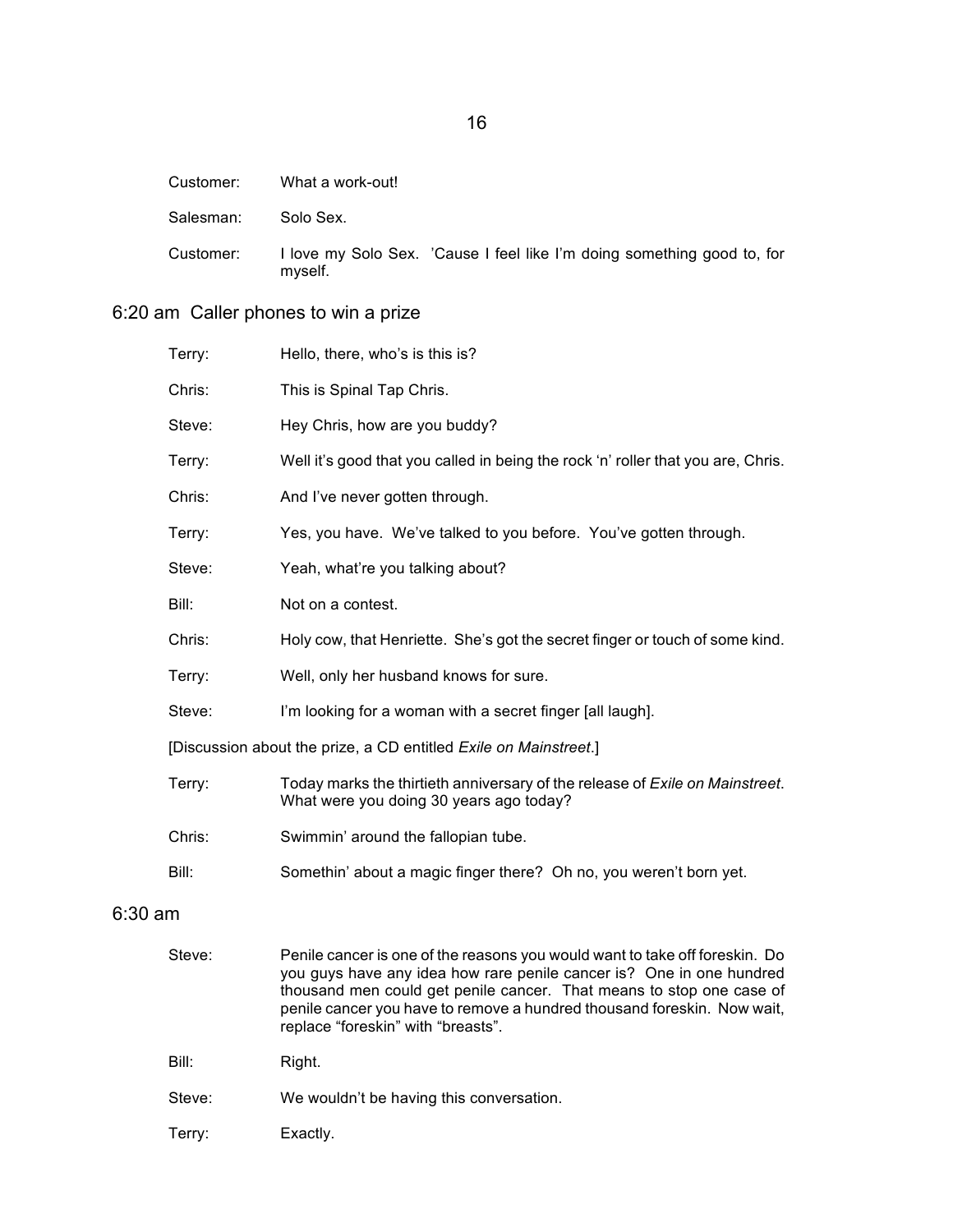| Steve: | It would not be allowed.                                                                           |  |
|--------|----------------------------------------------------------------------------------------------------|--|
| Terry: | One in one hundred thousand. So if you're a smoker, make sure you don't<br>put it in your urethra. |  |
| Bill:  | Oddly enough the foreskin makes that comfortable [all laugh].                                      |  |
| Steve: | Oh you must be fun at parties.                                                                     |  |
| Bill:  | You gotta light? [All laugh] You gotta bag?                                                        |  |

#### Joke Circumcision Song

Ola Señors and señoritas. [Talks in Spanish]. My name is [??] and this is a true story.

One day my señorita said to me There's something you must do And if you do this one thing for me I will marry you She said that thing inside of your trousers Is not like other guys I must insist before we get married You get circumcised

Circumcision, circumcision Circumcision, circumcision

I went to see my cousin José He works at the barber shop I dropped my pants and asked him to take Just a little off the top I closed my eyes, I held my breath I heard a little snip And though I didn't have any money I left a great big tip

Circumcision, circumcision Circumcision, circumcision

Now I remember I was drinking tequila with José. José says to me "you know, you should have more before I do this." I said "Okay, I'll have one more." The last thing I remember was José saying to me was "Foreskin, you don't need no stinking foreskin." And then I looked down and I can't believe what I see and I said to José "José, what did you do? Stick it back again."

Two days later I took off the bandage At my girlfriend's house I said "Darling, I did what you said Now will you become my spouse?" She laughed and said "I can't marry you I'm sorry to report That thing you used to call your 'schlong' Has now become your short"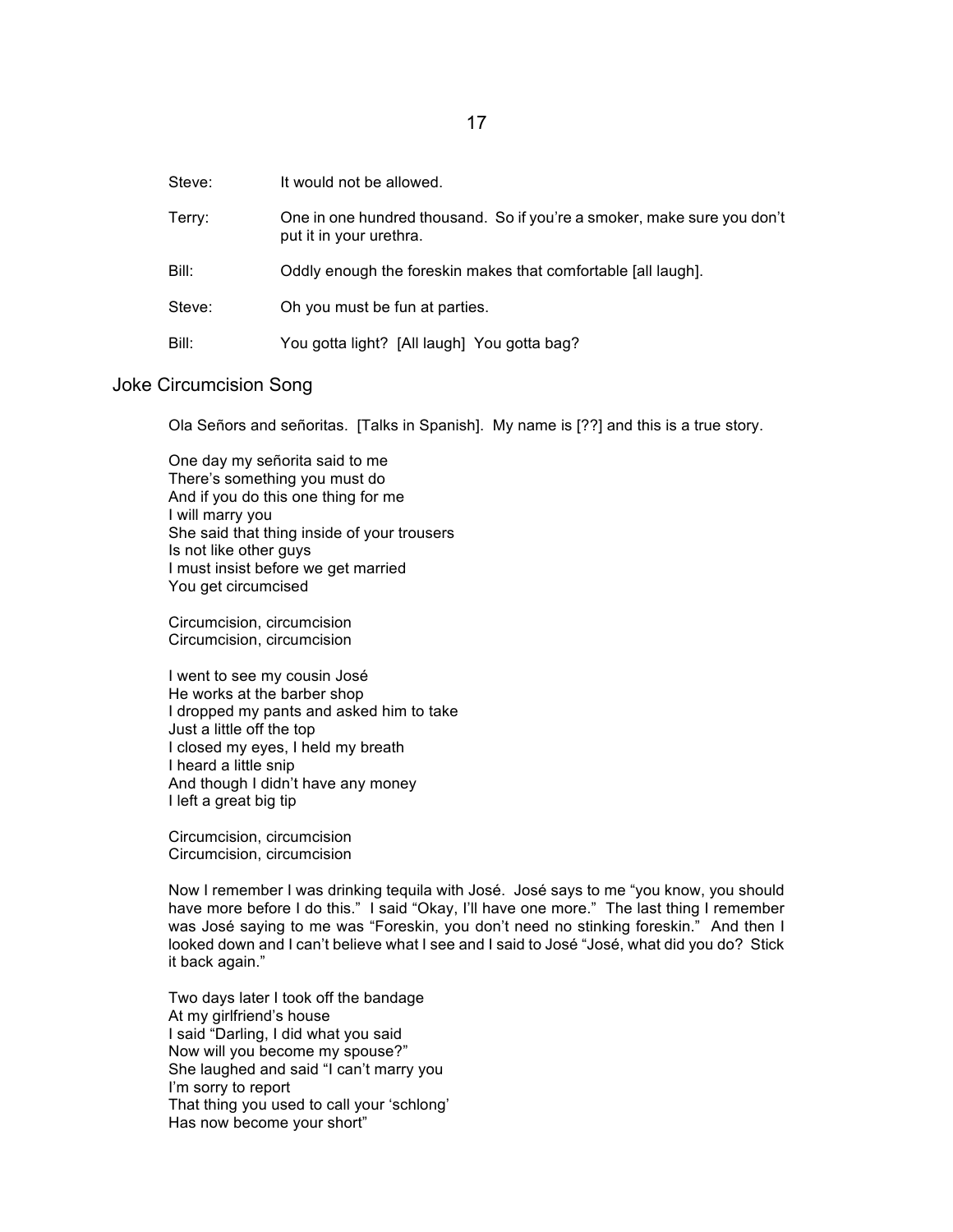Circumcision, circumcision Circumcision, circumcision Circumcision, circumcision Circumcision, circumcision

So maybe you'd settle for [?] humour?

#### 7:34 am

Terry reports that the inventor of the Barbie doll, Ruth Handler, died.

| Terry: | Nineteen fifty-nine Barbie was invented. Her original figure was 39 (if it was<br>a human being) - |
|--------|----------------------------------------------------------------------------------------------------|
| Steve: | Right.                                                                                             |
| Terry: | You know, kept in right proportions. Her figure would have been 39-18-33.                          |
| Steve: | Geez.                                                                                              |
| Terry: | Which infuriated feminists. Anything that infuriates feminists is okay.                            |
| Bill:  | That's good, yeah.                                                                                 |
| Terry: | It's okay by us.                                                                                   |

[Steve suggests that in light of Handler's death, Mattel should market a Barbie dressed in black and call her "In Mourning Barbie".]

Mock Commercial for Trophy Wife Barbie

It's Trophy Wife Barbie

Jingle: It's Trophy Wife Barbie The empty-headed doll Trophy Wife Barbie Goes shopping at the mall [???] Who cares if her boobs are fake? It's Trophy Wife Barbie She's a living doll

Trophy Wife Barbie comes with the following accessories: thong bikini, high heels, miniature brass pole, push-up bra, collagen applicator and an engagement ring twice as big as First Wife Barbie. Sorry, Trophy Wife Barbie's husband sold separately. We'd like to say she comes with her husband, but she doesn't. She does, however, come with Pedro, the pool boy.

Song sung by "Barbie": I'm Trophy Wife Barbie I don't work in the yard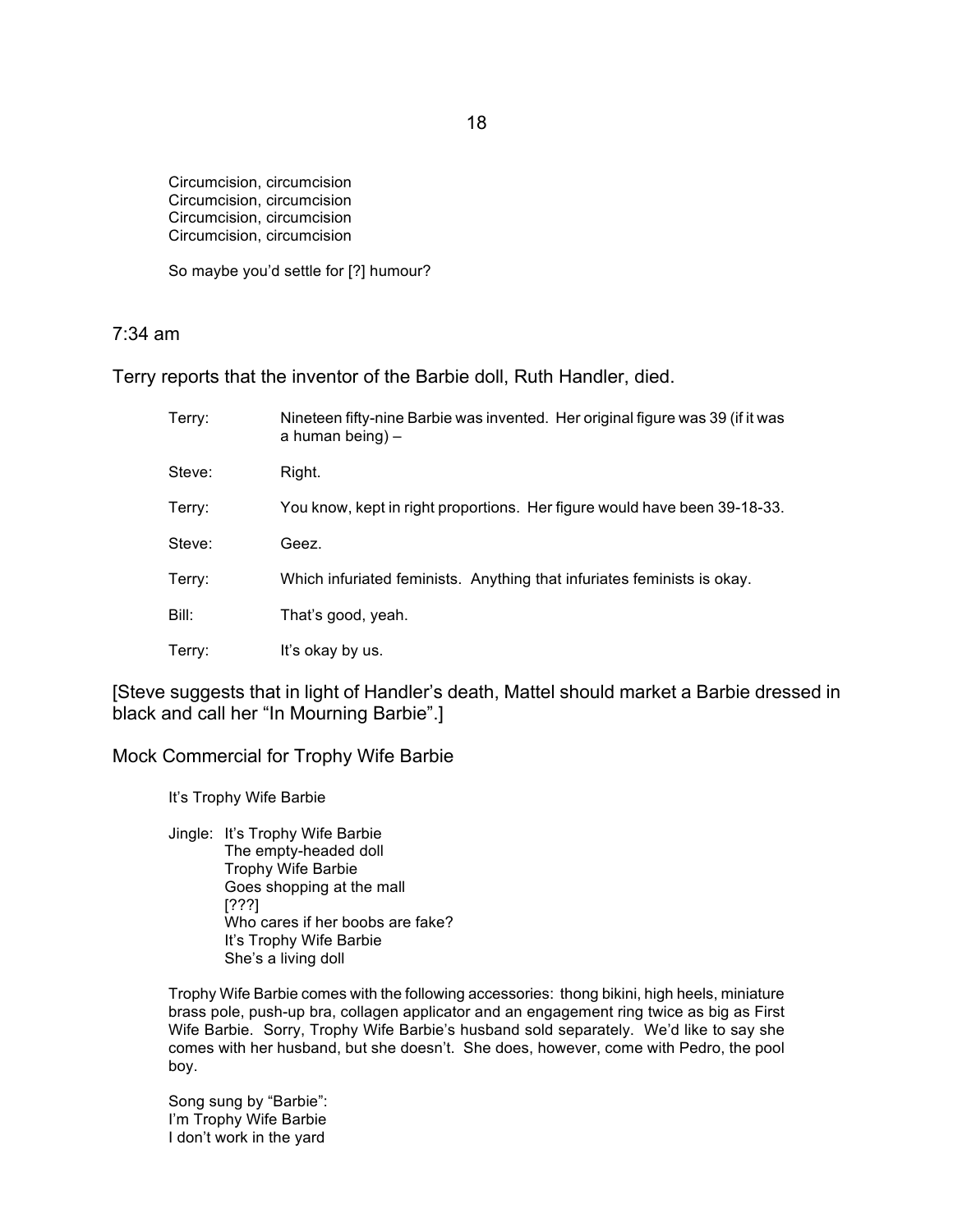I'm Trophy Wife Barbie I got a gold credit card I used to work at Dairy Queen And now I've got a limousine I'm Trophy Wife Barbie I'm a living doll

Oh, singing is hard. But not as hard as my music teacher.

Jingle: Trophy Wife Barbie Her husband's getting ill Trophy Wife Barbie Can't wait to read the will Other girls, they hate the bitch [??] a trailer hitch Trophy Wife Barbie She's a living doll

#### 7:45 am

#### Joke song "Tits"

Well I spent five thousand dollars To get them puppies done Little did I know that you'd be showin' everyone They're all copin' feels To see if they're not real Oh, why'd I have to go and buy them tits

Tits, tits Great big tits Really big tits Oh why'd I have to go and buy them tits

Being from the country We don't see the city much So I thought we'd go downtown and catch a flick I said "Look at all the yuppies" She thought I said "Unleash them puppies" And before I knew it Out came them tits

Oh tits, tits Great big tits Really big tits Oh, why'd I have to go and buy them tits

Well, I walked into this night club And much to my surprise She's sittin' at the bar surrounded by all kinds of guys And they were doin' shooters Between them great big hooters At least someone got some use out of those tits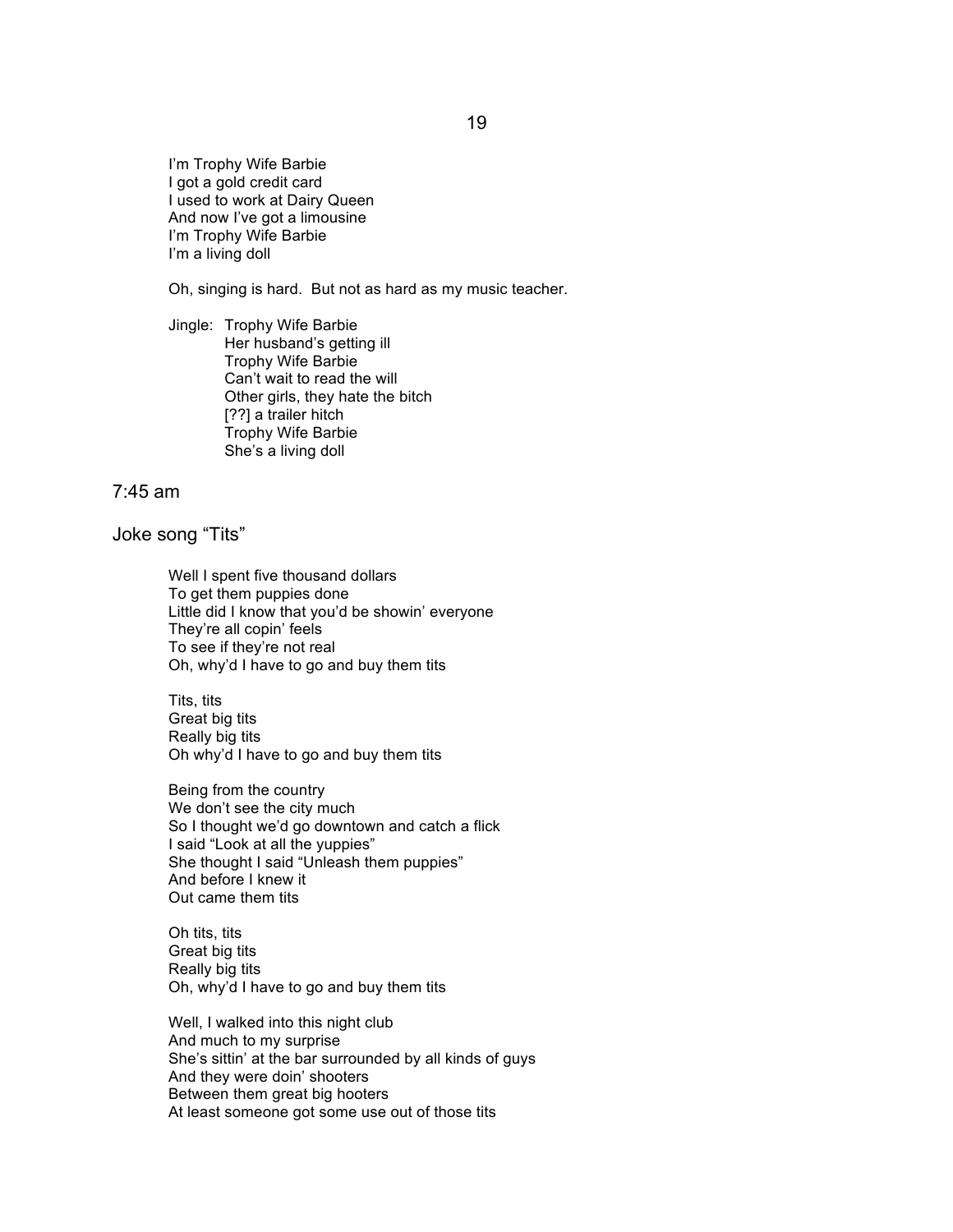Oh, tits, tits Great big tits Really big tits Oh, why'd I have to go and buy them tits

So I had to think of somethin' So I thought that we'd go campin' With some of our good friends And I thought this tit-flashin' was never gonna end And I thought it was safe 'cause it was early in the mornin' But sure enough it happened Without even a warnin' We were havin' breakfast Bacon, eggs and grits Someone said "Pass the sausages" She thought they said "Release the hostages" And, sure enough, out came them tits

Oh, tits, tits Great big tits Really big tits Oh, why'd I have to go and buy them tits

You guys can sing along if you like

Well she got what she wanted And she left a good-bye note But I was beggin' on my bended knee This time she was leavin' She turned back 'n' looked at me 'n' Said "Honey, thanks for the mammaries"

Oh tits, tits Great big tits Really big tits Oh, why'd I have to go and buy them tits Great big tits Tits, tits Expensive tits Coulda bought a car Oh, why'd I have to go and buy them tits

#### 8:00 am

Frequent fictitious caller, Norm, telephones. He discusses hockey with the hosts and then tells them he has a list for them.

| Norm:  | Top Least Popular Nursery Rhymes                                                                                                                                                                                                        |
|--------|-----------------------------------------------------------------------------------------------------------------------------------------------------------------------------------------------------------------------------------------|
| Terrv: | Top Least Popular Nursery Rhymes. Well, this all fits right in with the news<br>of Steve leaving <i>Blue's Clues</i> , the children's show, this is. [Discussion]<br>about <i>Blue's Clues</i> and jokes about its host playing hockey. |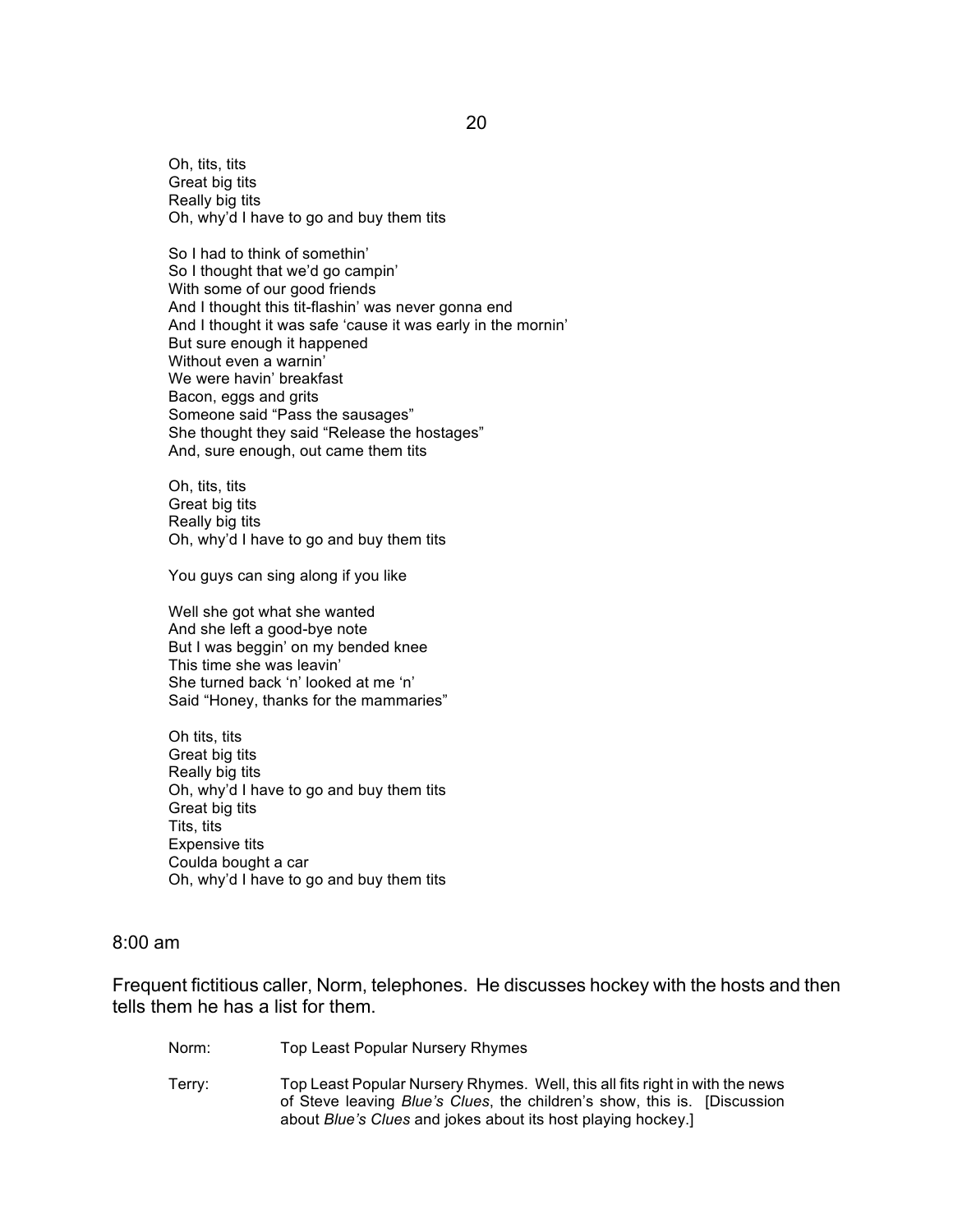- Terry: Okay, Least Popular Nursery Rhymes you say?
- Norm: Okay these are the least popular here. Is everybody ready? Mary Had A Little Case of Genital Herpes. Okay? These are the least popular there. Little Miss Muff-Diver. Well that was a little more popular. Wee Willy Winky runs through the town. Upstairs, downstairs, in his nightgown. And then Eddie Murphy offers him a ride home. He likes the guys who dress up, you know what I'm sayin'? Okay. Rub-A-Dub-Dub, three men in a tub, nailing each other profusely. That's Stephane Richer there.
- Terry: These are some of the least popular.
- Norm: These are the least popular, yes. That's right. Okay, there once was an old lady who swallowed.
- Terry: Ah Norm.
- Steve: Norm.
- Norm: Yeah?
- Steve: We're on the radio.
- Norm; Oh sorry.
- Terry: How much more unpopular do these get?
- Norm: [??] Okay. I'll clean up that last one; edit it. There once was an old lady who lived in a shoe and she had so many children her uterus fell out.
- Terry: She made a shoe out of her uterus. Like leather.
- Norm: And got a little Nike swoosh on the side of it too. And I got one last here. The least popular nursery rhyme was Little Jack Horner sat in a corner whacking off incessantly.
- Terry: It's National Masturbation Month.
- Norm: That's right. That's why I saved that one for last there.
- Terry: Thank you very much.

#### 8:30 am

Bill: Now you may have heard of thousands of U.S. sailors, exhausted from the war and their time at sea, docked in Perth, Australia. Forced a whole brothel to close because they, well, pretty much just worked them raw. Well, they've taken it upon themselves -. [laughter] Yeah, you can't really sugar-coat that. [All talk at once] Sometimes you just put [??] and forget it [all laugh]. Well, we've taken it upon ourselves to follow these proud servicemen as they go ravaging the charging whores of the free world they're protecting. Today, the five thousand sailors of the USS John C. Stennis are due to dock in Hobart, Tasmania.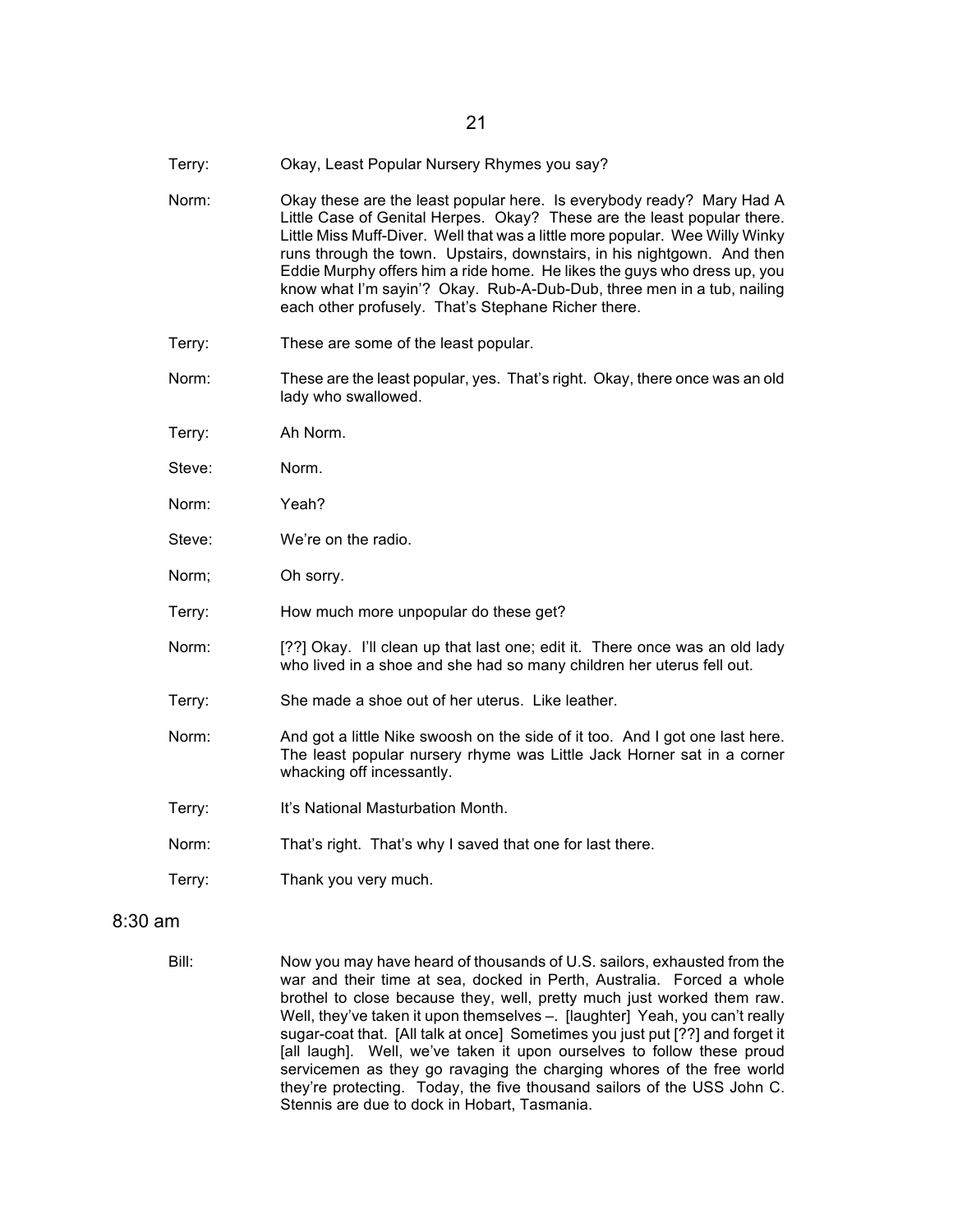- Terry: Oh oh.
- Bill: The harlots who are there are limbering up for the rush. Thankfully, 'ho's from all across Australia coming in as reinforcements to handle the lusty seamen. Sea-men. As in sailors. Anyways, we'll let you know if the fantastic sailor boys, if they wear out any more of the brothels.
- Terry: All the hookers in Tasmania just spin around real fast [does impression of the Looney Tunes Tasmanian Devil] [All laugh]
- Bill: How much is that going to cost me?
- Steve: I'll take you around the world if you stop spinning [all laugh].

#### Joke Condom Song

Man's voice:

If I have a date and the bank's on the minus I go to the drug store and I head to the condoms I get what I need And I put it in my wallet It's the same old thing no matter what you call it A condom, a spoke coat, a man-hole cover, A pork cork, a clam jam, a plain ol' rubber, A head shed, a knob swab, a third leg stocking It's all the same when your bed starts rocking Oh my!

Woman's voice: If you wanna meet me for a little tryst Put a [??] on your shopping list Slip it on when you're getting' hot So no one asks me if I've been doing [?] Get a [?], a carp tarp, a [??], A wood hood, a clamp champ, a doogie howser, A wank tank, a root booth, a [??] It'll look real slick in a dime-size jacket Wrap that rascal up in a salami sling When you hit the sack, you really get to do the nasty thing Put on a jock sock, a meat sleave, a [??], A [??], a spark plug, a low-gun holster, A [??], a goose noose, a rod partition Do the math There's no new addition

Man's voice:

I met a young lady in a singles' bar Pretty soon we're getting naked in my car Now she tells me I'm gonna be a [?] I kick myself because I wish I had one A muff [?], a stilt kilt, a large load stopper, A spoon ballon, a totem pole topper, A wet suit, a gold-mine girdle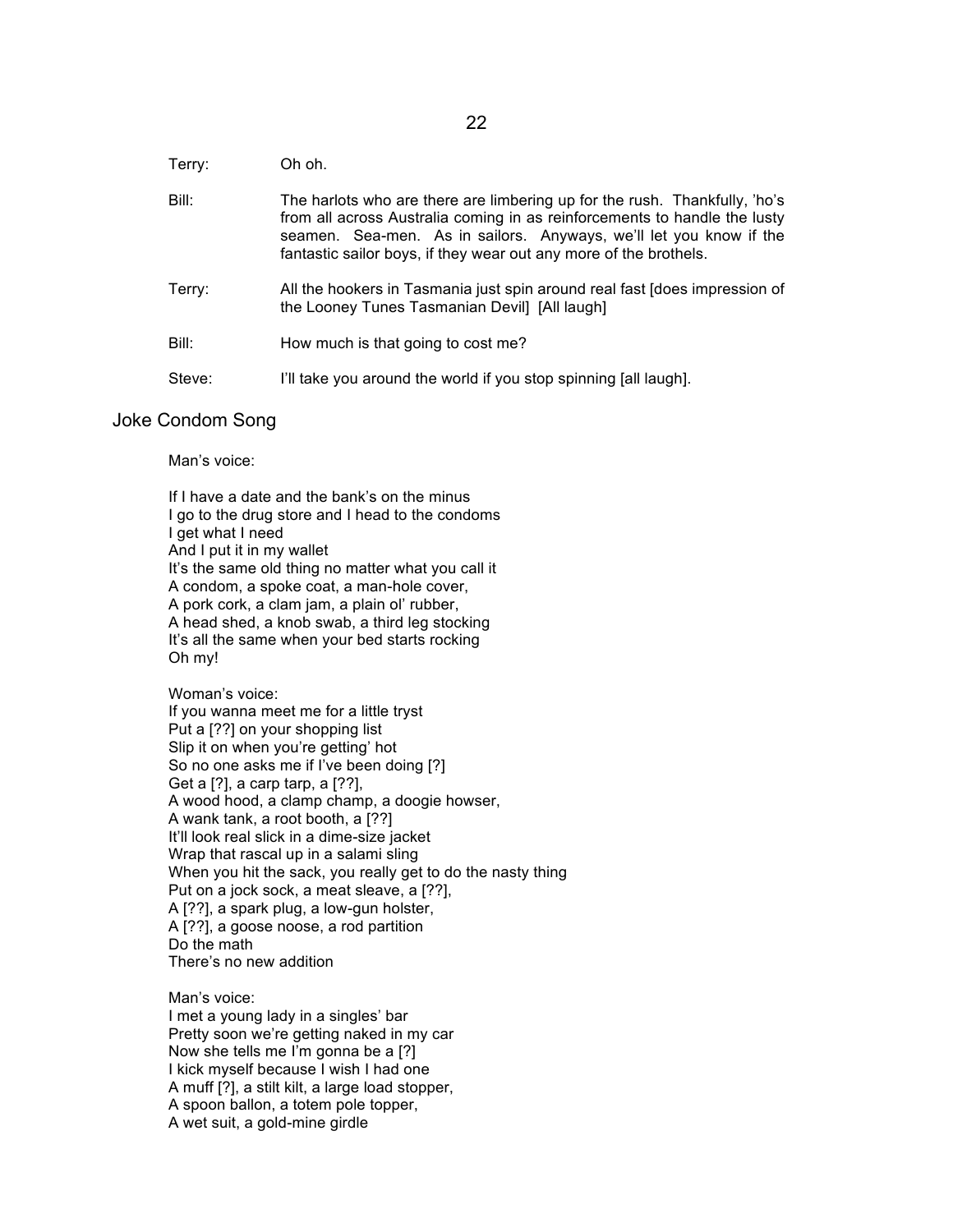'Cause you never know when she might be fertile Oh no! Neutralize your schlong with a dong sarong When you're in bed Use a tickler head And she'll think you're King Kong

Woman: Wear a love glove, a squirt shirt, a [??] holder

Man: A bone beret or a flesh coat collar

Woman: Put one on every time you make it

Both: And hope to god that you don't break it

#### 8:40 am

| Bill:<br>are, um. | Now maybe I haven't caught this commercial, but maybe you have if you've<br>got the satellite or somethin'. The latest 7-Up commercial shows their new<br>nubian [sic] spokesman clown-ass guy passing out cans of the un-cola in a<br>prison. And when he drops a can outside a cell, he says "I'm not gonna<br>pick that one up." Honka-honka. And then later he's seen inside the cell<br>with a friendly bald inmate who puts his arm around him. Pretty obvious<br>what aspect of prison life 7-Up is playing up for the ha-has. But a group<br>called Stop Prison Rape doesn't like it. Laura Stemple, the Director of the<br>Stop Prison Rape Society says, quote, People would never joke about rape<br>outside the context of prison. But it's prison so it's funny. She doesn't think<br>we should joke about it within that context either. Stop Prison Rape asked<br>7-Up to reconsider airing the spot, but 7-Up told them the viewers have<br>spoken and they love it so Stop Prison Rape has gotten 79 other<br>organizations, including Human Rights Watch, to lean on 7-Up, but so far<br>they've gotten zero response. [?] as many as ten percent of prison inmates |
|-------------------|---------------------------------------------------------------------------------------------------------------------------------------------------------------------------------------------------------------------------------------------------------------------------------------------------------------------------------------------------------------------------------------------------------------------------------------------------------------------------------------------------------------------------------------------------------------------------------------------------------------------------------------------------------------------------------------------------------------------------------------------------------------------------------------------------------------------------------------------------------------------------------------------------------------------------------------------------------------------------------------------------------------------------------------------------------------------------------------------------------------------------------------------------------------------------------------|
|-------------------|---------------------------------------------------------------------------------------------------------------------------------------------------------------------------------------------------------------------------------------------------------------------------------------------------------------------------------------------------------------------------------------------------------------------------------------------------------------------------------------------------------------------------------------------------------------------------------------------------------------------------------------------------------------------------------------------------------------------------------------------------------------------------------------------------------------------------------------------------------------------------------------------------------------------------------------------------------------------------------------------------------------------------------------------------------------------------------------------------------------------------------------------------------------------------------------|

Terry: Are on the receiving end.

Bill: Yes they are.

Terry: It's part of your sentence. You shouldn't have broken the law.

Bill: It's called jail. If you didn't want to get it up the old hoo-haw, you should've maybe not stolen the stereo, assaulted the person or embezzled whatever you embezzled.

Steve: Need some soap-on-a-rope soon [all laugh].

Joke "Prison Bitch" Song

They say our love is taboo That what we're doing is wrong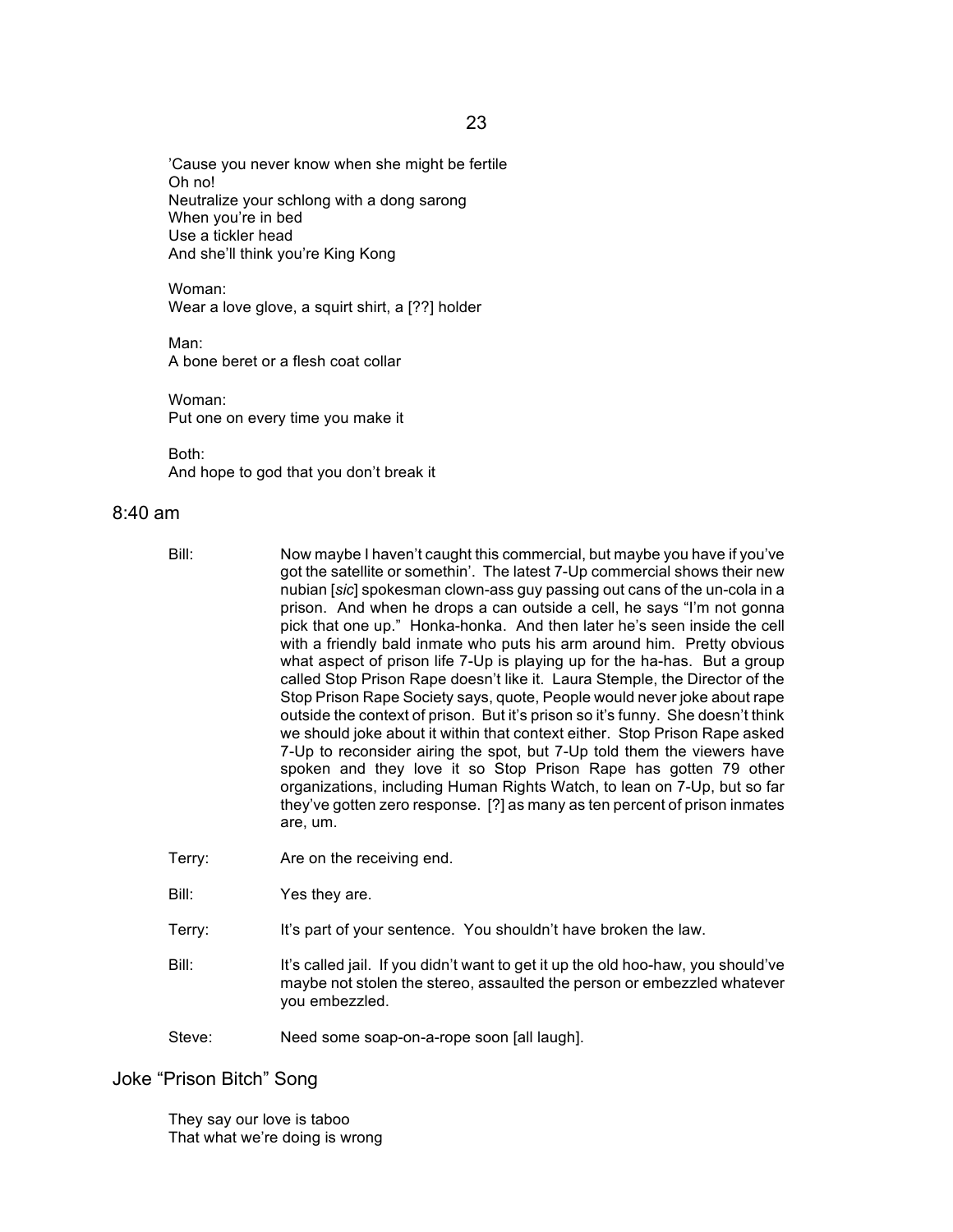But I don't care what they say 'Cause our love is so strong They tell us we should be ashamed We're not husband and wife But I cherish each moment with you I'm so glad you're in my life

You're my prison bitch My prison bitch You're not like other men I'm glad we share a prison cell When lights go out at ten I can't express the way I feel Now that would be a crime As long as I am doin' you I don't mind doin' time

'Cause you're my prison bitch My prison bitch And I have no regrets I got you for a candy bar and a pack of cigarettes At first you were resistant But now you are my friend I knew that I would get you In the end

Prison bitch Prison bitch I guess that you were sent from up above Prison bitch Prison bitch And now you are my prisoner of love

[male with high-pitched voice] I'm your prison bitch Your prison bitch And you're a sex machine I only have one request How 'bout some Vaseline I'm tired of this prison cell I need to get away They sentenced me to seven years Now it's seven times a day

I'm your prison bitch Your prison bitch You nymphomaniac I really hate these [knockers?] That pat you on my back I thought that I could break away But now I'm losing hope And God I'm tired of pickin' up the soap

Prison bitch Prison bitch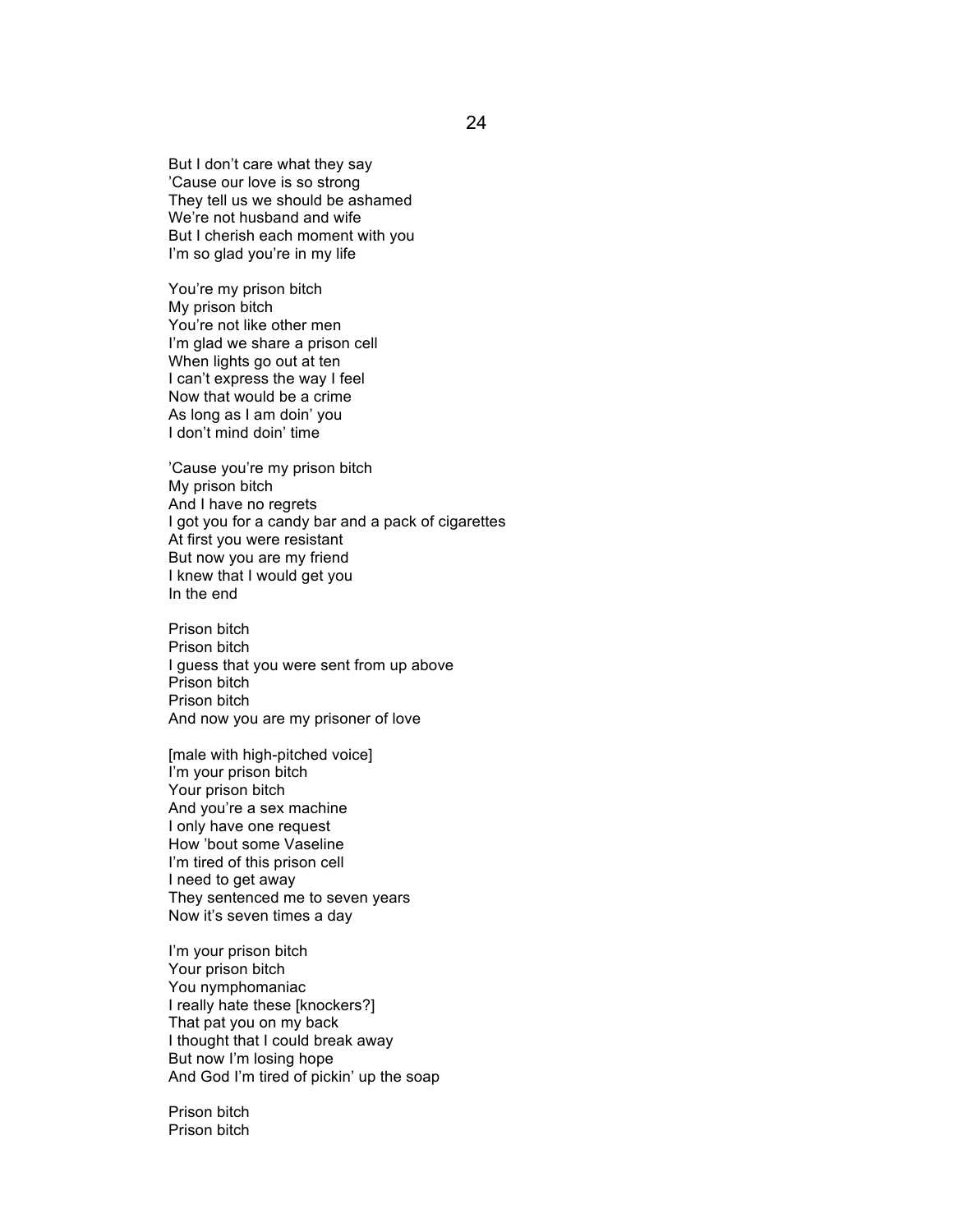[male with low voice] Turn off the lights 'Cause I can hardly wait Prison bitch Prison bitch [male with high voice] When I get out I'm ready to go straight

[male with low voice] You're my prison bitch My prison bitch I'll never say good-bye You're not like all the others Too bad they had to die [male with high voice] On second thought I think I'll stay If you want me to Your prison bitch is never leaving you

[dialogue]

- low voice: At first you were my cell mate, but now you're my soul mate. So come here baby, come here.
- high voice: Oh no, not again. Now I know why they call you a hardened criminal.
- low voice: Come on, you're gonna find out why they call this the [??].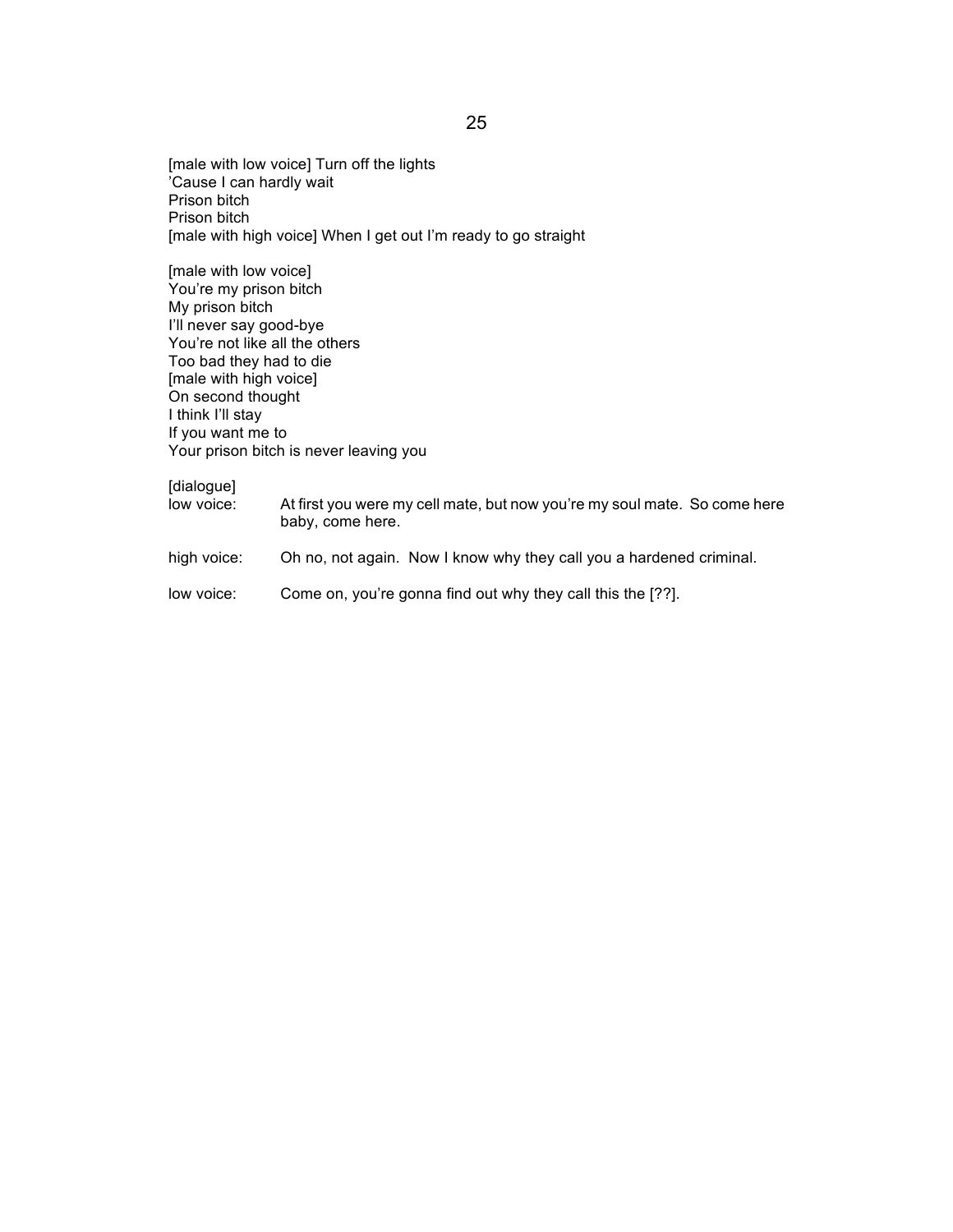#### **APPENDIX B**

### **CBSC Files 01/02-0713 & -1113 CIRK-FM re** *K-Rock Morning Show*

#### **The Complaints**

The following complaint dated April 9, 2002 was sent to the CRTC and forwarded to the CBSC in due course:

I have a complaint about CIRK (K-Rock 97.3 FM) in Edmonton. I believe they have crossed the boundaries of good taste on many occasions. After years of being a faithful listener it has gotten to the point where I will no longer listen, especially to the morning show. This morning was the straw that broke the camel's back when Steve Zimmerman used 'Shit' as part of his on air vocabulary (Tuesday). They also recently ran a contest where one of the prizes was participation in a 'porno' movie and the contest was called 'wet dreams'. Often, the morning show deals with sexual issues and one of their phone-in 'experts' is named Dirty Laurie who reads sexual questions on-air and gives answers that are far too explicit than is needed.

Recently they also had billboards all over the city showing the 3 morning DJs semi-nude. The image can be seen on their website (http://www.k-rock973.com/). The station has been ordered by the ad council to remove this ad. This is the type of blatant sexual exploitation this station uses. As a male I find the content, especially on the morning show, so completely offensive and such an insult to women that I had to write in and complain. I had tried to write in to Terry Evans, who is one of the morning personalities. I received replies saying that 'sex sells' and that 'I should listen elsewhere if I don't like it'. I have also been told that the demographic for the station is males aged 30-50 and that they are the most listened to station in their time slot. As a male in their demographic and knowing many other males in the same demographic, we have all decided to boycott the station on the principle that their content is offensive to women and overall offensive to the general public.

(CBSC File 01/02-0713)

#### The following complaint dated July 24, 2002 was sent to the CBSC:

I do not listen to this particular radio station as I find it very crude and distasteful, however the employees in the rear warehouse at the place of business where I work do listen. As I generally have to pass through this area to check stock up to twice a day I find this station on the radio.

On July 24, 2002 at 8:00 am a "song" was playing on the radio. A singer was repeating over and over "Tits", "Tits", "Tits". This station as I am well aware has received other complaints and they continue to fill the airwaves with objectional [sic] material. They have said that this fits into community standards, I would beg to differ. With 35 employees at this place of business only 3 listen to CIRK. Should not community standards reflect a majority rather than 8.5% as in our office?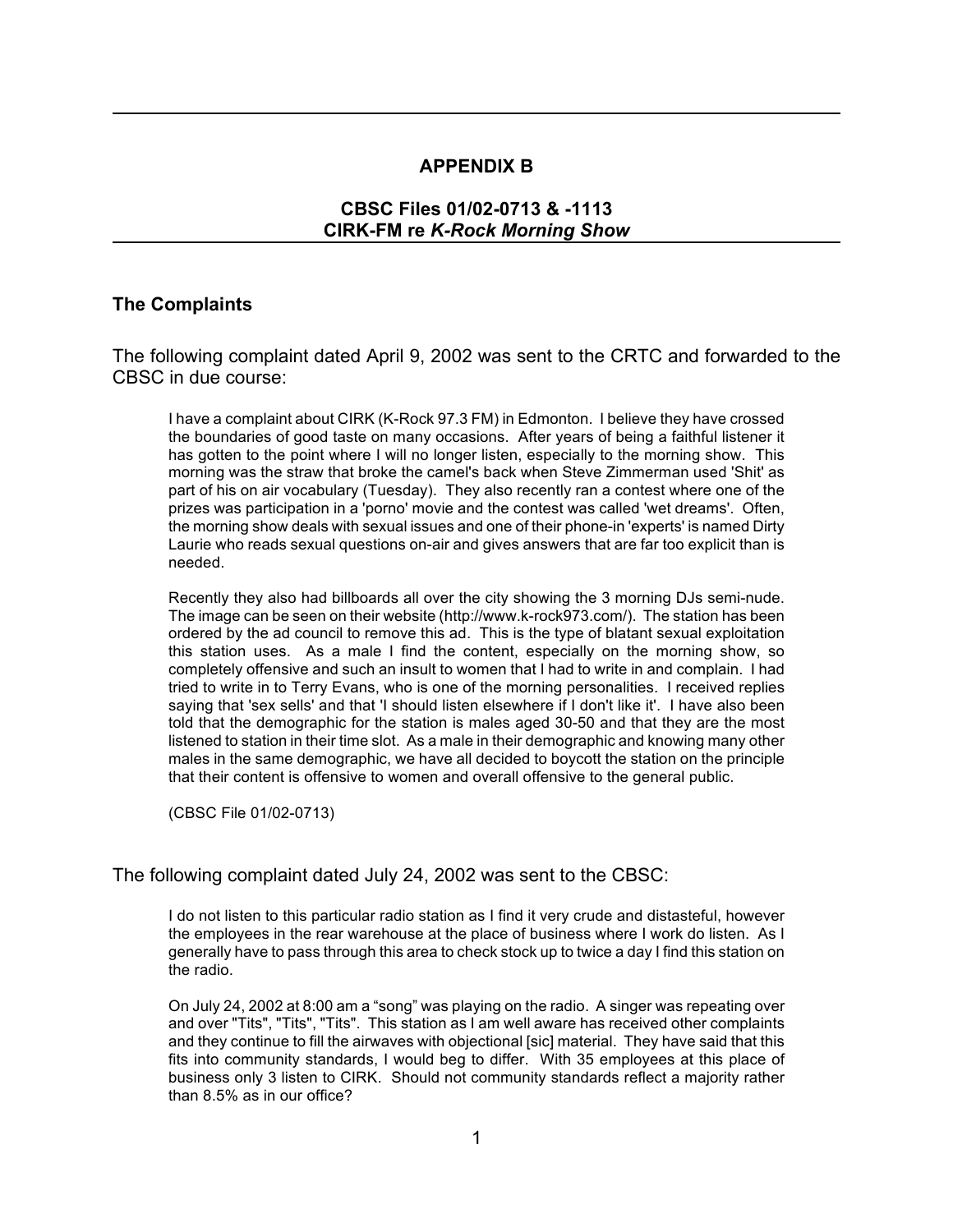I at one time (8 years ago) also listened to CIRK, however with language & material that goes against my standards I chose other radio stations. To the bare minimum this station should be reprimanded and should not only apologize but change their language and future songs. I am also sending a copy to the CRTC for their records during a license renewal. Many people have children getting ready for school at this time and should not have young ears assaulted by this. Sometimes commissions and organizations have to watch out for children, even if their parents don't.

Thank you for your time.

(CBSC File 01/02-1113)

#### **Broadcaster Responses**

The broadcaster responded to the first complainant's letter on April 25 with the following:

It appears that this complainant has a general distaste for the nature of the K-Rock (CIRK-FM) morning show, and complains about only one specific incident. Therefore, I will address that incident first.

The use of the word "shit" was accidental and was immediately addressed internally. It is our policy that this word, and many unmentioned others, are NOT to be used on the air. However, in this case it was accidentally used. Following that day's broadcast, management addressed this with the on-air talent who agreed that it should not be used again in the future.

I believe that on-going analysis of K-Rock would demonstrate that this word is not part of our "on air vocabulary", but rather an incident that represents a departure from the usual language used on K-Rock.

The remainder of this complaint is, in our opinion, a matter of subjective taste, a matter on which the CBSC has clearly and repeatedly established to be the domain of the listeners' on/off switch.

Dirty Lori is a segment which features listener letters on sexual issues, however these letters and the advice has never crossed the line to be in violation of the regulations of the CBSC and CRTC. Much of what Dirty Lori discusses is innuendo and conjecture, leaving it up to the listener to "fill in the blanks".

The discussion of sex and sexuality, in our opinion, does not represent an "insult to women". The topics of sex and sexuality on K-Rock are not specific to any gender, and do not demean or denigrate any individual on the basis of gender.

I commend this anonymous listener for boycotting K-Rock. This is the perfect course of action in the event a listener finds the content to be in poor taste. There are a great number of radio stations in Edmonton, each offering different types of music and commentary.

If this anonymous listener wishes to speak to me directly on this or any other issue, my direct line is ###-#### and I welcome the opportunity to discuss our programming. In the meantime, I will continue to hold tapes of this broadcast until the CBSC indicates otherwise.

(CBSC File 01/02-0713)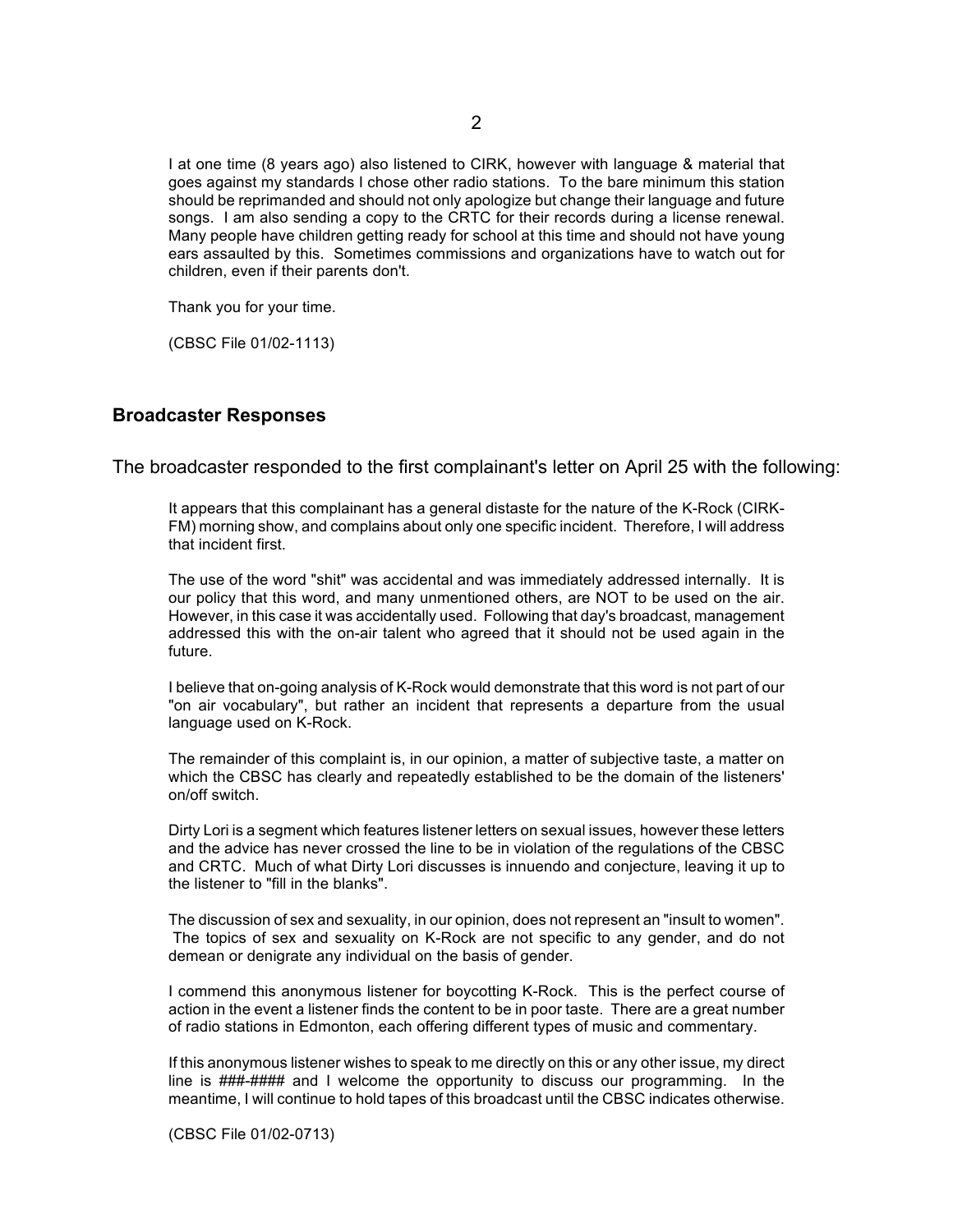The second complainant copied the radio station on the his initial correspondence, so CIRK-FM responded on July 24 before the CBSC had requested them to do so:

Thank you for your e-mail of July 24, 2002 regarding the programming on K-Rock (CIRK-FM) which you found in poor taste.

The Canadian Broadcast Standards Council will be requesting shortly that I address your concerns directly, which I am pleased to do.

We acknowledge that the content on K-Rock's morning program is not suited to everyone's tastes. We also recognize that some may find our content objectionable. I very much respect your decision not to listen to K-Rock due to language and material that goes against your standards. There is no reason to listen to any broadcast on any station that does not appeal to you.

Using a survey of people in your work environment as a measure for community standards is somewhat misguided. One cannot assume that their circle of friends or co-workers represented a cross-section of society. The twice yearly Bureau of Broadcast Measurement (BBM) ratings indicate that K-Rock and the K-Rock morning program is ranked #1 in Edmonton with listeners in the 25-54 age demographic. Among all listeners aged 12 and over, K-Rock's morning program ranks #2 behind CHED's news-talk programming. I respectfully submit that these ratings represent a more accurate cross section of societal opinion.

However, you may correctly argue that just because a large number of people listen to it doesn't mean it conforms to community standards. I agree. At K-Rock, knowing our content is on the edge, we continually review the guidelines of the Canadian Broadcast Standards Council and the CRTC to ensure our absolute compliance. We take these codes and standards very seriously, and we review them regularly with our on-air hosts. In the case of the song "Tits", we believe that this song does not violate those codes or guidelines. The word, in our opinion, is simply not a profane or indecent word, and its use on the air does not denigrate, demean, or disparage anyone on any basis. While the use of the word and its use on the air may be objectionable to some, we believe it does not violate the standards of decency in our community.

I respect your decision not to listen to K-Rock, and I believe that with over a dozen radio options on the FM and AM bands in Edmonton you are likely to find a radio station that appeals to your standards.

If you wish to speak to me directly on this matter or any other, you can contact me directly at ###-####.

(CBSC File 01/02-1113)

Once the CBSC had processed the complaint, it gave the broadcaster the opportunity to respond a second time to the complainant, which it did on August 20:

The Canadian Broadcast Standards Council has forwarded your complaint to us in the hopes that we can resolve your concerns through dialogue. We welcome this opportunity.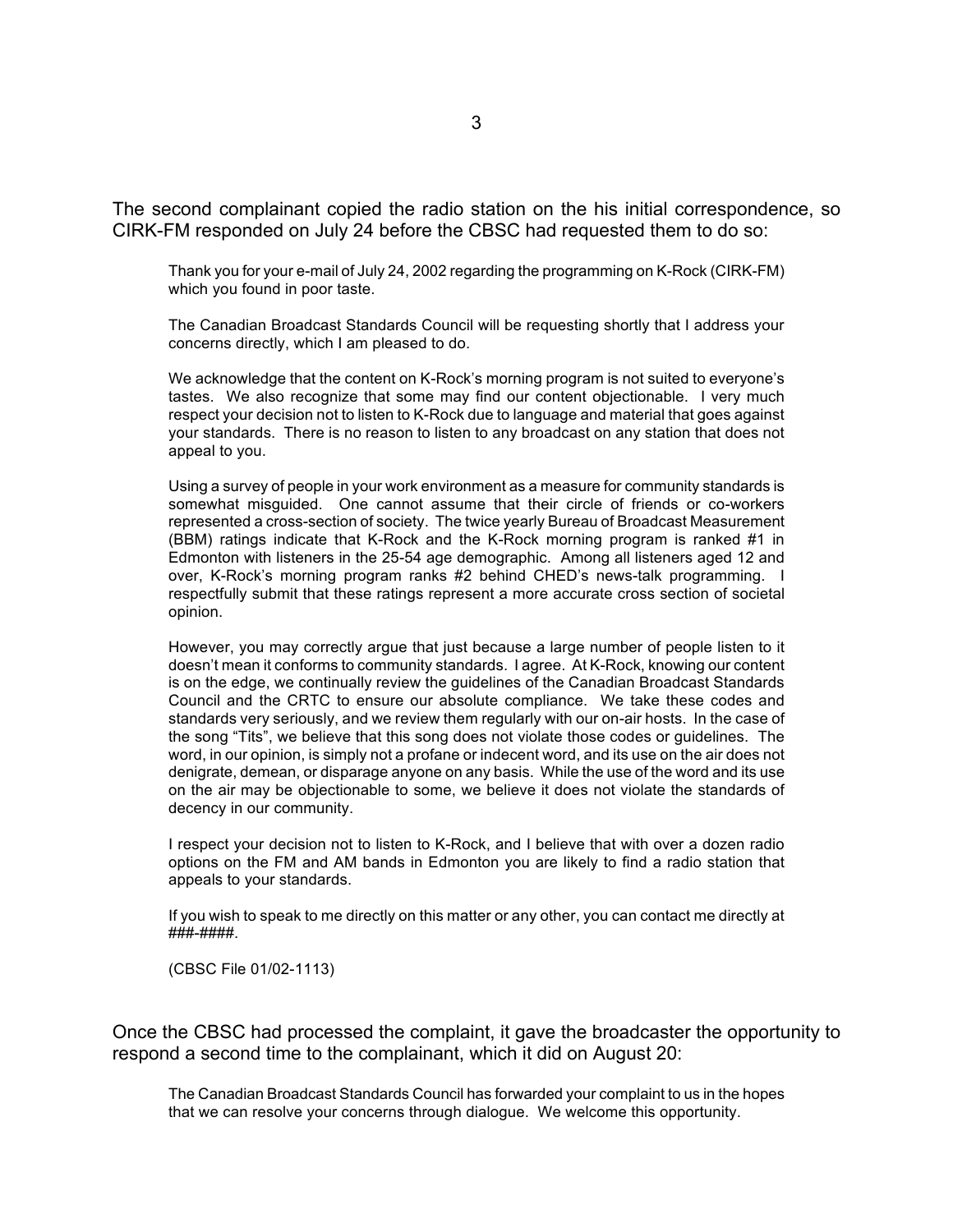Considering that you and I have spoken directly on this issue, I am not sure if there is a great deal more I can contribute. However, there are some points I wish to restate:

\* The word "tits", in our opinion, is not beyond the standards of public decency. The comedy piece in question has played frequently and has not generated any significant negative response. While I do recognize your right to find this content objectionable, I dispute the notion that the use of this word violates the standards of the CBSC or the broadcast regulations of the CRTC.

\* Your assertion that K-Rock appeals to 8.5% of the populace is ludicrous. You must agree that an informal office poll cannot represent the opinions of society as a whole. If that was the case, your office should also be able to predict the outcome of future elections. K-Rock's morning show is the dominant #1 FM morning show in Edmonton according to the Bureau of Broadcast Measurement (www.bbm.ca) and it has been for some time. If popularity is your measurement for public standards of decency, then K-Rock's market appeal should indicate a public acceptance of our content.

One of the most wonderful aspects of our society is the freedom to choose to listen or not to listen. As a broadcaster, it is important for us to recognize that our content will never appeal to everyone. We live in a country where people are free to have different standards and levels of tolerance.

The most powerful statement you can make as a listener is to turn off the radio station, and encourage those with similar standards and levels of tolerance to do the same.

I believe assuming that you or I, or any other individual, has the moral fortitude to assert that this content is not acceptable to the rest of society is a dangerous path for all of us to go down.

As always, I welcome the chance to address your concerns directly. You can reach me on my direct line at ###-####.

(CBSC File 01/02-1113)

#### **Additional Correspondence**

The first complainant was unsatisfied with the broadcaster's response and sent the following e-mail dated April 26 along with his Ruling Request form:

Although the response from CIRK-FM addresses the issue of foul language adequately, it certainly does not address the other issues raised in my first complaint of the 'Wet Dreams' contest being offensive. This has nothing to do with the respondent's claim that my complaint is subjective against the morning show. The contest was run by the station and not just the morning show. Offering a prize of being part of a porn movie is ludicrous. I also resent the fact that I am being told to tune to another station. I happen to enjoy the genre of music played by CIRK-FM. Should I really be forced to tune to another station because CIRK is allowed to be offensive or should they not have to follow moral standards of behaviour? This includes the 'Dirty Lori' segments. They are far from innuendo and conjecture as stated by [the Director of Programming] and if the CBSC were to listen to any of these segments I am sure they would agree.

I feel we have reached a crossroads in broadcasting. Broadcasting has been 'pushing the